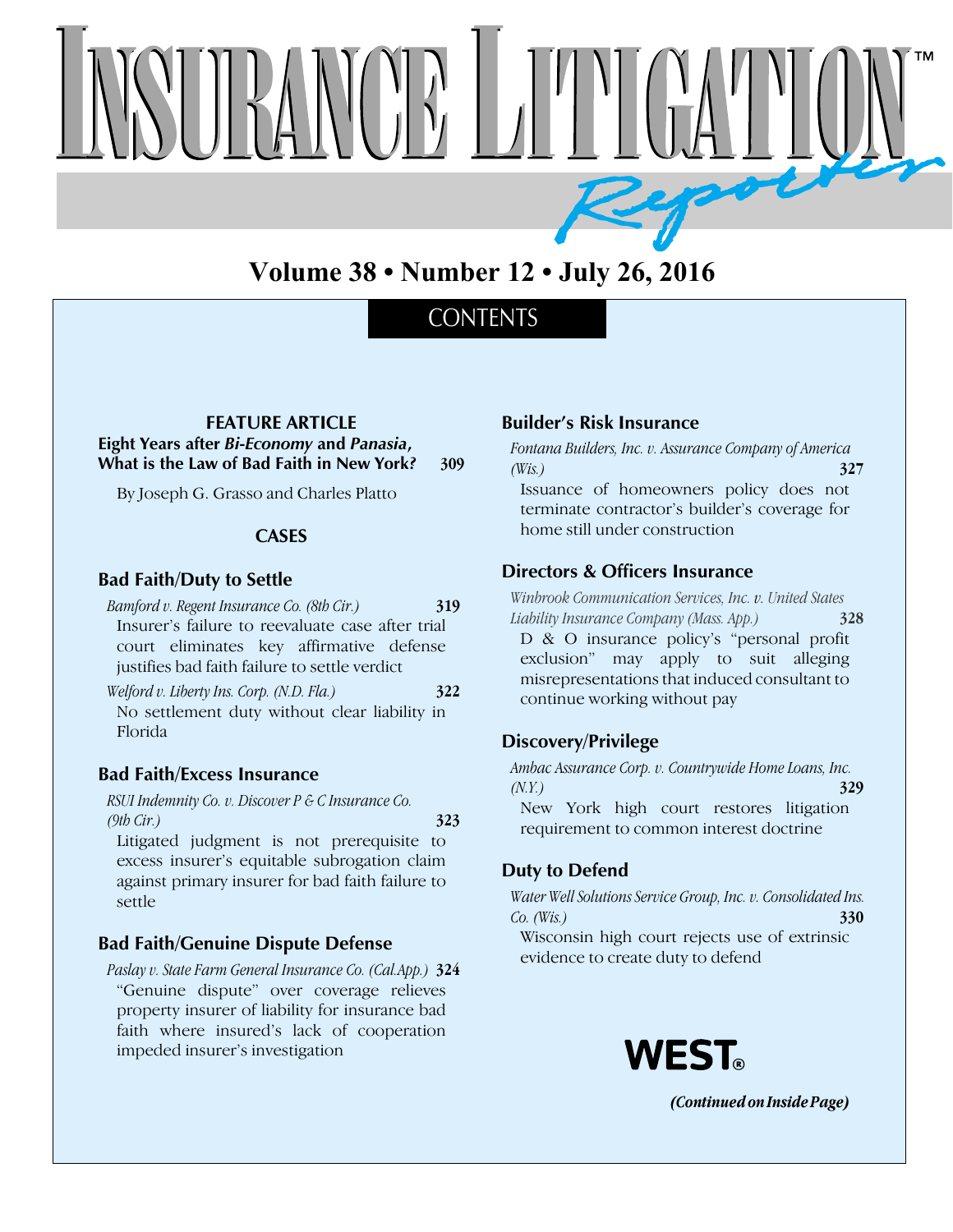# **Vol. 38, No. 12, July 26, 2016 Insurance Litigation Reporter**

### **Excess Insurance/Duty to Defend**

*Cincinnati Insurance Co. v. Estate of Chee (7th Cir.)* **332** Insured v. insured exclusion does not preclude duty to defend third-party contribution claims

### **Health Insurance**

*Gopal v. Kaiser Foundation Health Plan, Inc. (Cal.App.)* **334** Health plan was not liable for providers' acts under enterprise liability theory

### **Policy Interpretation**

*American Family Mutual Ins. Co. v. Hansen (Colo.)* **335** Colorado Supreme Court rejects use of extrinsic evidence to create ambiguity in insurance contract

### **Professional Liability Insurance**

*Minnesota Lawyers Mutual Insurance Co. v. Protostorm, LLC (E.D. Va.)* **336** For purposes insurance coverage under professional liability policy, claim occurred when elements of malpractice action existed, notwithstanding law firm's fraudulent concealment

### **Property Insurance**

*Kut Suen Lui v. Essex Insurance Company (Wash.)* **337** Washington Supreme Court: Insurance policy bars coverage for water damage from first day of vacancy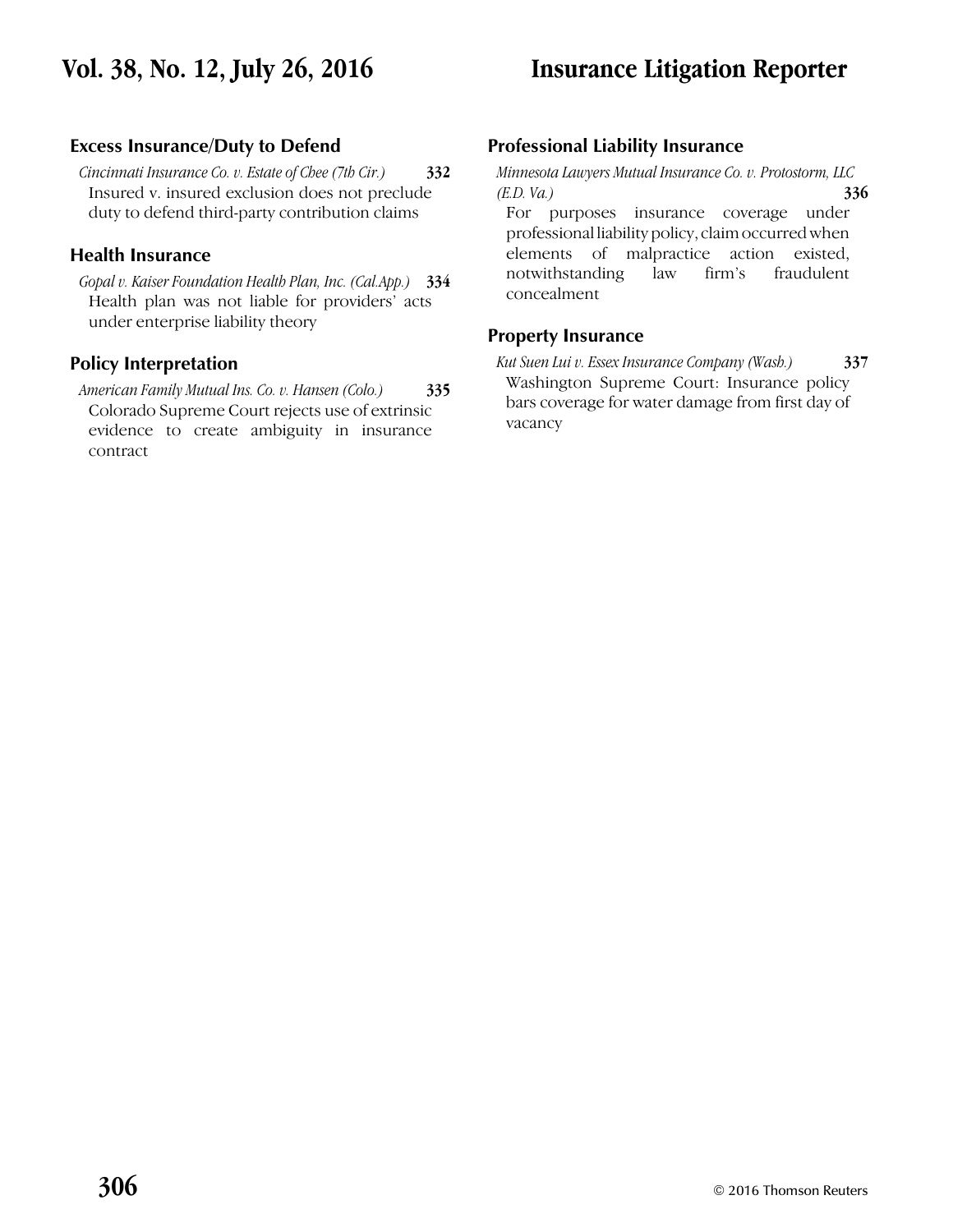*Insurance Litigation Reporter* (USPS # 747–370) (ISSN 0744-1045) is published semi-monthly (except January 1 and April 15)

West, 620 Opperman Drive, Eagan, MN 55123.

Copyright© 2016 by Thomson Reuters. All rights reserved.

Periodicals Postage paid at St. Paul, MN 55164. Postmaster: Send address changes to Insurance Litigation Reporter, PO Box 64526, St. Paul, MN 55164–0526 For subscription information call: (800) 221-9428 Editor-in-Chief: John K. DiMugno, Esq. Editorial Board Director and Senior Contributing Editor: William T. Barker Senior Contributing Editor: Stephen S. Ashley, Steven Plitt Contributing Editors: Robert D. Phillips Jr., Michael Sean Quinn, John Torigian, Dennis J. Wall

Editorial Offices: Litigation Research Group, 3450 Palmer Dr., Cameron Park, CA 95682 Telephone: (530) 344-0239 Facsimile: (530) 344-0189 E-Mail dimugno@pacbell.net

### **Editorial Board**

Stephen S. Ashley Stratton Press 1255 37th Avenue San Francisco, CA 94122 (P) 415–759–5270 sashley@strattonpress.com Elizabeth E. Bader 50 California Street, Suite 1500 San Francisco, CA 94111 (415) 391-7272 eebader@att.net Michael Barnes Dentons US LLP 525 Market Street, 26th Floor San Francisco, CA 94105 (P) 415–882–5007 (F) 415–882-0300 michael.barnes@dentons.com William T. Barker Dentons US LLP 8000 Sears Tower Chicago, IL 60606 (P) 312–876–8140 (F) 312–876–7934 william.barker@dentons.com

Ruben A. Castellon Stanzler Funderburk & Castellon 180 Montgomery Street, Suite 1700 San Francisco, CA 94103 (P) 415–677–1450 (F) 415–677–1476 rcastellon@sfcfirm.com

Andrew B. Downs Bullivant Houser Bailey PC 235 Pine Street, Suite 1500 San Francisco, CA 94104 (P) 415–352-2716 (F) 415–352-2701 andy.downs@bullivant.com

Roland C. Goss Carlton Fields Jorden Burt 1025 Thomas Jefferson St., NW Washington, DC 20007 (P) 202–965–8148 (F) 202–965–8104 rgoss@cfjblaw.com

Todd C. Hayes Harper Hayes PLLC 600 University Street, Suite 2420 Seattle WA 98101 206-340-8010 todd@harperhayes.com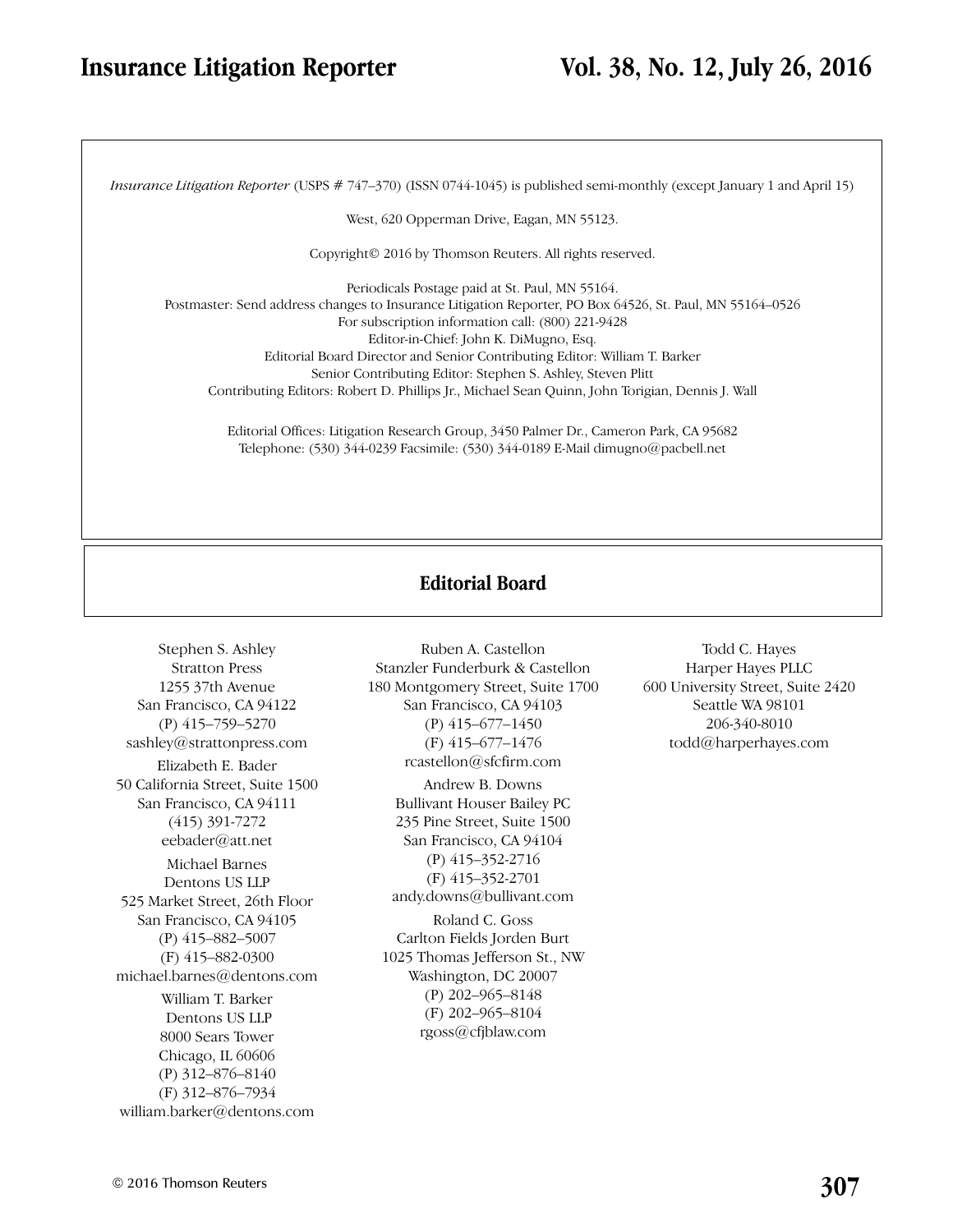## **Vol. 38, No. 12, July 26, 2016 Insurance Litigation Reporter**

Pamella A. Hopper McGuireWoods LLP 327 Congress Avenue, Suite 490 Austin, TX 78701 512-617-4504 512-617-4551 (Fax) PHopper@mcguirewoods.com Peter J. Laufenberg Wendel Rosen Black & Dean, L.L.P. 1111 Broadway, 24th Floor Oakland, CA (P) 510-834-6600 (F) 510-588-4974 Linda Oliver Maynard Cooper Gale 600 Montgomery St., Suite 2600 San Francisco, CA 94111 (P) 415–591-8265 loliver@maynardcooper.com Vincent E. Morgan Pillsbury Winthrop LLP 909 Fannin, Suite 2200 Houston, Tx 77010 (P) 713-425-7325 vmorgan@pillsburywinthrop.com Steven Plitt The Cavanagh Law Firm 1850 North Central Avenue, Suite 2400 Phoenix, AR 85004 (P) 602-322-4078 splitt@cavanaghlaw.com Jordan Plitt The Cavanagh Law Firm 1850 North Central Avenue, Suite 2400 Phoenix, AR 85004 (P) 602-322-4000 jplitt@cavanaghlaw.com

> Robert D. Phillips Jr. Reed Smith LLP 101 Second St., Suite 1800 San Francisco, CA 94105-3659 (P) 415-659-5965 rphillips@reedsmith.com

Charles Platto Law Offices of Charles Platto 1020 Park Ave., Suite 6B New York, New York 10028 212-423-0579 cplatto@plattolaw.com Michael Sean Quinn, Phd, JD, CPCU Law Office Michael Sean Quinn 2630 Exposition Blvd. #115 Austin, Texas 78730 (o) 512-296-2594 (c) 512-656-0503 mquinn@@msqlaw.com Douglas R. Richmond Aon Risk Services 200 East Randolph, 12th Floor Chicago, IL 60601 (P) 312-381-4000 Matthew J. Sekits Bullivant Houser Bailey PC 1601 Fifth Ave., Suite 2300 Seattle, WA 98101 206-521-6452 matthew.sekits@bullivant.com Dan Syhre Betts, Patterson & Mines, P.S. 1 Convention Place, Suite 1400 701 Pike Street Seattle, WA 98101 (P) 206–292–9988 John S. Torigian Krell & Torigian 1600 Smith Street Suite 3885 Houston, TX 77002 (P) 713–951–7603 jtorigian@msn.com Christopher L. Troy Zelle Hofmann Voelbel & Mason, LLP Four Tower Bridge 200 Barr Harbor Drive, Suite 400 West Conshohocken, PA 19428

> (P) 610-639-6547 ctroy@zelle.com

Reed McClure, Attorneys at Law 1215 Fourth Avenue Suite 1700 Seattle, WA 98161 (206) 292-4900 main office line (206) 386-7017 direct dial jvacha@rmlaw.com Dennis J. Wall Insurance Claims and Issues Group, Inc. P.O. Box 195220 Winter Springs, FL 32719–5220 (P) 407–699–1060 djw@denniswall.com Janice Wang Gordon & Polscer 1000 Second Avenue Seattle, WA 98104 (P) 206–223–4226 (F) 206–223–5459 jwang@gordon-polscer.com

Jason Vacha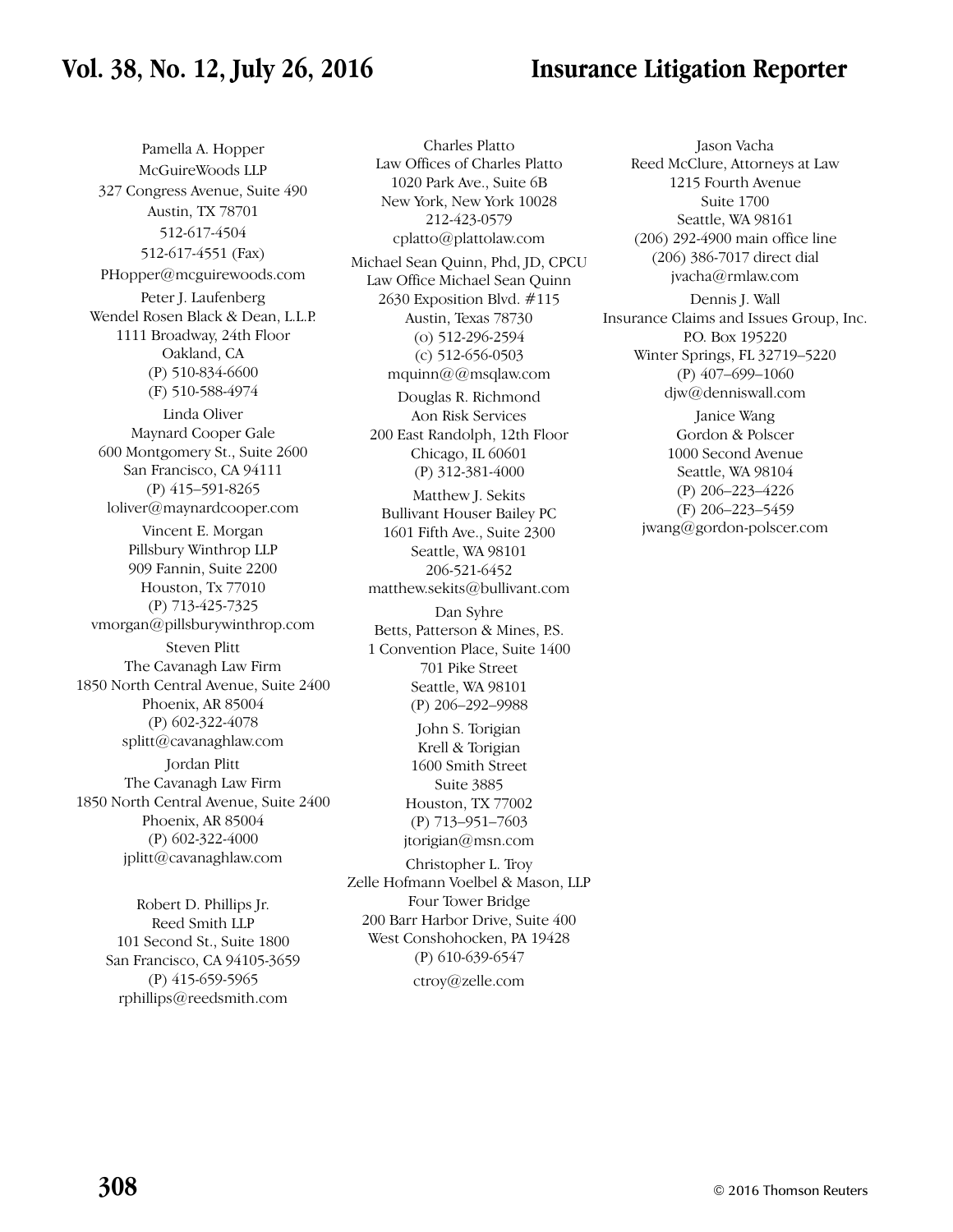# **Eight Years after** *Bi-Economy* **and** *Panasia***, What is the Law of Bad Faith in New York***?*

By Joseph G. Grasso and Charles Platto<sup>1</sup>

Prior to 2008, the law of bad faith in New York seemed fairly well established. A claim for bad faith against an insurer, which might give rise to extra contractual compensatory damages, could only be maintained by demonstrating 'gross disregard' to the interests of the policy holder.<sup>2</sup> However, in deciding the *Bi-Economy* and *Panasia cases* on February 19,  $2008<sup>3</sup>$  the Court of Appeals appeared to abandon the 'gross disregard' standard and, instead, appeared to hold, in the context of first party claims, that a policyholder can recover consequential damages from an insurer in a coverage dispute, without a showing of bad faith at all.

It was in the immediate aftermath of these decisions that we and our colleagues wrote an article commenting on *Bi-Economy* and *Panasia,* in which we concluded that it was now a "whole new ball game and there aren't any rules" for insurance coverage disputes in New York. $4$  However, in 2010, when we surveyed the ensuing jurisprudence in New York in a subsequent article, we concluded that little had changed.5 Now, six years after that review of the legal landscape, we return to this topic and undertake another survey.

The purpose of this article is to review how New

York courts have treated the law of bad faith and claims for consequential damages in insurance coverage disputes in the six years since our last article and the eight years since the Court of Appeals' decision in *Bi-Economy* and *Panasia*. Our conclusion remains that little has changed or been clarified since *Bi-Economy* and *Panasia*. The prior standard for bad faith has not been resurrected, but consequential damages are very rarely awarded. Moreover, the courts still seem to require something more than merely demonstrating that the consequential damages were foreseeable by the parties. While policyholders must now show a breach by the insurer of the implied covenant of good faith and fair dealing, the courts have had difficulty reconciling this with the prior standard for bad faith claims or articulating how a breach of the implied covenant must be demonstrated. So, we believe it is fair to say that some measure of bad faith must still be shown, and that the bad faith conduct must give rise to consequential damages, but the standard for determining bad faith remains unarticulated.

We will also address the interesting topic of the availability of attorneys' fees, since in this uncertain environment, there has been a growing tendency for

<sup>1.</sup> Joe Grasso is a Partner and Co-Chair of the Insurance Practice Group at Wiggin and Dana in New York and Philadelphia. Charles Platto is a member of the editorial board of the Insurance Litigation Reporter and a vice chair of the Insurance Coverage Litigation Committee of the American Bar Association. He has been an Adjunct Professor of Insurance Law for 25 years, at New York University Law School and Vermont Law School and currently at Fordham Law School. He is a now a full time arbitrator/mediator, and mediated over 200 Superstorm Sandy insurance coverage cases in New York and New Jersey. Previously, he was a litigation partner at Cahill Gordon & Reindel, and Partner in Charge of the Insurance Practice Group at Wiggin and Dana. Messrs. Grasso and Platto would like to acknowledge the assistance of Sean McAuliffe, a summer associate at Wiggin and Dana and a third year law student at Notre Dame Law School.

<sup>2.</sup> *Pavia v. State Farm Mutual Auto. Ins. Co.,* 626 N.E.2d 24, 26 (N.Y 1993); *See also DiBlasi v. Aetna Life & Cas. Ins. Co.,* 147 A.D.2d 93, 98-99 (N.Y. App. Div. 2d. Dept. 1993) ("the standard is not that of a sinister motive – guilty knowledge – an intent to do harm or deprive another of his just rights and property, but rather, whether the conduct in question constituted a gross disregard of its insured's interests" (internal quotation marks omitted)).

<sup>3.</sup> *Bi-Economy Market Inc., v. Harleysville Ins. Co. of New York,* 886 N.E.2d 127 (N.Y. 2008); *Panasia Estates, Inc. v. Hudson Ins. Co.,* 886 N.E.2d 135 (N.Y. 2008).

<sup>4.</sup> Charles Platto, Rachel Lebejko-Preister, and Sujuta Gadkar Wilcox, "New York's 'Good Faith' Standard – What Does it Mean for Bad Faith?," 30-6 Ins. Litigation R. 165, 165 (Apr. 23, 2008).

<sup>5.</sup> Charles Platto, Joseph Grasso, Rachel Lebejko Priester and Alison Weir, "What is the Law of Bad Faith in New York Two Years Ago after *Bi-Economy* and *Panasia* – Have The Questions Been Answered?," 32-3 Ins. Litigation R. 69 (March 8, 2010).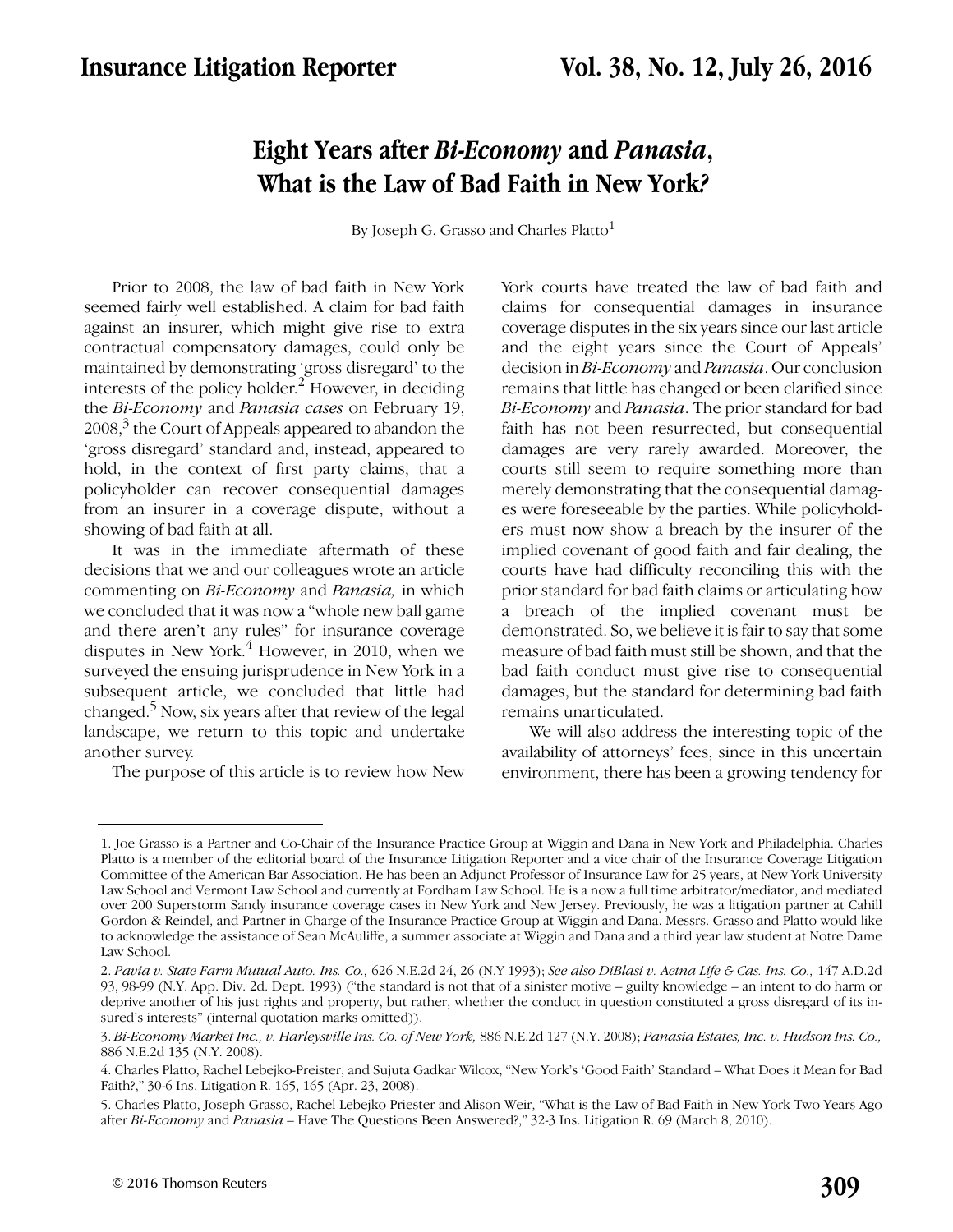policyholders to seek attorneys' fees in conjunction with bad faith/consequential damage claims. Recent decisions by the New York courts show that these attempts have been met with limited success.

The Court of Appeals has yet to revisit these issues.

### **Survey of Decisions Involving Bad Faith/Consequential Damages in Insurance Disputes**

The New York Court of Appeals acknowledged in *Bi-Economy* that there is an implied covenant of good faith and fair dealing in every insurance contract, which encompasses the insurer's promise to investigate and pay covered claims in good faith. However, it then appeared to hold that an insured could seek consequential damages in connection with a claim for breach of insurance contract, as a breach of the implied covenant of good faith, without articulating a standard for such breach or a requirement for a showing of bad faith.

The Court in *Bi-Economy* also held that an insured's claim must satisfy certain elements in order to maintain a claim for consequential damages. First, the consequential damages must be reasonably identifiable by the plaintiff. Second, the consequential damages "must have been within the contemplation of the parties at the time the insurance contract was made.<sup>"6</sup> To determine whether consequential damages were reasonably contemplated by the parties, courts look to the "nature, purpose and particular circumstances of the contract known by the parties" at the time of execution.<sup>7</sup> Recent decisions have shown that only when the insured's claim satisfies both of these elements will consequential damages be recoverable against an insurer, but they also seem to require a predicate showing of a breach of the covenant of good faith – again without articulating a standard or necessarily calling it "bad faith." Most of these decisions have arisen in the

context of motion practice. These cases are summarized below.

We begin with federal court decisions which have addressed the issue, applying New York law.

 In *Goldmark, Inc. v. Catlin Syndicate Ltd.,* the U.S. District Court for the Eastern District of New York granted the plaintiff leave to amend its complaint, as the plaintiff had failed to plead a claim sufficient to support recovery of consequential damages. In that case, the plaintiff sought recovery for breach of contract arising out of the defendant insurer's failure to pay a claim for theft of nearly \$2 million in gold.<sup>8</sup> The plaintiff also brought a claim for consequential damages incurred due to the defendant's allegedly unreasonable delay in investigating that  $loss^{\mathfrak{H}}$  The court unequivocally stated that "New York law limits the availability of consequential damages for breach of an insurance contract to instances where the insurer also breached an implied duty of good faith and fair dealing."<sup>10</sup> The plaintiff argued that in order to recover consequential damages, it need only prove that such damages were reasonably contemplated at the time of execution.<sup>11</sup> The court disagreed, holding that "cases have virtually uniformly held that, after *Panasia Estates* and *Bi-Economy*, a plaintiff cannot sustain a claim for consequential damages without showing that defendants lacked good faith in processing a plaintiff 's claim."12 Therefore, the claim was insufficient as pled to support recovery of consequential damages, and the court, therefore, granted the plaintiff leave to amend its complaint.

The Eastern District reached a similar holding in *Ebrhaimian v. Nationwide Mutual Fire Insurance Company,* this time dismissing the plaintiff 's claim for consequential damages against the defendant.<sup>13</sup> The insurance coverage dispute arose after a storm had damaged the plaintiff 's home and personal property.<sup>14</sup> The defendant insurer refused to pay for material used in connection with repair work done on the

<sup>6.</sup> *Orient Overseas Associates v. XL Insurance America Inc.,* 2014 WL 840416, \*3 (N.Y. Sup. Ct. N.Y. Co. 2014).

<sup>7.</sup> *Bi-Economy,* 886 N.E. 2d at 130.

<sup>8.</sup> *Goldmark, Inc. v. Catlin Syndicate Ltd.,* 2011 WL 743568, \*1 (E.D. N.Y. 2011).

<sup>9.</sup> *Id.*

<sup>10.</sup> *Id.* at \*3.

<sup>11.</sup> *Id.*

<sup>12.</sup> *Id.* 

<sup>13.</sup> *Ebrahimian v. Nationwide Mut. Fire Ins. Co.,* 960 F.Supp.2d 405 (E.D. N.Y. 2013).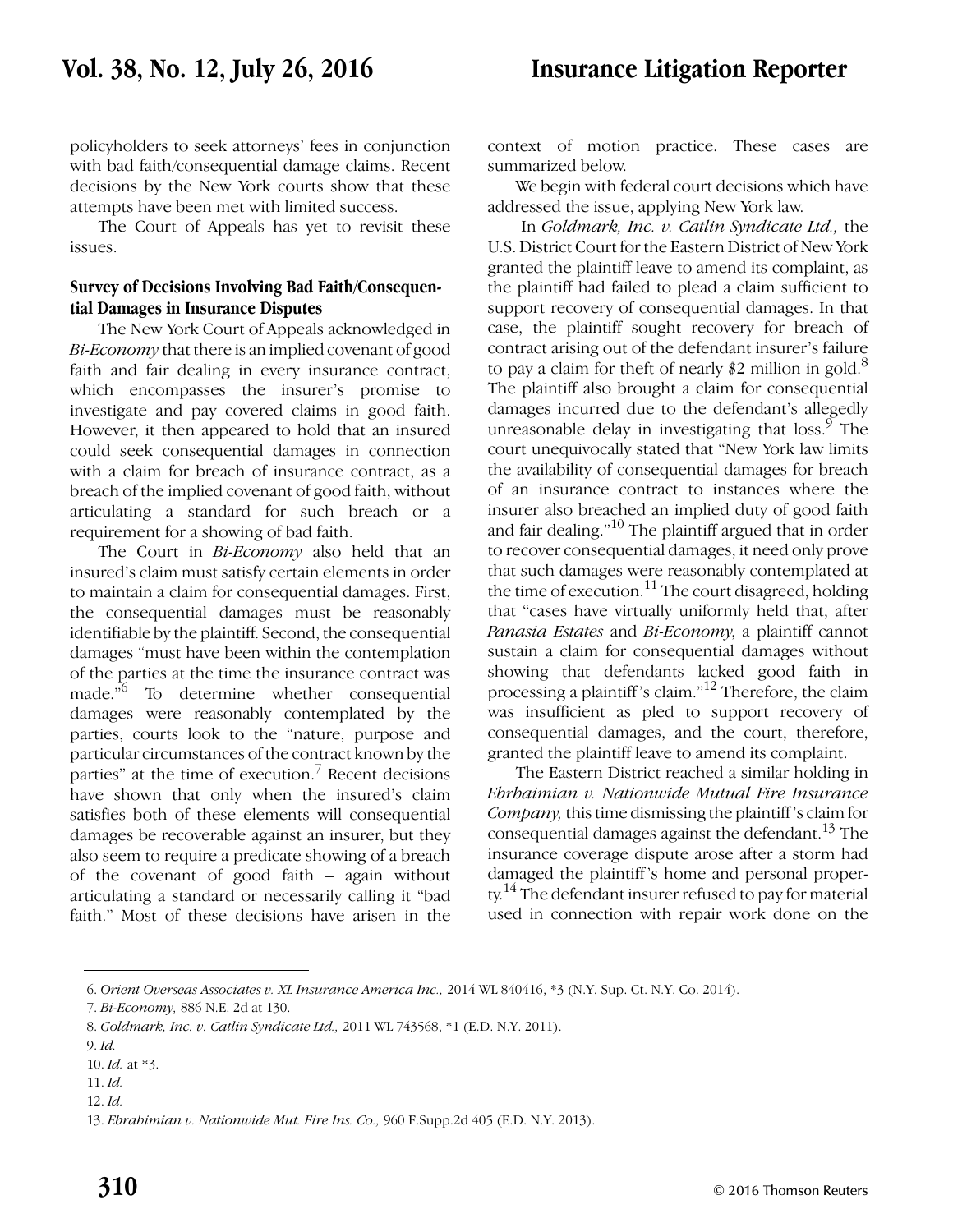plaintiff 's house, arguing that the work had no demonstrable connection to the storm.<sup>15</sup> The plaintiffs brought suit against the defendant alleging breach of contract and bad faith for failing to indemnify.16 The court held that "the Plaintiffs do not adequately allege that they suffered any damages as a consequence of the Defendant's alleged bad faith refusal to pay their claims other than the damages associated with the alleged breach of the Policy. $n^{17}$ The court stated that "at most, the Plaintiffs allege a general disapproval of [the adjuster's] investigation of their claim,"18 as the plaintiffs admitted that the basis for their claim was that they "just felt that he wasn't doing the right thing with us."<sup>19</sup> The court concluded that this "general disapproval" of an insurer's actions did not support a plaintiff 's claim of breach of the implied covenant of good faith and fair dealing necessary to recover consequential damages. Moreover, the plaintiff 's general plea for consequential damages in the amount of \$1,000,000 lacked the requisite particularity to be considered identifiable.<sup>20</sup> Thus, the court found that "certain issues of fact exist as to the Plaintiff 's breach of contract claim," but claims for recovery of consequential damages as a result of that breach failed as a matter of law.<sup>21</sup>

If an insured's claim for consequential damages arising from an insurer's alleged breach of contract rests on an implied breach of the covenant of good faith, courts then apply the *Bi-Economy* tests to determine whether these damages are recoverable. In *Ripka v. Safeco Insurance,* the U.S. District Court for the Northern District of New York dismissed the

plaintiff 's claims for consequential damages stemming from the defendant insurer's alleged breach of the implied covenant of good faith.<sup>22</sup> In that case, the plumbing leak caused substantial damage to the plaintiff's home and its contents.<sup>23</sup> The plaintiff claimed that the defendant insurer had engaged in a series of delaying tactics "before ultimately failing to pay the claim in full or tender interest for the unsubstantiated delays in payment. $124$  The plaintiff sought upwards of \$200,000 in consequential damages for the defendant's failure to indemnify. The court dismissed these claims for two reasons under the *Bi-Economy* standard. First, the court held that plaintiff failed to allege that "any such damages were within the parties' contemplation at the time of contracting."25 The court reasoned that no provision in Homeowner's Policy suggested that special damages would be available in the event of a breach, nor did the plaintiff provide evidence outside of the policy supporting their possible availability.<sup>26</sup> Second, the court held that "even assuming [the plaintiff's] claims for consequential damages were otherwise sufficiently pleaded," the claims lacked "sufficient particularity to identify actual losses." $27$  The court reasoned that the plaintiff failed to plead any detail regarding the recovery of consequential damages beyond the dollar amount of  $$200,000.<sup>28</sup>$  Thus, the court held that the plaintiff 's "general plea for consequential and special damages" must be dismissed as a matter of law.<sup>29</sup>

Courts have generally scrutinized a plaintiff 's claim of alleged mutual contemplation of the claimed

14. *Id.* at 407. 15. *Id.* at 411. 16. *Id.* at 412. 17. *Id.* at 416-17. 18. *Id.* at 417. 19. *Ebrahimian,* 960 F.Supp.2d at 417. 20. *Id.* at 418. 21. *Id.*  22. *Ripka v.Safeco Ins.,* 2015 WL 3397961 (N.D. N.Y.). 23. *Id.* at \*1. 24. *Id.*  25. *Id.* at \*4 26. *Id.* 27. *Id.* at \*5 28. *Ripka,* 2015 WL 3397961 at \*5. 29. *Id.*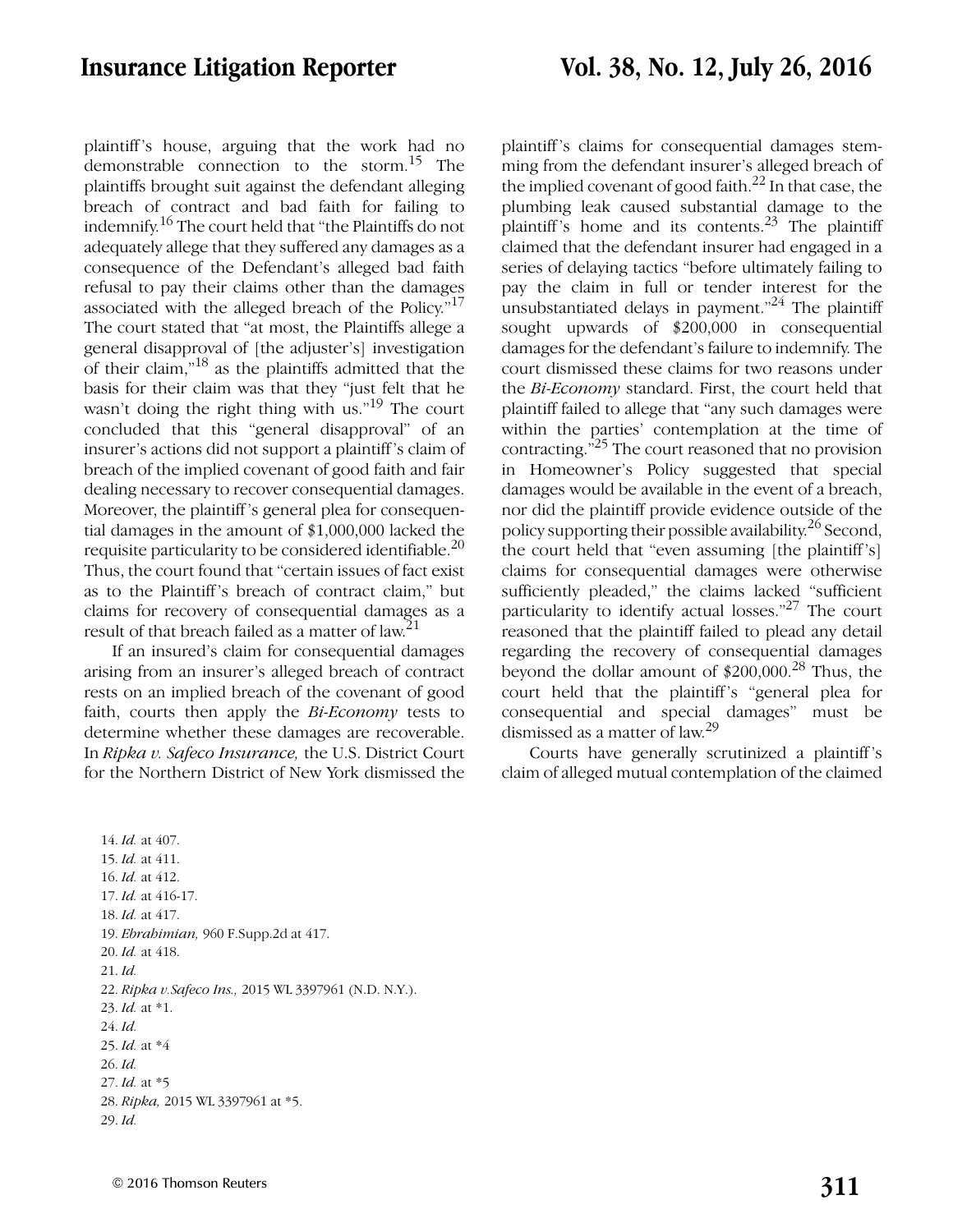consequential damages through an analysis of the specific facts at play in the case. In *Jane Street Holding, LLC v. Aspen American Insurance Co.*30*,* the U.S. District Court for the Southern District of New York dismissed the plaintiff 's claim for consequential damages against the defendant insurer, holding that the damages were not contemplated by both parties when the policy was executed. In this case, the defendant denied the plaintiff 's insurance claim for flood damage resulting from Superstorm Sandy to a generator located on the basement level of One Manhattan Plaza. $31$  The plaintiff claimed consequential damages for the cost of bringing a bad faith action against the defendant. $3^2$  After holding that the conduct of the defendant did not rise to the level of bad faith, the court also dismissed the consequential damages claim.33 The court stated that the plaintiff 's claim was predicated on damages to a generator they bought after entering into the policy with the defendant. $34$  Since the plaintiff's claim of consequential damages arose as a result of the loss of the generator, the court reasoned that the parties could not have contemplated damages associated with this loss when they executed the insurance policy. $35$ Therefore, the court held that the plaintiff had failed to bring a valid consequential damages claim under *Bi-Economy*, and dismissed the complaint.<sup>36</sup>

The U.S. District Court for the Eastern District of New York used the same analysis to reach a different result in *Sikarevich Family L.P. v. Nationwide Mutual Insurance Co.*<sup>37</sup> In that case, the court held that the allegations of the plaintiff 's amended complaint were sufficient to support a claim for consequential damages.38 The plaintiff alleged that it suffered "loss of business income" as a result of the defendant insurer's bad faith conduct, specifically the insurer's failure to investigate, value, and pay the plaintiff 's insurance claim. $39$  The plaintiff further alleged that "the damages sustained by the plaintiff as a result of [Nationwide's] wrongful conduct were within the contemplation of the parties herein as the natural and probable result of a breach of [Nationwide's] duties at the time of or prior to the parties renewing the Policy on or about October 12, 2012."<sup>40</sup> The nature of the commercial property insurance policy led the court to conclude that the plaintiff 's loss of business income could reasonably have been contemplated by both parties at the time the policy was issued. $^{41}$ Therefore, drawing all reasonable inferences in favor of the plaintiff, the court declined to dismiss the plaintiff 's request for consequential damages in connection with its breach of contract claim.

The state courts of New York have applied the *Bi-Economy* standard in a similar fashion.

For example, in *Orient Overseas Associates v. XL Insurance America, Inc.,* the Supreme Court in New York County dismissed the plaintiff's claim for consequential damages against the defendant insurer because the plaintiff failed to identify and qualify the alleged harm. The insurance coverage dispute involved the defendant's alleged failure to indemnify after the plaintiff 's property was damaged by Superstorm Sandy.42 The court agreed that *Bi-Economy* and *Panasia* allowed for an insured to pursue a claim for consequential damages based upon an insurer's claimed breach of the implied covenant of good faith inherent in the policy agreement. $43$ However, the court stated that "in order to recover

43. *Id.* at \*2.

<sup>30.</sup> *Jane Street Holding, LLC v. Aspen American Ins. Co.,* 2014 WL 28600 (S.D. N.Y. 2014).

<sup>31.</sup> *Id.* at \*3.

<sup>32.</sup> *Id.* at \*11.

<sup>33.</sup> *Id.*

<sup>34.</sup> *Id.* 

<sup>35.</sup> *Id.* 

<sup>36.</sup> *Jane Street Holding, LLC,* 2014 WL 28600 at \*12.

<sup>37.</sup> *Sikarevich Family L.P. v. Nationwide Mut. Ins. Co.,* 30 F.Supp.3d 166 (E.D. N.Y. 2014).

<sup>38.</sup> *Id.* at 173.

<sup>39.</sup> *Id.*

<sup>40.</sup> *Id.*

<sup>41.</sup> *Id.* 

<sup>42.</sup> *Orient Overseas Associates v. XL Ins. America, Inc.,* 2014 WL 840416, \*1 (N.Y. Sup. Ct. N.Y. Co. 2014).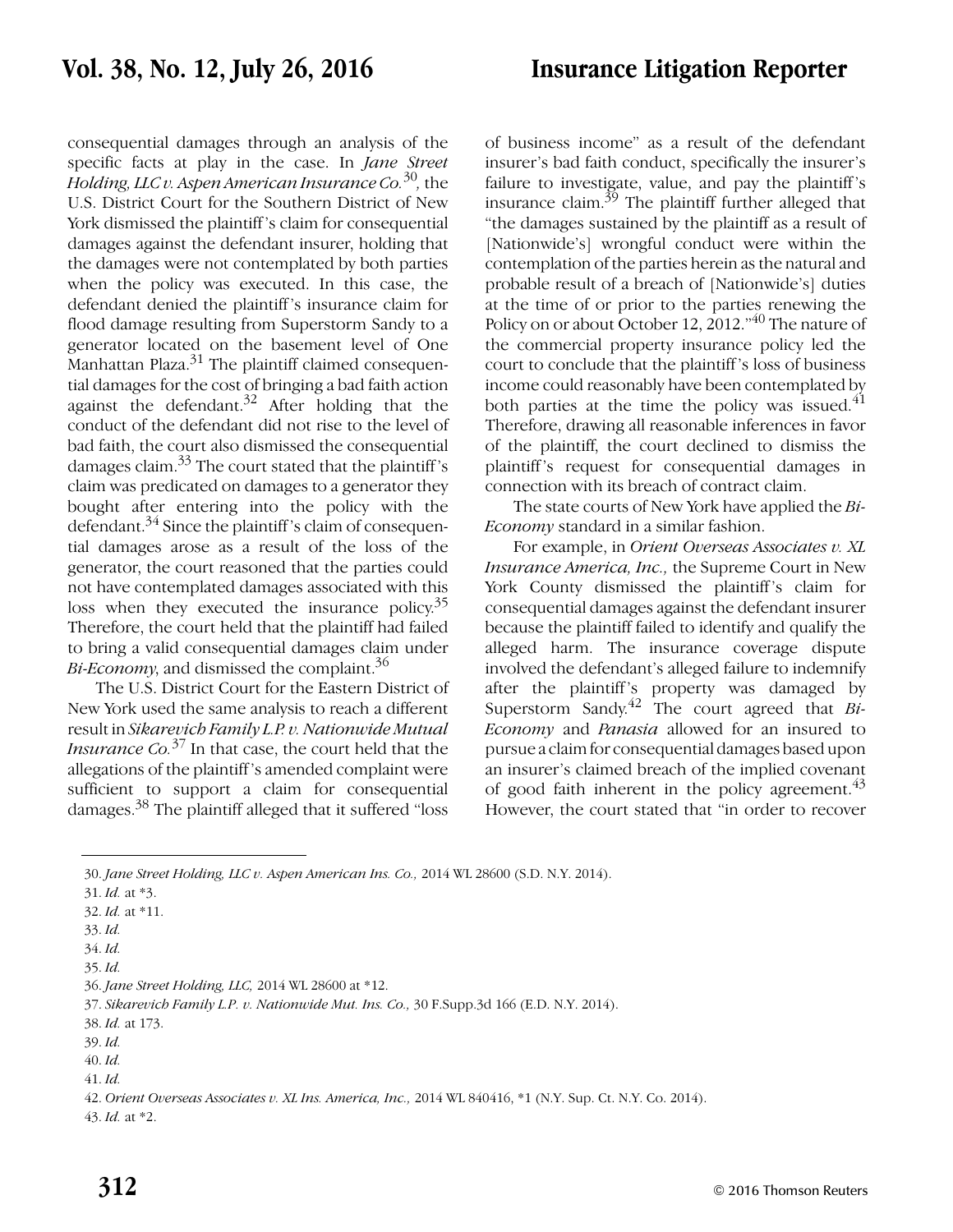consequential damages the harm that occurred beyond the breach of the contract must be proven thus identifying the consequential damages."<sup>44</sup> Further, "the consequential damages must be quantified in some way."45 The court held that the plaintiff failed to either identify or quantify the consequential damages sought in their complaint. The court concluded that "had the plaintiff alleged specific loss beyond what is contractually disputed, there may be reasons to allow for consequential damages."46 However, that was not the case in *Orient*, and the court, therefore, dismissed the claim.

In *Yar-Lo, Inc. v. Travelers Indemnity Co.,* the insured plaintiff brought suit against the defendant insurer, seeking damages related to a sewage flood at its business premises.<sup>47</sup> The plaintiff, a franchise business specializing in the sale of cosmetics, alleged that it suffered \$183,435 in lost business income and over \$6 million in consequential damages due to the flooding.<sup>48</sup> The plaintiffs appealed the New York Supreme Court's decision to grant the defendant's Motion for Summary Judgment on the ground that the plaintiff 's cessation of its business was not directly related to the covered loss as required by its insurance policy.49 The Appellate Division agreed with the lower court, holding that "no issue of fact exists as to whether the parties contemplated consequential damages in the event that the plaintiff 's owner decided to close the business when its operations could have continued."50 The court reasoned that the plaintiff "failed to adduce any evidence beyond conjecture and speculation that connects its purported loss" to the flooding incident.<sup>51</sup> The court concluded that the plaintiff 's claim for consequential damages failed to satisfy the *Bi-Economy* standard, and affirmed the lower court's decision granting the defendant's Motion for Summary Judgment.

In *Mutual Association Administrators, Inc. v. National Union Fire Ins. Co. of Pittsburgh,* the Appellate Division similarly applied the *Bi-Economy* standard to a plaintiff 's claim for consequential damages caused by the defendant insurer's breach of its insurance contract.<sup>52</sup> In that case, however, the court found that the plaintiff 's complaint satisfied the *Bi-Economy* standard and dismissed the defendant's Motion for Summary Judgment.<sup>53</sup> The plaintiff claimed that the defendant had breached its obligation under the insurance policy to defend and indemnify it in an action commenced in federal court pursuant to the Employee Retirement Income Security Act of 1974 (ERISA).<sup>54</sup> The plaintiff sought consequential damages for "the demise of [the plaintiff] as an operating business]" and "loss of income by [the plaintiff].<sup>"55</sup> The court held that the defendant "failed to establish, prima facie, that it acted in good faith in recommending that the plaintiff accept the settlement offer, and then discontinuing payment of defense costs once the plaintiff rejected the offer."56 The court reasoned that although the insurance policy contained a provision excluding coverage for 'loss of earnings', "the provision plainly only applies to loss of earnings caused by a covered event under the policy, and does not preclude the recovery of consequential damages caused by [the defendant's] alleged breach of contract."<sup>57</sup> Therefore, the Appellate Division affirmed the lower court's decision to dismiss the defendant's Motion for Summary Judgment.

<sup>44.</sup> *Id.* at \*4.

<sup>45.</sup> *Id.*

<sup>46.</sup> *Id.* 

<sup>47.</sup> *Yar-Lo v. Travelers Indemnity Co.,* 130 A.D.3d 1402 (N.Y. App. Div. 3d. Dept. 2015).

<sup>48.</sup> *Id.* at 1402.

<sup>49.</sup> *Id.*

<sup>50.</sup> *Id.* at 1403.

<sup>51.</sup> *Id.* at 1404.

<sup>52.</sup> *Mutual Ass'n Adm'rs, Inc. v. National Union Fire Ins. Co. of Pittsburgh,* 118 A.D.3d 856 (N.Y. App. Div. 2d. Dept. 2014).

<sup>53.</sup> *Id.* at 858.

<sup>54.</sup> *Id.* at 857.

<sup>56.</sup> *Id.*

<sup>57.</sup> *Id.* at 858.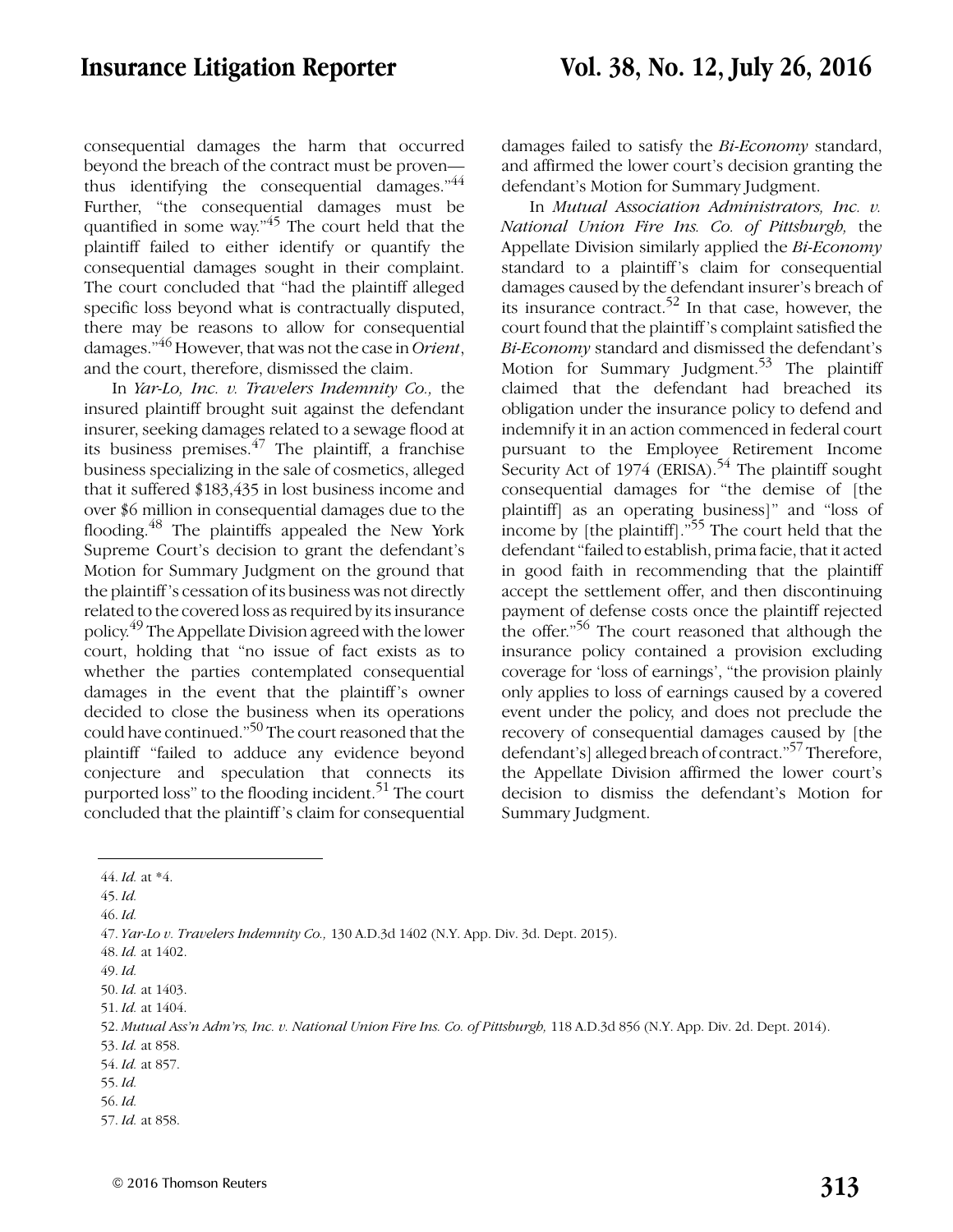### **Third Party Claims**

Another issue that remains unsettled is how the *Bi-Economy* standard applies to actions involving claims for consequential damages claims brought by third parties. *Bi-Economy* and *Panasia* arose in the context of first party claims. Technically, they did not address the more common bad faith claims that often arise in the context of alleged bad faith refusals to defend or settle.

In *International Rehabilitative Sciences Inc. v. GEICO,* the U.S. District Court for the Western District of New York dismissed a claim by a third party against the defendant insurer, holding that the damages sought by the third party were not in contemplation of the parties at the time the no-fault policy was issued. The plaintiff, a rehabilitation facility, brought suit as the assignee of 154 individuals who had received treatment at the facility.<sup>58</sup> The plaintiff alleged that the defendant failed to pay for durable medical equipment provided to each of the assignors as part of their treatment for injuries sustained in various accidents.<sup>59</sup> Among other claims, the plaintiff sought consequential damages including damages related to loss of revenue and diminution of business value based upon the defendant's alleged failure to make timely payments of the plaintiff's claims. $60$ Unlike the insurance contract at issue in *Bi-Economy*, the plaintiff could not point to any provision in GEICO's no-fault insurance policies purporting to cover consequential damages.<sup>61</sup>Moreover, the plaintiff was not a party to the no-fault insurance contracts at issue. $62$  Therefore, the court concluded that the plaintiff did not, and could not, allege that consequential damages to third-party payees was contemplated by the parties at the time of the issuance of the policies. $63$ 

Similarly, in *J. Kokolakis Contracting Corp. v. Evoluation Piping Corp.,* the court dismissed the claims of an additional insured against an insurer for consequential damages, finding it implausible to believe these damages were mutually contemplated by the parties at or prior to the issuance of the policy.64 The plaintiff, a general contractor, brought suit against a subcontractor's insurer for breach of implied covenant of good faith and fair dealing, based on the insurer's alleged bad faith denial of coverage.<sup>65</sup> The court held that the plaintiff contractor's alleged consequential damages, in excess of two million dollars, could not have been contemplated by the insurer when it issued the policy to the subcontractor.<sup>66</sup> The court reasoned that since the plaintiff did not contract with the insurer, it would be unreasonable to assume that the insurer foresaw the consequential damages allegedly suffered by the plaintiff when the policy was issued. $67$ 

The Civil Court for the City of New York, Queens County, also rejected the claims of a third-party claimant in *Hunter v. Hereford Insurance Compa* $nv^{68}$  In that case, the plaintiff brought suit against the defendant insurer for insurance bad faith and unfair claim settlement practices following an accident between the plaintiff and the defendant's insured.<sup>69</sup> The plaintiff sought damages for alleged injuries caused by a car accident between the plaintiff and the defendant's insured.70 When the defendant offered \$3,000 to settle the case, the plaintiff deemed the offer insufficient, and filed suit against the defendant, claiming that the insurer was negotiating in bad faith.<sup>71</sup> The court rejected this argument, stating that "in absence of privity, a cause of action may not be

<sup>58.</sup> *Int'l Rehabilitative Sciences, Inc. v. GEICO,* 2014 WL 6387276, \*1 (W.D. N.Y. 2014).

<sup>59.</sup> *Id.* 

<sup>60.</sup> *Id.* at \*2.

<sup>61.</sup> *Id.* at \*3.

<sup>62.</sup> *Id.* at \*4.

<sup>64.</sup> *J. Kokolakis Contracting Corp. v. Evoluation Piping Corp.,* 46 Misc.3d 544 (N.Y. Sup. Ct. Suffolk Co. 2014).

<sup>65.</sup> *Id.*

<sup>66.</sup> *Id.* at 551.

<sup>67.</sup> *Id.*

<sup>68.</sup> *Hunter v. Hereford Ins. Co.,* 2015 WL 4877682 (N.Y.C. Civ. Ct. Queens Co. 2015).

<sup>69.</sup> *Id.* at \*1.

<sup>70.</sup> *Id.*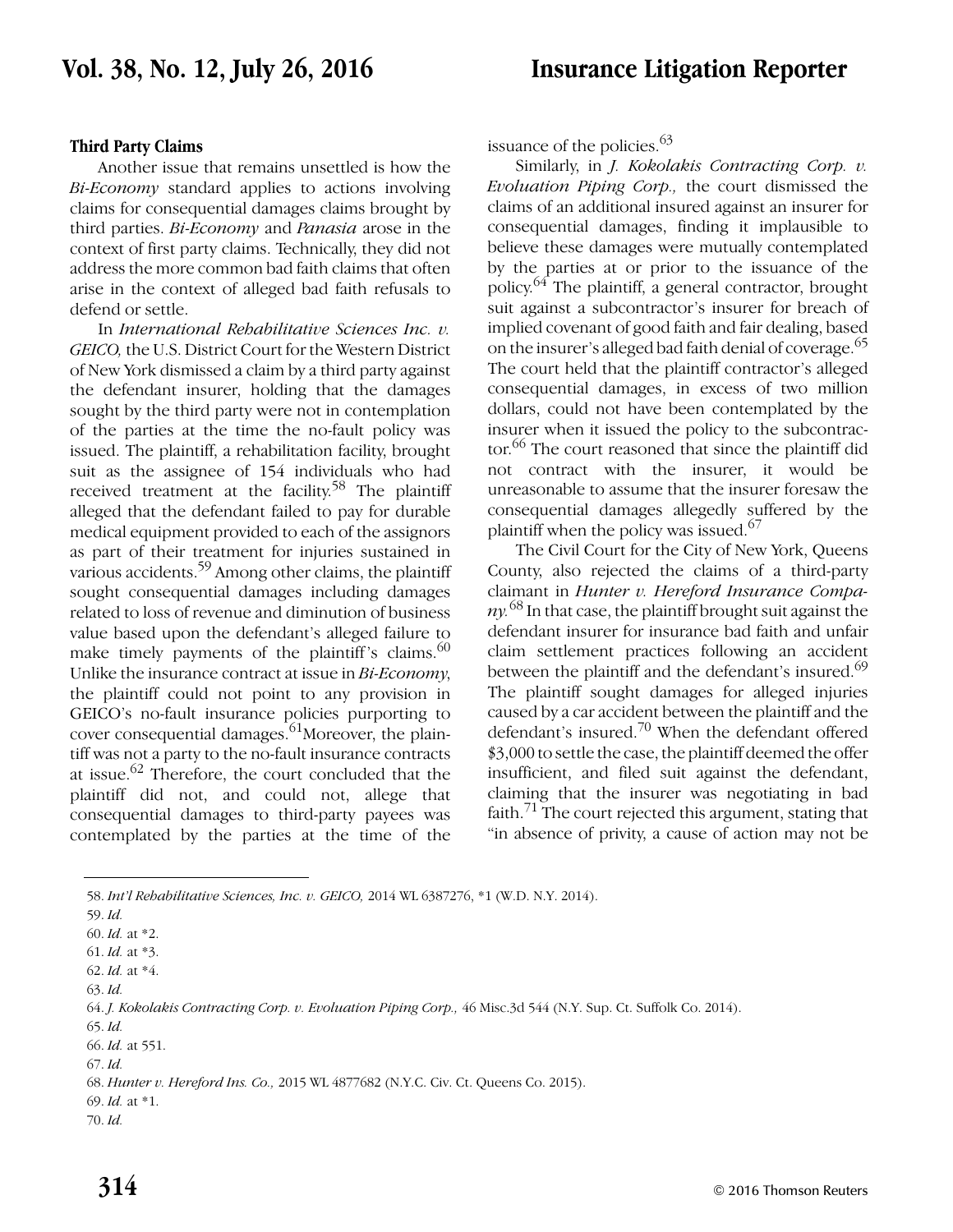maintained for breach of contract."<sup>72</sup> The court reasoned that "any cause of action against an insurer for 'bad faith' would sound in contract."73 The court concluded that, as a third party, the plaintiff had no privity with the defendant, and thus would not be able to bring a bad faith claim against the insurer.  $4^4$ Therefore, the court dismissed the plaintiff 's claims for failure to state a cause of action based on lack of privity.

### **Attorneys' Fees**

Perhaps because it remains difficult for insureds to recover bad faith/ consequential damages, it has been argued that *Bi-Economy* and *Panasia* may also provide for the recovery of attorneys' fees.<sup>75</sup>

Although it has been suggested that *Bi-Economy* and *Panasia* provide a basis for policyholders to recover their attorneys' fees from their insurers in coverage disputes, New York courts have for the most part rejected these arguments. Unlike its English counterpart, the American judicial system has the well-established rule that both plaintiff and defendant must pay their own attorneys' fees.<sup>76</sup> The United States Supreme Court has recognized three specific exceptions to this rule that have also been applied in cases interpreting New York law: "(1) when a statute or enforceable contract provides for attorneys' fees; (2) where the prevailing party confers a common benefit upon a class or fund; and (3) when a losing part willfully disobeys a court order or has 'acted in bad faith, vexatiously, wantonly, or for oppressive reasons." $\frac{1}{77}$  There is no right to attorneys' fees for an ordinary breach of contract claim under New York law unless the party seeking the fees can establish one of these three exceptions.<sup>78</sup>

Some have argued that *Bi-Economy* and *Panasia* may have added a fourth exception to the rule, i.e., a breach of the duty of good faith and fair dealing by the insurer in a coverage dispute. A handful of lower courts have allowed claims of attorneys' fees to proceed, ostensibly based upon this perceived additional exception.<sup>79</sup> However, these decisions run contrary to recent holdings in the both New York appellate courts and courts in other jurisdictions applying New York law, which continue to apply the traditional American rule. We summarize those cases below.

In *Stein, LLC v. Lawyers Title Insurance Corp.,* the plaintiff had originally brought a claim against the defendant to recover damages for breach of an insurance contract.80 On appeal, plaintiff challenged the lower court's decision to dismiss the portion of their complaint that sought an award of attorney fees insofar as they were asserted against the defendant.  $81$ The plaintiff argued that in light of *Bi-Economy* and *Panasia,* an insured may seek consequential damages, including attorney fees, in an affirmative coverage action it brings against its insurer. The Appellate Division disagreed and instead affirmed the lower court's dismissal of the claim, holding that the plaintiff 's "contention regarding the award of an attorneys' fee is without merit." $82$  The court stated that "nothing in *Bi-Economy* or *Panasia* alters the common-law rule that, absent a contractual or policy

71. *Id.*

72. *Id.* at \*2.

73. *Hunter v. Hereford Ins. Co.,* 2015 WL 4877682 at \*2.

74. *Id.*

75. Peter A. Halprin and Bruce Strong, "NY's Evolving Acceptance of Policyholder Bad Faith Claims," June 14, 2016, http:// www.law360.com/articles/806446/ny-s-evolving-acceptance-of-policyholder-bad-faith-claims.

76. *See Oscar Gruss & Son, Inc. v. Hollander,* 337 F.3d 186, 199 (2d Cir. 2003); *Hooper Assocs., Ltd. V. AGS Computers, Inc.,* 548 N.E.2d 903, 904 (N.Y. 1989).

77. *V.S. Int'l, S.A. v. Boyden World Corp.,* 1993 WL 59399, at \*13 (S.D. N.Y. 1993) (quoting *Alyeska Pipeline Serv. Co. v. Wilderness Soc'y,* 421 U.S. 240, 257-59 (1975)).

78. *In re New York Skyline, Inc.,* 471 B.R. 69, 89 (Bankr. S.D. N.Y. 2012).

79. *Richman v. Harleysville Worcester Insurance Co.,* 2010 WL 3783180 (N.Y. Sup. Ct. 2010); *Nisenbuam v. AXA/Equitable Life Insurance Co.,* 2015 WL 10478082 (N.Y. Sup. Ct. 2015); *See also* Peter A. Halprin and Bruce Strong, "NY's Evolving Acceptance of Policyholder Bad Faith Claims," Law360.com, June 14 2016 (available at: http://www.law360.com/articles/806446).

80. *Stein, LLC v. Lawyers Title Insurance,* 100 A.D.3d 622 (N.Y. App. Div. 2d. Dept. 2012).

81. *Id.*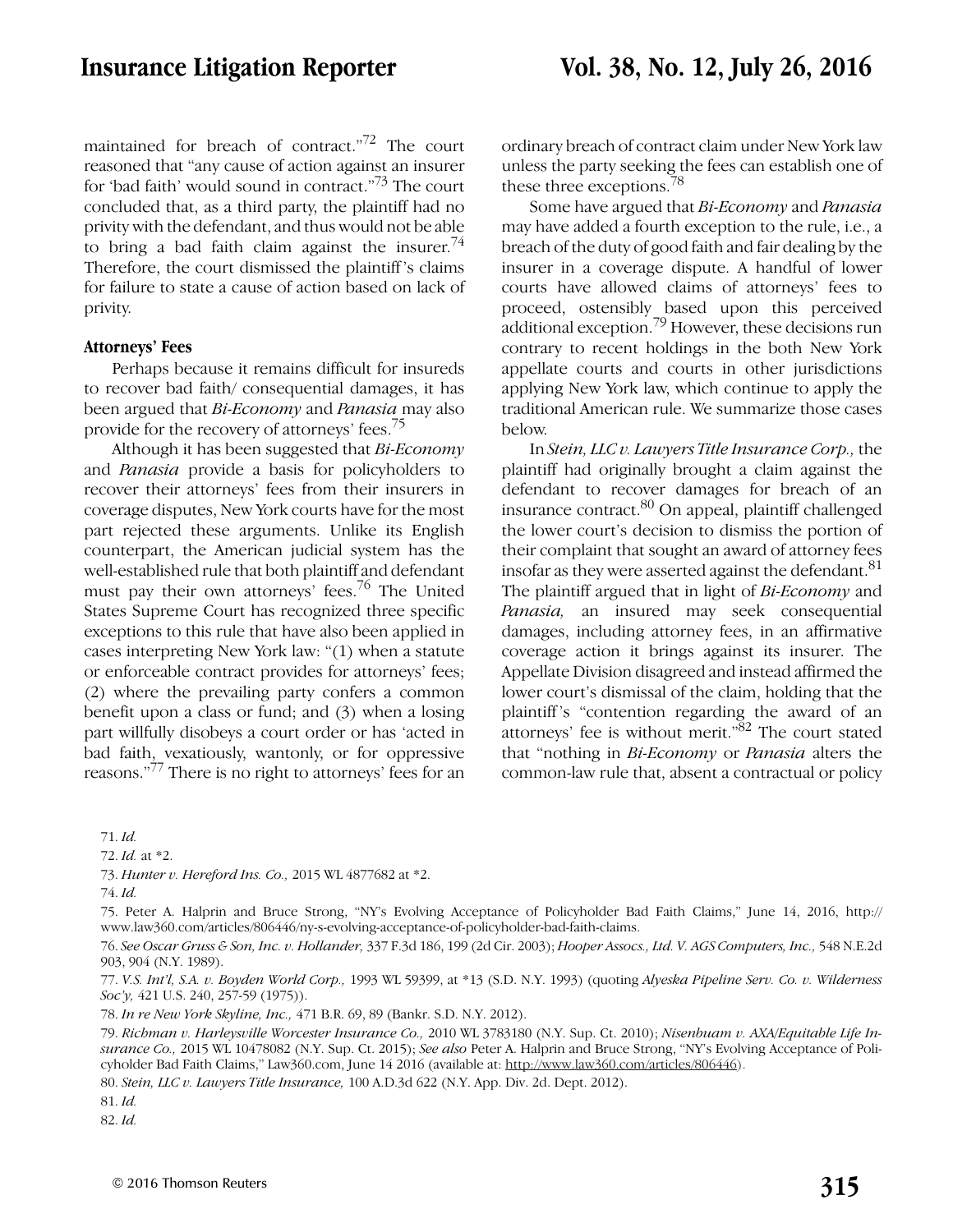provision permitting the recovery of an attorneys' fee, "an insured may not recover the expenses incurred in bringing an affirmative action against an insurer to settle its rights under the policy.<sup>83</sup> Since the documentary evidence proved that no such provision existed in the insurance policy, the court held that the plaintiff's claim was correctly dismissed.<sup>84</sup>

The Appellate Division again rejected the argument that *Bi-Economy* and *Panasia* had altered the traditional common law rule with respect to recovery of attorney fees in *Santoro v. GEICO.*<sup>85</sup> In that case, the defendant appealed from the lower court's decision to deny its motion for summary judgment, which sought to limit the plaintiff 's alleged damages to the policy limit of  $$275,000$ .<sup>86</sup> The Appellate Division agreed and reversed, thereby granting the defendant's motion.87 The Court reasoned that:

"While 'consequential damages resulting from a breach of the covenant of good faith and fair dealing may be asserted in an insurance contract context, so long as the damages were within the contemplation of the parties as the probable result of a breach at the time of or prior to contracting' (*Panasia Estates, Inc. v. Hudson Ins. Co.,* 886 N.E.2d 135 (N.Y. 2008), *the only consequential damages asserted by the plaintiff are an attorneys' fee and costs and disbursements resulting from this affirmative litigation, which are not recoverable.*"

*Santoro,* 117 A.D.3d at 1028 (emphasis added). Thus, the court emphasized that while *Bi-Economy* and *Panasia* may have changed the rules with respect to consequential damages generally, those two cases have had no effect on the common-law rule concerning attorneys' fees.

Courts in other jurisdictions have similarly held that, under New York law, attorneys' fees generally remain unrecoverable as consequential damages in cases where the insured affirmatively brings an action against its insurer for coverage. For example, in *Wausau Underwriters Insurance Co. v. Danfoss, LLC,* the defendant insured brought counterclaims against the plaintiff insurer, including a claim for attorneys' fees expended in defending against the insurer's breach of contract claims.88 The defendant premised this counterclaim on three separate legal theories.<sup>89</sup> The U.S. District Court of the Southern District for Florida applied New York state law in this diversity action, and dismissed all three theories in turn.

First, the defendant argued that his claim met one of the exceptions to the general common-law rule with respect to recovery of attorney fees recognized by the U.S. Supreme Court, i.e. that attorneys' fees are only recoverable when the opposing party "has acted in bad faith, vexatiously, wantonly, or for oppressive reasons."90 The court, however, held that the bad faith exception to the "American Rule" with respect to attorneys' fees did not apply in this case. The court reasoned that in applying the bad faith exception, the "appropriate focus for the court is the conduct of the party in instigating or maintaining the litigation," not the party's business conduct. <sup> $91$ </sup> In *Wassau*, the defendant's counterclaim concerned the plaintiff 's alleged breach of contract. Therefore, because the counterclaim was based on the plaintiff 's business conduct rather than the plaintiff 's conduct in the litigation, the bad faith exception did not apply. Therefore, the defendant "could not recover attorneys' fees under this theory."92

Second, the defendant argued that it could

<sup>83.</sup> *Id.* at 623, quoting *New York Univ. v. Continental Ins. Co.,* 662 N.E.2d 763, 772 (N.Y. 1995). 84. *Id.*

<sup>85.</sup> *Santoro v. Geico,* 117 A.D.3d 1026 (N.Y. App. Div. 2d. Dept. 2014).

<sup>86.</sup> *Id.* at 1027.

<sup>87.</sup> *Id.* at 1028.

<sup>88.</sup> *Wausau Underwriters Ins. Co. v. Danfoss, LLC,* 2015 WL 9094201 (S.D. Fla. 2015).

<sup>89.</sup> *Id.* at \*13.

<sup>90.</sup> *Id.* (*quoting Alyeska Pipeline Serv. Co. v. Wilderness Soc'y,* 421 U.S. at 257-59 (1975)).

<sup>91.</sup> *Id.*

<sup>92.</sup> *Id.*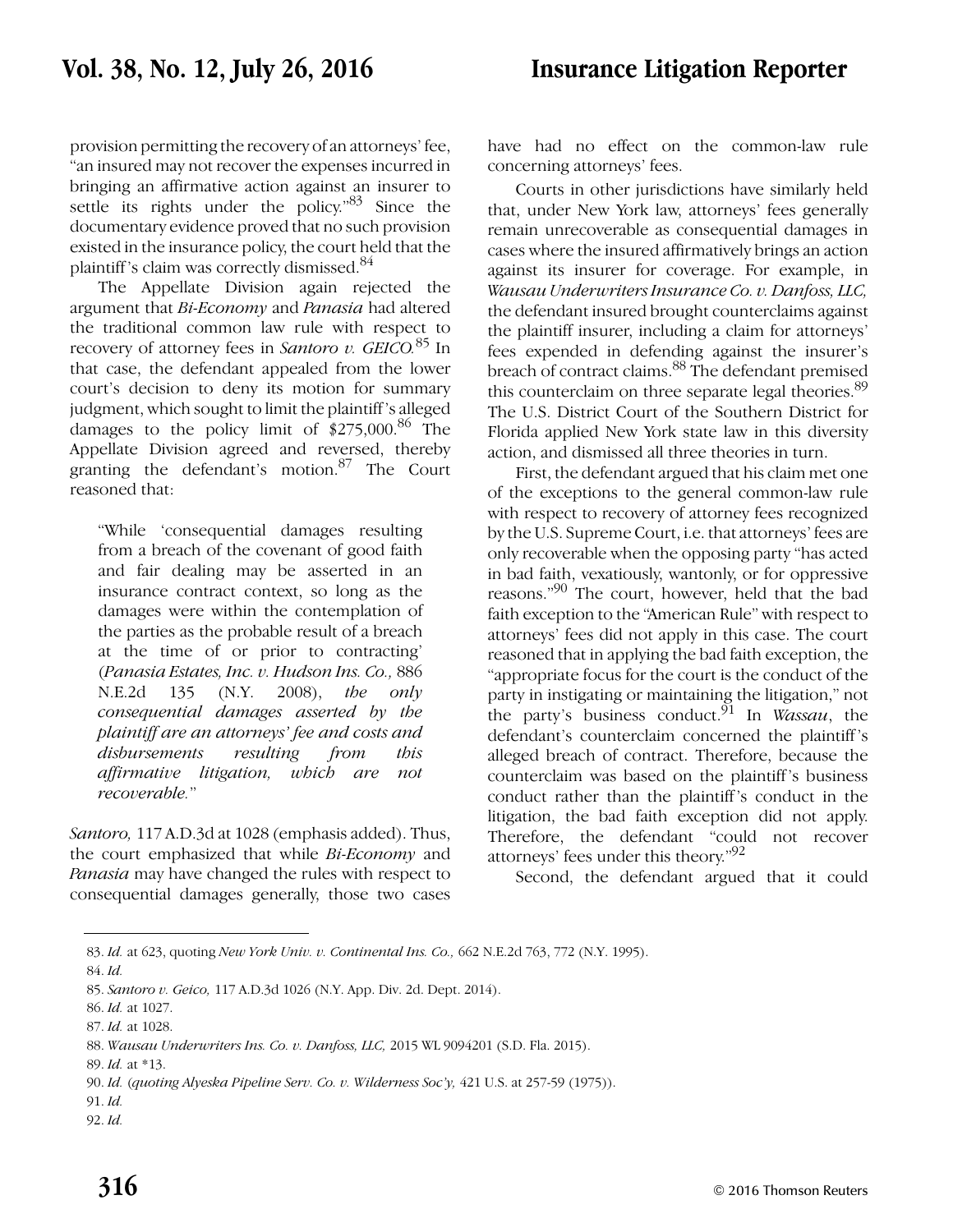recover attorneys' fees as consequential damages in the context of a first-party insurance coverage dispute. In making that argument, the defendant cited *Bi-Economy* and *Panasia* in support of his theory, claiming that the opinions had expanded the damages recoverable in first-party bad faith insurance claims under New York law. $93$  The court disagreed, holding that New York courts "largely have not interpreted *Bi-Economy* and *Panasia* as allowing the recovery of attorneys' fees as consequential damages."<sup>94</sup> In support of this holding, the court cited a number of recent New York cases, including: *Goodfellow v. Allstate Indem. Co.* (finding plaintiff could not recover attorneys' fees, costs, and litigation expenses as a form of consequential damages),  $95$ *Quick Response Comm. Div. v. Aon Risk Services of Illinois, Inc.,* ("there is abundant authority from New York courts that the general rule is that 'an insured may not recover the expenses incurred in bringing an affirmative action against an insurer to settle its rights under the policy' . . . the Court agrees that this is the current state of the law),96 *Woodworth v. Erie Ins. Co.* ("nothing in *Bi-Economy* or any post-*Bi-Economy* authority cited by the parties suggests that the New York Court of Appeals intended through its *Bi*-*Economy* decision to alter in the insurance context the traditional American rule that each party should bear its own attorneys' fees"),97 and *Santoro v. GEICO* (discussed above). By invoking this line of authority, the *Wassau* court confirmed that in its view, *Bi-Economy* and *Panasia* have not changed the general rule with respect to attorneys' fees in New York.

The third theory put forth by the defendant was that, under *Sukup v. State,*98 *it could recover* *attorneys' fees because the dispute involved "more than an arguable difference of opinion between carrier and insured over coverage."*99 *In Sukup,* the New York Court of Appeals articulated a possible exception to the American Rule with respect to attorneys' fees in cases where an insured makes "a showing of such bad faith in denying coverage that no reasonable carrier would, under the given facts, be expected to assert it."100 Although *Bi-Economy* and *Panasia* implicitly overruled *Sukup,* an insured may still allege a separate independent tort claim against an insurer, provided that the insurer's conduct rises to the level of egregious bad faith. Here, the court held that the defendant's complaint had inadequately plead the necessary elements of the *Sukup* standard, and therefore dismissed the claim under this theory as well.<sup>101</sup>

It was also the *Sukup* standard, rather than some new exception articulated in *Bi-Economy* or *Panasia,* that drove the court's holding on the issue of recover of attorneys' fees in *Nat'l R.R. Passenger Corp. v. Arch Specialty Ins. Co.*102 *T*hat case concerned an insurance coverage dispute between Amtrak ("plaintiff") and various insurance companies ("defendants") that arose in the aftermath of Superstorm Sandy.<sup>103</sup> The plaintiff had purchased a number of allrisk property insurance policies from the defendants with a policy period spanning December 2011 to December  $2012$ .<sup>104</sup> While the policies were in effect, Superstorm Sandy made landfall near New York City on October 29, 2012.105 The storm caused waters of the East and Hudson Rivers to rise and "inundate" the plaintiff 's tunnels, damaging various types of equipment.<sup>106</sup> The coverage dispute centered on

<sup>93.</sup> *Id.* 

<sup>94.</sup> *Wausau Underwriters Ins. Co*., 2015 WL 9094201 at \*14.

<sup>95.</sup> *Goodfellow v. Allstate Indem. Co.,* 2014 WL 7384239, \*4 (W.D. N.Y. 2014).

<sup>96.</sup> *Quick Response Comm. Div. v. Aon Risk Services of Illinois, Inc.,* 2012 WL 6021438, \*2 (N.D. N.Y. 2012).

<sup>97.</sup> *Woodworth v. Erie Ins. Co.,* 2009 WL 1652258, \*5 (W.D. N.Y. 2012).

<sup>98.</sup> *Sukup v. State,* 227 N.E.2d 842 (N.Y. 1967).

<sup>99.</sup> *Wassau,* 2015 WL 9094201 at \*14.

<sup>100.</sup> *Sukup,* 227 N.E.2d at 844.

<sup>101.</sup> *Wassau,* 2015 WL 9094201 at \*14.

<sup>102.</sup> *Nat'l R.R. Passenger Corp. v. Arch Specialty Ins. Co.,* 124 F.Supp.3d 264 (S.D. N.Y. 2015).

<sup>103.</sup> *Id.* at 266.

<sup>104.</sup> *Id.*

<sup>105.</sup> *Id.* at 267.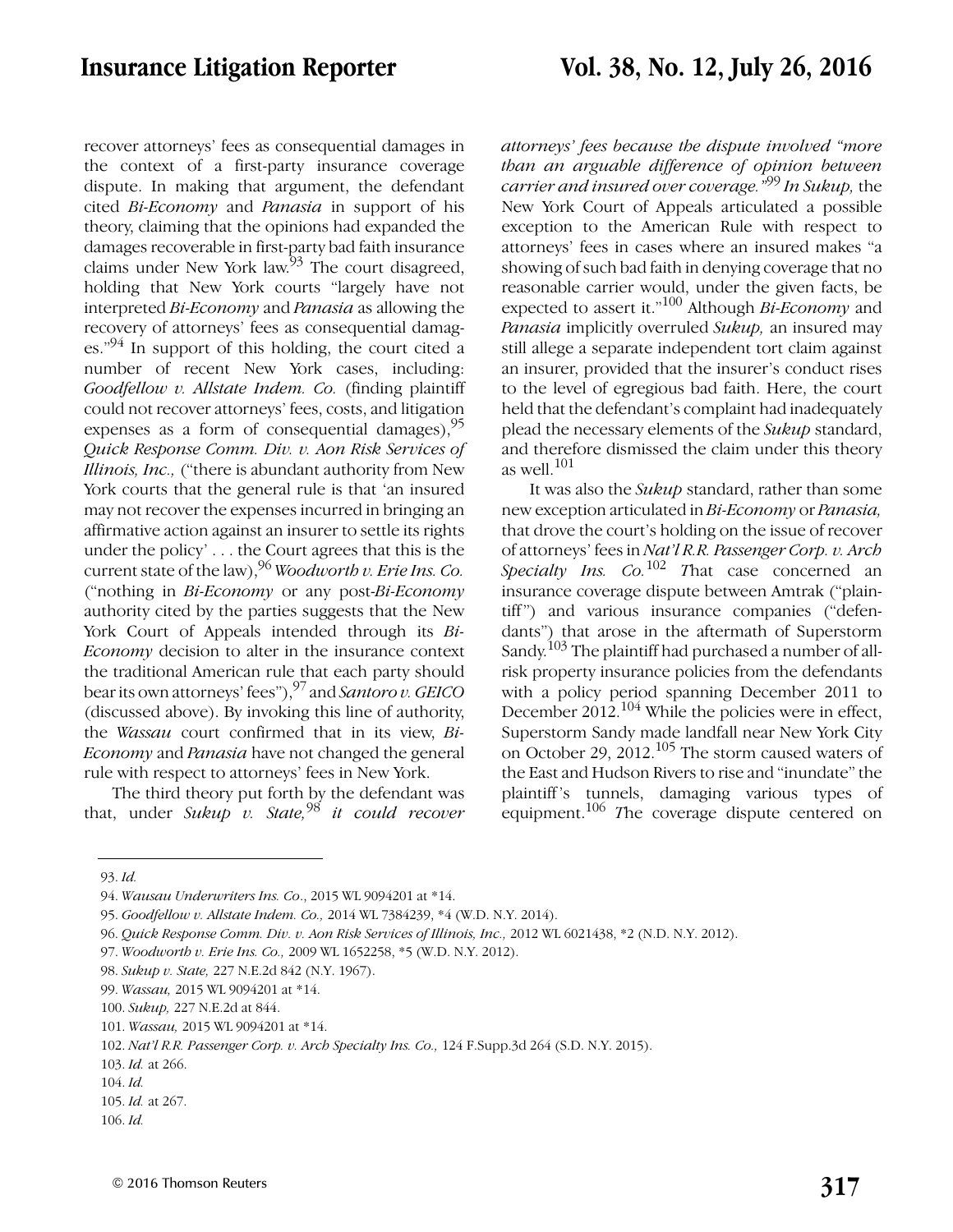## **Vol. 38, No. 12, July 26, 2016 Insurance Litigation Reporter**

"whether the definitions of "flood" in the policies here at issue encompass inundation caused by storm surge."<sup>107</sup> However, the court also took up the defendants' motion to dismiss the plaintiff 's demand for consequential damages, which included attorneys' fees.<sup>108</sup>

The court stated that "New York courts have since rejected the argument" that *Bi-Economy* and *Panasia* created a new exception to the common-law rule with respect to attorneys' fees.<sup>109</sup> Nevertheless, the *Amtrak* court allowed the plaintiff's claim for attorneys' fees to go forward, "albeit in a more limited manner," under the exception articulated in *Sukup*. 110 The court reasoned that the plaintiff had alleged that the defendants declined to make interim payments required under the policies for amounts that are "not the subject of reasonable dispute."<sup>111</sup> Therefore, the court allowed the plaintiff 's claims for attorneys' fees to go forward, concluding that the insurer's conduct in that case did indeed rise to the level of egregious bad faith. Thus, the case does not signal a shift in New York law, nor does it showcase a new exception to the general rule as to recovery of attorneys' fees. Instead, the decision is based on entirely separate factual grounds, and New York law remains settled in this area.

### **Conclusion**

Although the legal landscape continues to evolve in the wake of *Bi-Economy* and *Panasia,* the changes wrought by these decisions are not nearly as drastic as many predicted in 2008. However, a few general points can be made. First, it appears that New York, like many other jurisdictions, $112$  now has provided a remedy to policyholders for breach of the covenant of good faith and fair dealing in first party coverage disputes. Second, it also appears that instances where insureds recover consequential damages in these disputes remain limited. Lastly, despite a small number of lower court decisions, New York courts and federal courts applying New York law, by and large continue to apply the traditional American rule with respect to attorneys' fees. The anticipated sea change in the wake of *Bi-Economy* and *Panasia* has simply not materialized.

<sup>107.</sup> *Id.* at 269.

<sup>108.</sup> *Nat'l R.R. Passenger Corp.,* 124 F.Supp.3d at 280.

<sup>109.</sup> *Id.* 

<sup>110.</sup> *Id.* 

<sup>111.</sup> *Id.*

<sup>112.</sup> *See* William T. Barker and Paul E.B. Glad, "Use of Summary Judgment in Defense of Bad Faith Actions Involving First-Party Insurance," 30 Tort & Ins. L.J. 49-102 (1994).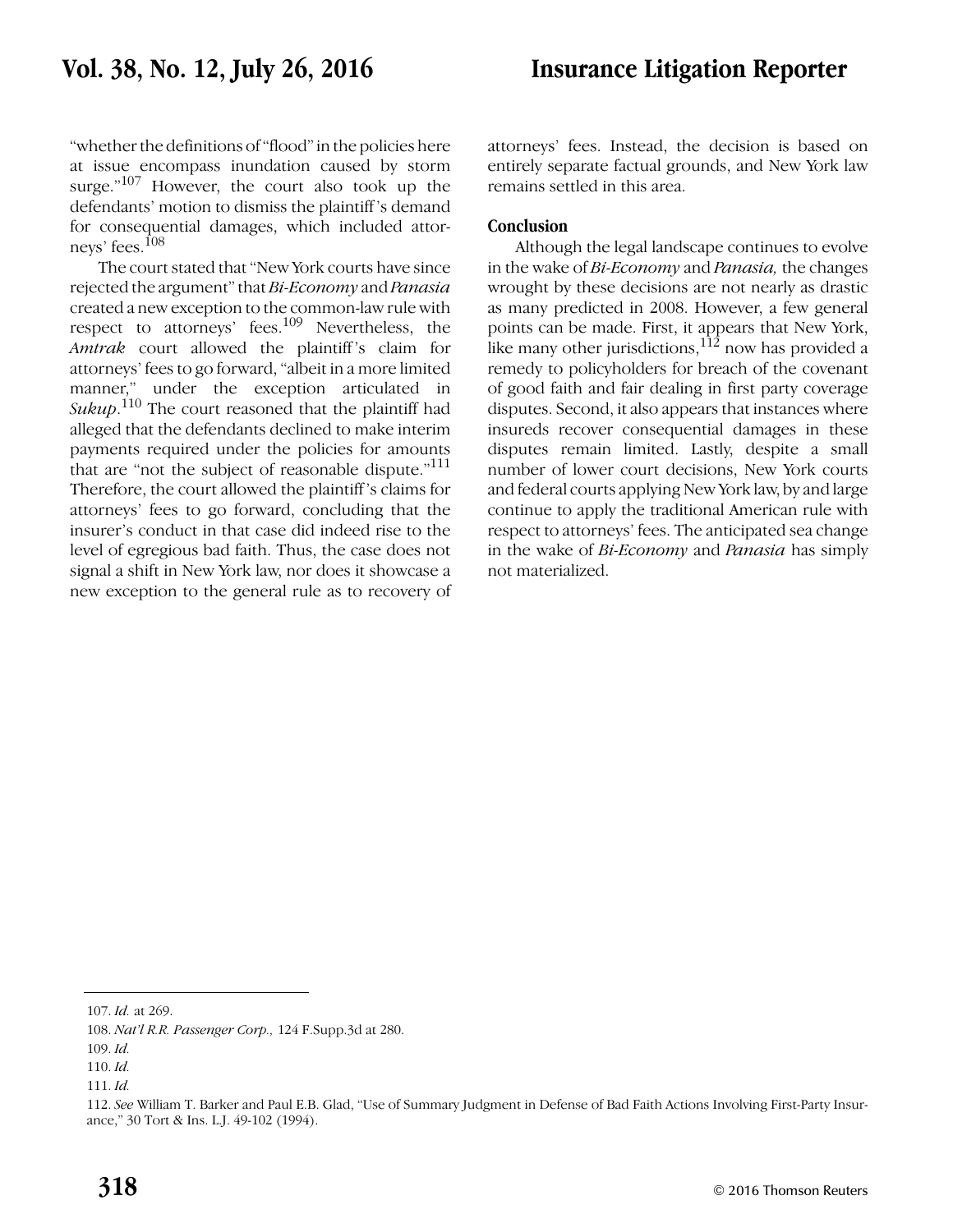# **Bad Faith/Duty to Settle**

**Insurer's Failure to Reevaluate Case after Trial Court Eliminates Key Affirmative Defense Justifies Bad Faith Failure to Settle Verdict**

> *Eighth Circuit Upholds District Court's Denial of Insurer's Post-Verdict Motions*

*Bamford v. Regent Insurance Co.*, 822 F.3d 403 (8th Cir. 2016)

### **Case at a Glance**

In this fact intensive decision, the Eighth Circuit Court of Appeals held that the district court properly denied an insurer's post-verdict motions challenging the jury's verdict in a bad faith failure to settle case. Evidence that the insurer failed to reevaluate its settlement position after a trial court ruling in the underlying case eliminated a key affirmative defense was sufficient to support the jury's finding that the insurer's refusal to settle breached the duty of good faith and fair dealing. Evidence that the insurance company made multiple efforts to settle based on its evaluation of the case, continuously increased its reserves and offers in the settlement process, followed the advice and valuations of outside counsel and two mediators, discussed the claim value in roundtable meetings with senior management, and reasonably relied on Nebraska's reputation as a conservative jury verdict jurisdiction was insufficient to establish that the insurer acted in good faith as a matter of law or to justify granting a new trial. While interesting on the facts, the case is so fact intensive it provides little precedential value in terms of black letter law.

### **Summary of Decision**

This case arose out of an automobile accident. The insured, Bamford, Inc., purchased a commercial auto liability policy from Regent Insurance Company (Regent). The policy limits were \$6 million. Michael Packer (Packer), an employee of Bamford, was involved in a two-vehicle collision with another vehicle driven by Bobby Davis (Bobby). During the accident event, a steel pipe stored on the roof of Packer's vehicle became dislodged and impaled Bobby. He suffered a number of serious injuries and underwent extensive medical treatment. On the day of the accident, Regent opened a claim file establishing a \$1 million reserve. As part of the reserve, \$700,000 was designated for Bobby's injuries. Bobby and his wife retained attorney Tom Fee (Fee) to represent them. In May 2010, Fee's communications regarding the nature and extent of Bobby's injuries prompted Regent to have the case reviewed by the major case unit. The major case unit retained attorney Brian Nolan (Nolan) to provide a valuation of Bobby and his wife's claims (hereinafter referred to as the Davis claim).

On August 5, 2010, Fee sent Regent a settlement package offering to settle the Davises' claims for Bamford policy limit of \$6 million. Fee asserted that the claims had a verdict potential between \$7.5 and \$10 million. The demand further indicated that if the offer was not accepted by September 13, the settlement amount would increase to \$10.6 million. The settlement package provided by Fee included videotaped interviews of an accident witness and Bobby's emergency room physician, together with an additional 1,000 pages of attachments, such as the police report, photographs, medical records, an economist's report, tax returns, and a life care plan. Later in the latter part of August, Regent hired Nolan to defend Bamford against the Davises' claims. Bamford independently hired another attorney, Daniel Placzek (Placzek), to represent its interests in the matter. On August 23, Placzek sent Regent a letter asserting that the Davises' claims presented an exposure risk above Bamford's \$6 million policy limit and demanded that Regent settle the claims within the policy limits. In September 2010, Nolan informed Regent that he did not think the value of the Davises' claims was close to the policy limits. He valued their claims at less than \$1 million. Nolan also advised that he was investigating a possible loss-of-consciousness defense on the theory that Packer, suddenly and unforeseeably, lost consciousness before the accident. Nolan told Regent that such a defense would be a complete bar to liability, but that he needed more information.

Later, Nolan informed Regent that he had learned that Packer had a history of seizures which were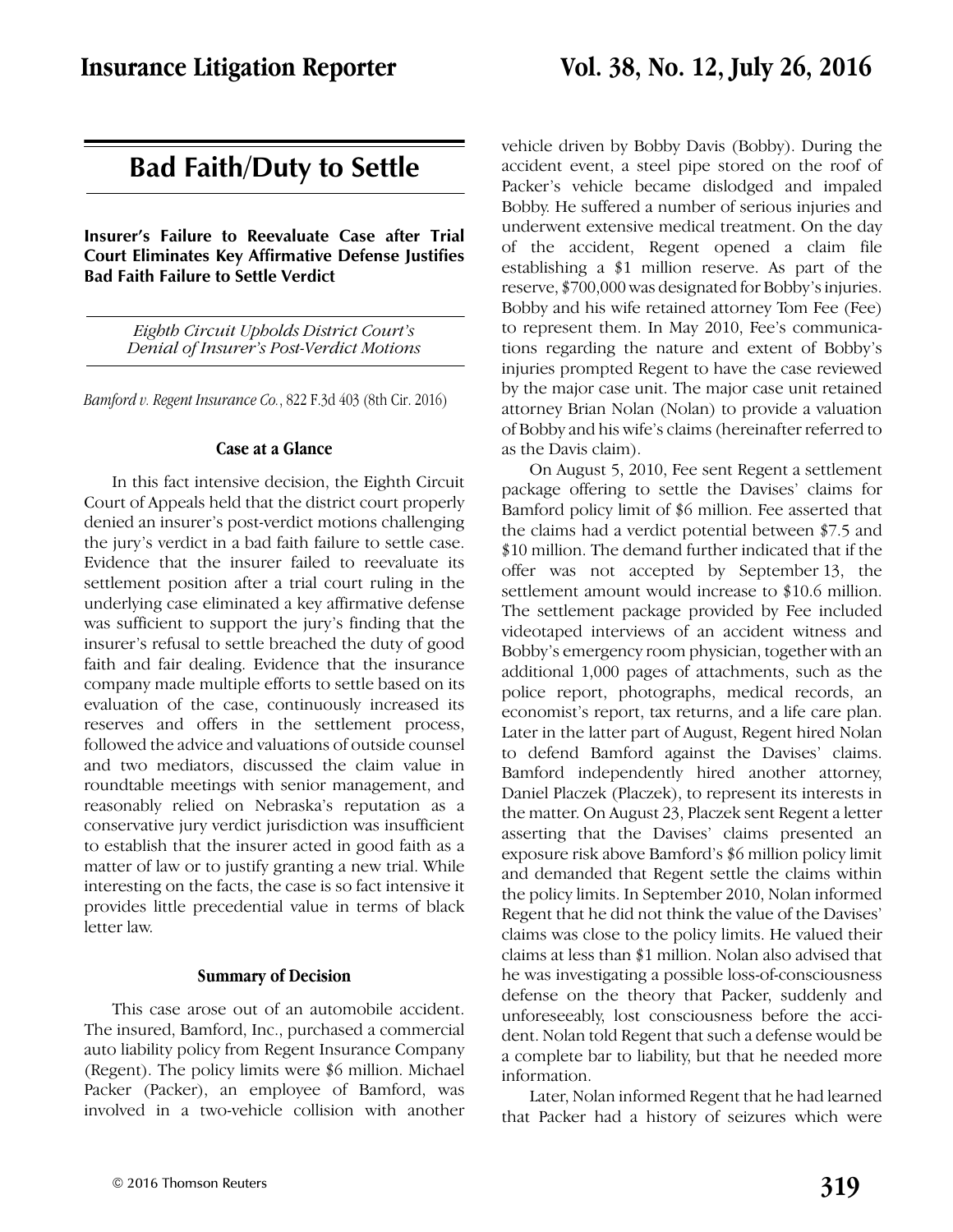controlled with medication. Nolan expressed his belief that the loss-of-consciousness defense had a 25% chance of success. At the same time, Nolan increased his value of the Davises' claims to a settlement value between \$1.5 and \$1.75 million.

Bamford and the Davises participated in a mediation in December 2010 with Regent authorizing Nolan to commit as much as \$1 million to settle the claims. Nolan's opening offer was \$500,000, and Fee's opening demand was \$6 million. Nolan ultimately came up to \$775,000 while Fee ultimately came down to \$4,995,000. At that point Regent instructed Nolan to offer \$1 million indicating that he would be given additional authority if he thought the case would settle. The mediator's valuation of the case ranged between \$2.5 and \$3 million. The mediator instructed Nolan not to offer \$1 million because the mediator believed that such an offer would not make significant headway in advancing the mediation. A lawsuit followed.

As the defense progressed, Nolan advised Regent that he continued to believe the facts of the case warranted asserting the loss-of-consciousness defense although he advised Regent that it would also need to continue reassessing the defense's applicability throughout discovery.

Regent sought a second valuation opinion from a different attorney, Steve Ahl (Ahl). Ahl valued the claims between \$1.75 and \$2.25 million. Thereafter the Davises reinstated their policy limits settlement demand citing improvements in their case. Placzek again demanded, on Bamford's behalf, that Regent settle within the policy limits. The adjuster worked on preparing a report to increase the posted reserve for Bobby's claims from \$700,000. However, the adjuster was warned by a supervisor that any large increase in the reserve would be a "big red flag" to senior management. The reserve was increased to \$1.75 million.

Nolan increased his valuation to \$2 million. The adjuster noted to senior management that determining a settlement range was challenging given the unique nature of Bobby's injuries. One executive opined that, based on his perception of Nebraska as a conservative state, "nothing is worth more than \$2M in Nebraska." The same executive noted that the lossof-consciousness defense was problematic in any venue and that the nature of the injuries would be sympathetic. This executive suggested a settlement range between \$1.75 and \$2 million based on both Nolan and Ahl's recommendations. A second executive suggested that \$1.75 million sounded optimistic and warned that the case could get worse. After this, the adjuster prepared a third reserve increase to just under \$2 million. At that point the adjuster conveyed to his supervisors that he estimated a 75% chance the case would settle for \$2 million. There were several other instances where the adjuster, Nolan and Ahl articulated their perception that Nebraska was a conservative jurisdiction in terms of its verdicts.

A second mediation occurred. On the same day as the mediation, the Davises filed a motion for summary judgment on the loss-of-consciousness defense. At the mediation, Nolan's highest offer was \$1.6 million and Fee's lowest settlement offer was \$5.4 million. During the mediation, the mediator informed Nolan and the adjuster that the Davises would not settle for less than somewhere in the \$3 million range. The mediator made a comment that the adjuster interpreted as indicating that, were the mediator representing Bamford, he would not settle for more than \$2.5 million. The day following the mediation, the Davises offered to settle for \$5.45 million. For a third time, Placzek demanded that Regent settle within its policy limits.

Because trial was approaching, Nolan prepared a pretrial report which increased his anticipated verdict range to between \$2 and \$3 million. Nolan also decreased his estimate of the success of the loss-ofconsciousness defense from 25% (as expressed in December 2010) to 10%. He reported that a jury might be troubled by the potential merits of the lossof-consciousness defense.

The adjuster, Nolan and several Regent executives and adjusters participated in a telephonic roundtable where Nolan informed the group that Fee had advised him that he would recommend to his clients a settlement between \$3.8 to \$3.9 million. The roundtable group decided to increase the reserve for the Davises' claims by \$250,000 to \$2.25 million.

Placzek sent a fourth letter demanding that Regent settle within its policy limits. This letter provided a detailed analysis of the evidence developed in discovery which Placzek believed would support an excess verdict. He also specified how he believed the evidence would combat Nolan's planned arguments.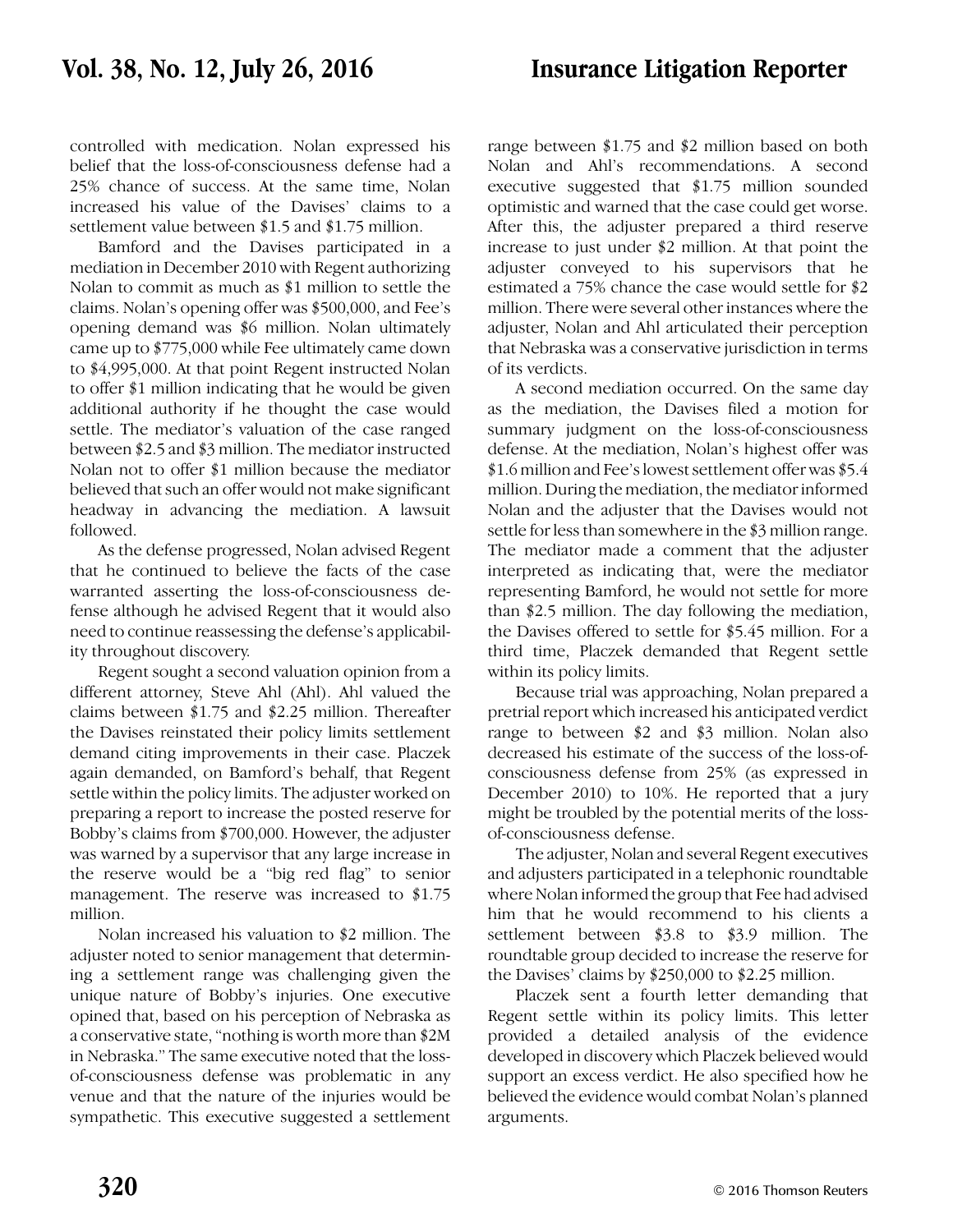The district court granted the Davises' motion for partial summary judgment striking the loss-ofconsciousness defense and finding Bamford liable for the accident as a matter of law. Therefore, the only issue at trial was the amount of damages to which the Davises were entitled. As a result of this development, Nolan and the adjuster requested authorization to make a \$3 million settlement offer. Neither the adjuster nor Nolan believed that the Davises would accept \$3 million.

The week before trial, the parties' settlement negotiations intensified. Fee offered to settle for \$5.3 million. Nolan made a counteroffer of \$1.75 million. Thereafter, Fee offered to settle for \$5.2 million or, in the alternative, he proposed a bracket in which the Davises would move to \$4.2 million if Bamford would move to \$3.2 million, with the Davises having the next move. Fee made it clear that the Davises would not settle in the \$2 million range. Nevertheless, Nolan offered \$1.85 million. The day before trial, Fee offered to settle for \$3.9 million with Nolan countering with an offer of \$2.05 million.

Once trial commenced, Fee refused to continue settlement discussions. Regent did not make another offer under the belief that its last offer of \$2.05 was still pending because it had not been explicitly rejected. The jury returned its verdict for \$10.6 million. Bamford appealed. During the pendency of the appeal, the parties settled the case for \$8 million. Bamford was responsible for the amount in excess of the policy limits.

Bamford then sued Regent alleging that Regent breached its fiduciary duty and acted in bad faith in refusing to settle the Davises' claims. Following a five-day trial, a jury returned a verdict for Bamford, awarding its requested damages of \$2,037,754.33. Following the verdict, Regent renewed its motion for judgment as a matter of law or for a new trial, which the district court denied. The Eighth Circuit affirmed, finding that "Bamford presented sufficient evidence from which a reasonable jury could conclude that Regent acted in bad faith in failing to settle the Davises' claims within the policy limits."

On appeal, Regent argued that there was no evidence that was presented at trial from which a reasonable jury could find that Regent had refused to settle the Davises' claims in bad faith. The trial evidence demonstrated that the failure to settle was an honest mistake in judgment. In that regard, Regent

contended that its conclusion that it ultimately had to pay over \$2 million more than the Davises' last demand of \$3.9 million and that its alleged bad faith was not supported by the record because it made multiple efforts to settle; it continuously increased its reserves and offers; it followed the advice and valuations of Ahl, Nolan, and the two mediators; it discussed the claims in a roundtable meeting with senior management; it reasonably relied on Nebraska's reputation as a conservative jury verdict jurisdiction; Fee himself opined that the verdict would be at least in the \$3.5 to \$4.5 million range; and Regent believed that settlement negotiations would continue during the trial.

In reviewing these arguments, the court noted that if accepted, they could perhaps be adequate to support the conclusion that Regent acted in good faith. However, with a pending motion for summary judgment, the question was, drawing all reasonable inferences in Bamford's favor, whether a reasonable jury could find that Regent acted in bad faith. In that regard, the court held that there was sufficient evidence in the record to support such a conclusion. The court found that while the jury could have concluded that Regent, by relying on valuations received from mediators, counsel, and internal adjusters, reasonably embraced a low value for the Davises' claims early in the case, the jury could also find that Regent ultimately acted in bad faith in failing to reassess the value of the claims in light of case developments and advice from its own players that the low value was inaccurate. The court observed that the trial court did not merely grant the Davises request to strike the loss-of-consciousness defense, but also found Bamford liable as a matter of law. During the pretrial period, Nolan and the adjuster had counted on a tempering of damages when the jury heard the purportedly sympathetic facts that would be introduced to support the loss-of-consciousness defense such as Packer's history of seizures and use of seizure medication. The trial court's ruling meant that the jury neither heard the purported sympathetic facts supporting a medical emergency nor would the jury hear other evidence that could moderate its view of Bamford's culpability. The court found that a reasonable jury could view Regent's stark inaction in the face of the seismic and unforeseen developments in the case and, contrary to the advice from its counsel and primary adjuster, as a complete and total refusal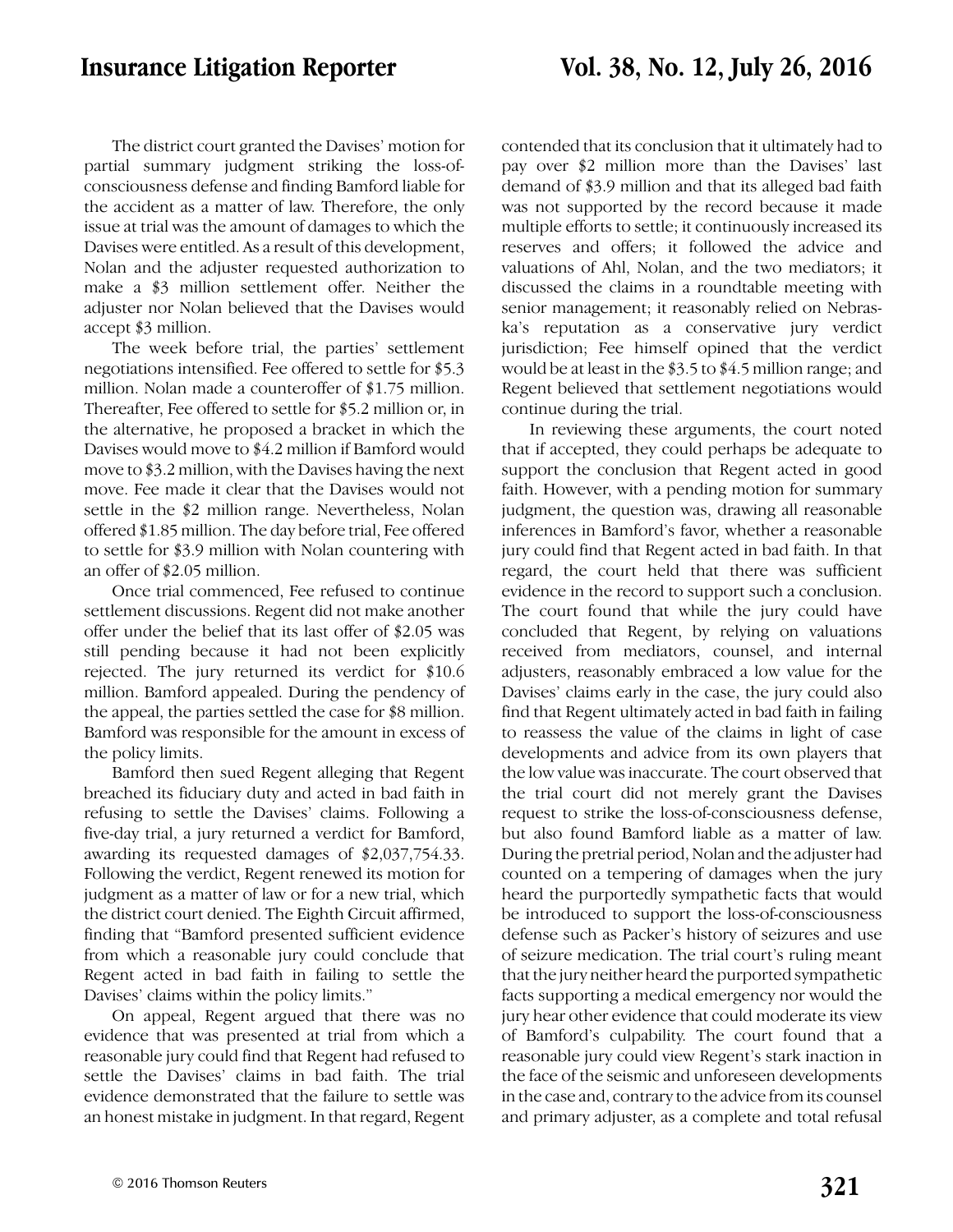to consider the fiduciary duty it owed Bamford.

The court held that Bamford had presented sufficient evidence from which a reasonable jury could conclude that Regent acted in bad faith by failing to settle.

### *Brief Statement*

Insurance companies must continuously reevaluate a case value when there is a substantial likelihood of an excess verdict. // Plitt

### **No Settlement Duty Without Clear Liability in Florida**

*Insurer Absolved of Excess Liability*

*Welford v. Liberty Ins. Corp.*, \_\_ F. Supp. 3d \_\_, 2016 WL 3360431 (N.D. Fla. June 24, 2016)

### **Case at a Glance**

A federal court applying Florida law has granted summary judgment for a liability insurer on a "failure to settle" claim. Because the insured's liability was not clear, the insurer had no duty to initiate settlement discussions.

### **Summary of Decision**

Late at night in 2009, on a rural Florida highway, Matthew Zisa made two attempts to pass a Mercury Sable driven by John Middleton. The first attempt was unsuccessful. The second was disastrous.

During the first attempt, Middleton allegedly sped up while Zisa tried to pass. On his second try, Zisa was traveling in the path of oncoming traffic when he struck three friends who were walking in that lane, wearing dark clothes and without a flashlight. Two of them died, and the third was injured.

The Sable was insured by Liberty under an auto policy issued to Lisa Mottsey. Mottsey's daughter Cassie Mayhair used the car, and had entrusted it to Middleton, her boyfriend, before the accident. The liability limits for bodily injury were \$10,000 per person and \$20,000 per accident.

What happened after that is complicated and disputed, but the main point is that no one initially felt Mayhair was liable for the accident. The police report blamed the pedestrians for the accident, Mayhair denied liability, and even the investigator for the plaintiffs' attorney found no grounds to pursue Mayhair. In fact, Mottsey was so incensed at the possibility of a claim that she falsely told the plaintiffs' investigator that she was uninsured. Eventually, two of the victims filed suit against Mottsey, who forwarded the complaint to Liberty. Within two days, Liberty tendered its policy limits, which were initially rejected. The Welford claim went to trial and resulted in a judgment against Middleton (the Sable's driver) of \$501,600. Mottsey and Mayhair were each assessed \$100,000, which was subsumed within Middleton's liability.

In the obligatory "failure to settle" case, the plaintiffs argued that Liberty was liable under *Powell v. Prudential Prop. & Cas. Ins. Co.*, 584 So. 2d 12 (Fla. 3d DCA 1991). In *Powell*, the Court of Appeal had imposed an affirmative duty on a liability insurer to initiate settlement discussions when liability was clear and damages would likely exceed the policy limits. The plaintiff in Welford argued that, although Liberty had tendered its limits within two days of receiving the lawsuit, it had failed to promptly tender the limits earlier, when Mottsey first notified it of the accident. Granting summary judgment for Liberty, however, the court held no reasonable trier of fact could have found liability was "clear" when Mottsey reported the claim. Indeed, she had initially suggested her daughter was only a witness to an accident, not that she (or anyone else) was responsible for the accident. Moreover, the highway patrol officer had placed no blame on Middleton, all of the insureds vehemently disputed liability, the Sable never touched the plaintiffs or Zisa's car, and plaintiffs' investigator even concluded there was no basis to pursue the Sable driver. As if that were not enough, even plaintiffs' bad faith expert conceded in deposition that "[n]o, there was no clear liability" on the part of Middleton, Mayhair, or Mottsey.

In reaching that determination, the court rejected plaintiffs' proffered interpretation of the word "clear" as meaning the insured had "some potential" liability. If that were the case, the court reasoned, an insurer would have to settle every claim, "as it is almost always possible that an insured may be found at least *partially* liable for an injury." Rather than defining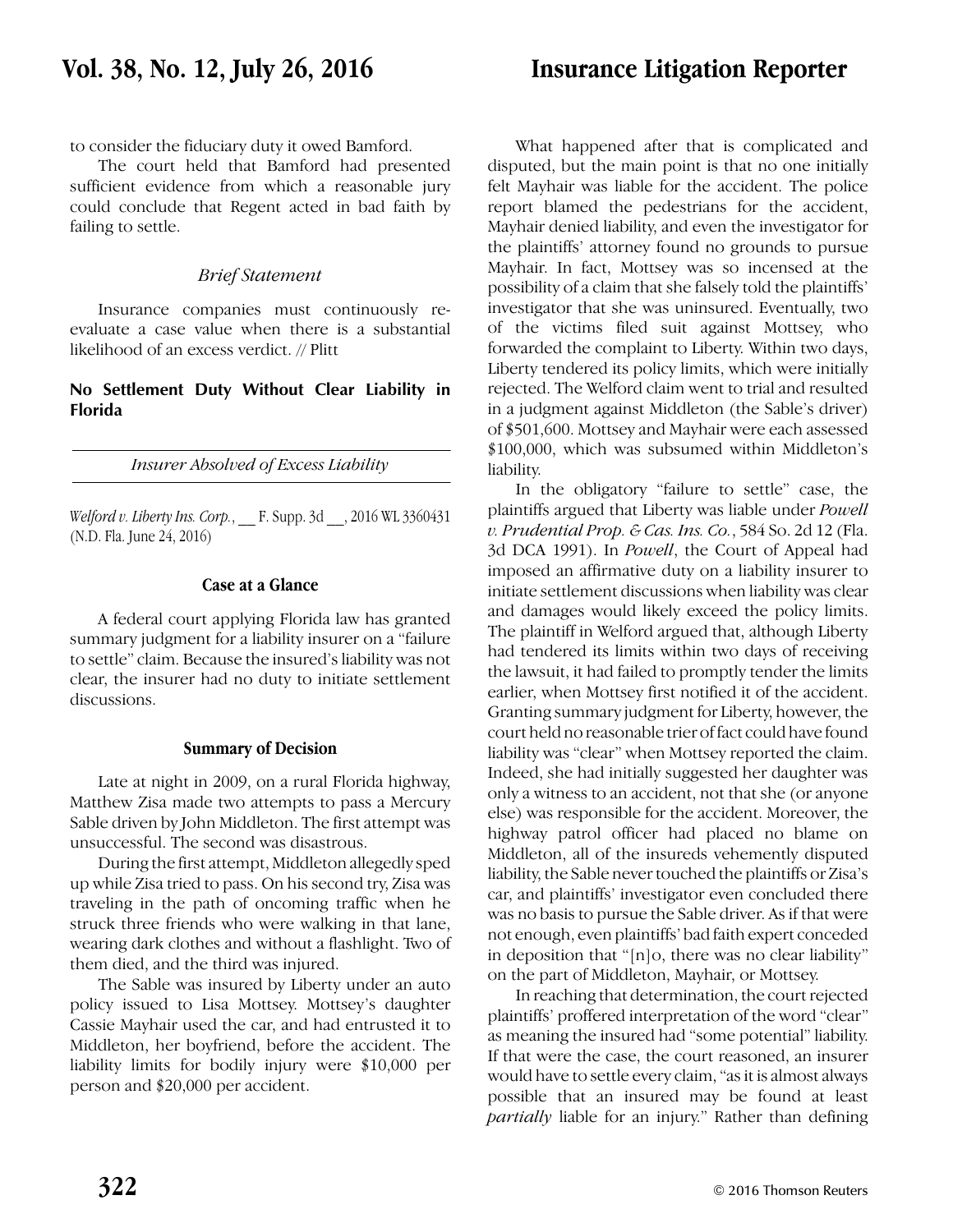precisely what "clear" means, the court found it sufficient that the insureds' liability was not "clear" under *any* objective measure of the term. Because there was no basis to contend Liberty put its own interests ahead of its insureds', especially where it tendered its limits within two days of seeing the complaint, summary judgment was proper.

### **Comment**

Florida is "ground zero" for the movement to set up insurers on creative failure-to-settle claims, and *Welford* is not unique by any means. What is rare, however, is the court's refusal to countenance the attorneys' attempt to create a failure-to-settle claim. For now, the buck has stopped at the District Court. Time will tell whether the Eleventh Circuit, which has recently undercut another Florida judge's efforts to block such tactics, will likewise reverse this one. // Barnes

# **Bad Faith/Excess Insurance**

**Litigated Judgment Is Not Prerequisite to Excess Insurer's Equitable Subrogation Claim against Primary Insurer for Bad Faith Failure to Settle**

*Excess Insurer Paid Portion of Settlement within Its Policy Limits*

*RSUI Indemnity Co. v. Discover P & C Insurance Co.,* \_\_ Fed.Appx. \_\_, 2016 WL 1745119 (9th Cir. May 3, 2016)

### **Case at a Glance**

Under California law, an excess insurer, when faced with a primary insurer's unreasonable refusal to pay a settlement demand within policy limits, may contribute to the settlement on behalf of the insured, and then sue the primary insurer to recover the amount of the settlement under an equitable subrogation theory. The absence of a litigated judgment does not preclude an equitable subrogation action for bad faith failure to settle where the excess insurer actually contributes to the settlement.

### **Summary of Decision**

RSUI Indemnity Company (RSUI) provided excess liability insurance and Discover P & C Insurance (Discover) provided primary to an insured. Presumably while defending the insured (the opinion's facts are sketchy), Discover rejected several offers to settle within policy limits. Without Discover's permission, the insured and the excess insurer settled with the claimant for an amount in excess of Discover's primary limits, and RSUI paid the excess on behalf of its insured.

RSUI then sued Discover for bad faith failure to settle under an equitable subrogation theory. Because the personal injury action had resolved through settlement, there was no litigated excess judgment. The district court concluded that California law required the entry of a litigated excess judgment as prerequisite to an equitable subordination action.

The Ninth Circuit disagreed with the district court's prediction of how the California Supreme Court would rule when presented with the question of whether a litigated excess judgment is a prerequisite to an equitable subrogation action by an excess insurer against a primary insurer. In *Hamilton v. Maryland Casualty Co.,* 27 Cal.4th 718, 117 Cal.Rptr.2d 318, 41 P.3d 128 (Cal.2002), the supreme court had made a litigated excess judgment an element of a *policyholder's* assigned cause of action against a primary insurer for bad faith failure to settle. The *Hamilton* opinion did not, however, address whether a litigated judgment is an element of an excess insurer's equitable subrogation claim against a primary insurer, and the intermediate California appellate courts have reached conflicting results on the question. *Compare Fortman v. Safeco Ins. Co.,* 221 Cal.App.3d 1394, 271 Cal.Rptr. 117 (Cal.Ct.App.1990) (holding that an excess insurer's equitable subrogation claim does not depend on the entry of an excess judgment to prove damages to the insured), *with RLI Ins. Co. v. CNA Cas. of Cal.,* 141 Cal.App.4th 75, 45 Cal.Rptr.3d 667 (Cal.Ct.App.2006) (expressly rejecting *Fortman*).

The Ninth Circuit predicted that the California Supreme Court would adopt the rule announced in *Fortman.* In distinguishing *Hamilton,* the court emphasized the *Hamilton* court's concern with the risk of a collusive settlement between the insured and the claimant in which the insured and the claimant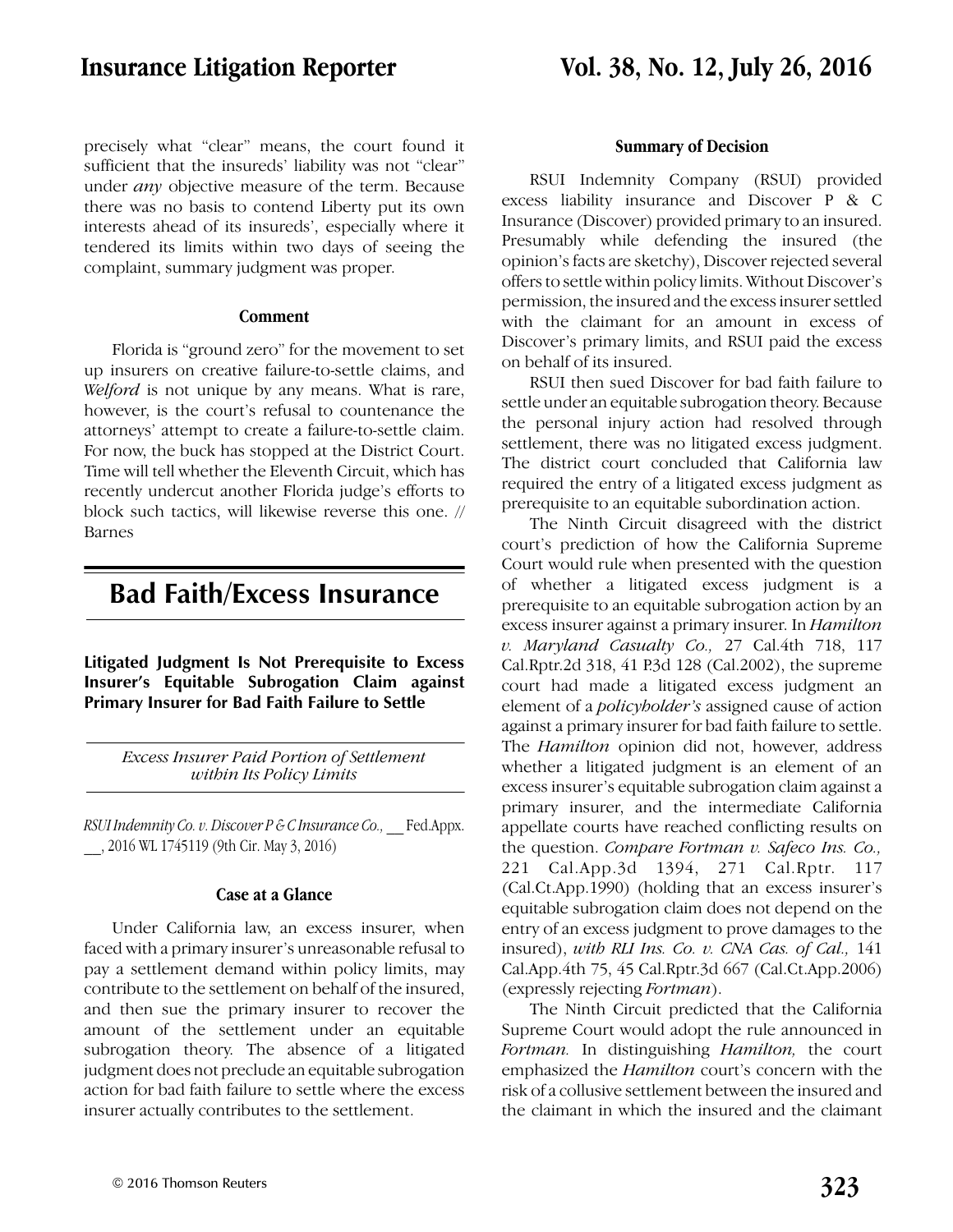## **Vol. 38, No. 12, July 26, 2016 Insurance Litigation Reporter**

agree to inflate a stipulated judgment beyond the actual value of the case, absolving the insured of financial liability and artificially increasing the value of the claimant's subsequent suit against the insurer—a concern not present when an excess insurer funds a portion of a settlement. If the *Hamilton* court had intended its decision to apply to equitable subrogation actions by excess insurers, the Ninth Circuit reasoned, it would have overruled *Isaacson v. California Insurance Guarantee Ass'n,* 44 Cal.3d 775, 244 Cal.Rptr. 655, 750 P.2d 297, 308-09 (1988), in which the supreme court had previously allowed an action for breach of the duty to settle without a litigated excess judgment where the insured had expended its own funds to settle the underlying claim in excess of the insurance policy limits. Instead, the *Hamilton* opinion distinguished *Isaacson. Fortman,* in the Ninth Circuit's view, recognizes the critical distinction in *Hamilton* and *Isaacson* between settlements that are potentially collusive and settlements that are not.

The Ninth Circuit added that the *Fortman* rule is "consistent with public policy interests identified by California courts in the insurance context: it promotes the settlement of claims, promotes excess insurers' contribution to settlement, and is favorable both to the insured and to claimants." As the Ninth Circuit had previously observed, under California law, "policy considerations pertinent to both the courts and the insurance industry favor allowing an excess insurer to enforce a primary insurer's duties to the insured." *Valentine v. Aetna Ins. Co.,* 564 F.2d 292, 297 (9th Cir.1977). // DiMugno

## **Bad Faith/ Genuine Dispute Defense**

**"Genuine Dispute" over Coverage Relieves Property Insurer of Liability for Insurance Bad Faith Where Insured's Lack of Cooperation Impeded Insurer's Investigation**

> *Insurer Entitled to Summary Judgment on Bad Faith Claim*

*Paslay v. State Farm General Insurance Co.,* 248 Cal.App.4th 639, 203 Cal.Rptr.3d 785 (2d Dist. 2016)

### **Case at a Glance**

Although triable issues of fact existed regarding whether the insurer breached the insurance contract by refusing to pay for repairs, a genuine dispute about coverage entitled the insurer to summary judgment on the insured's bad faith and elder abuse claims where the insureds prematurely commenced repairs precluding the insurer from adequately investigating the nature and cause of the loss.

### **Summary of Decision**

The insureds, Clayton and Traute Paslay, sought coverage under their homeowners property insurance policy for water infiltration damage resulting from the failure of a roof drain during a rain storm. The insurer, State Farm, did not contest coverage for water infiltration damage, but for damage to the master bathroom and ceiling drywall that the insurer contended did not result from water infiltration related to the storm. The Paslays sued State Farm for breach of contract, insurance bad faith, and, since Traute Paslay was 80-years-old, elder abuse under the California Elder Abuse Act, Welfare & Institutions Code, §§ 15610.07, 15610.30.

### *Summary Judgment Evidence on Existence of "Genuine Dispute" Regarding Coverage*

The issue examined in the published portion of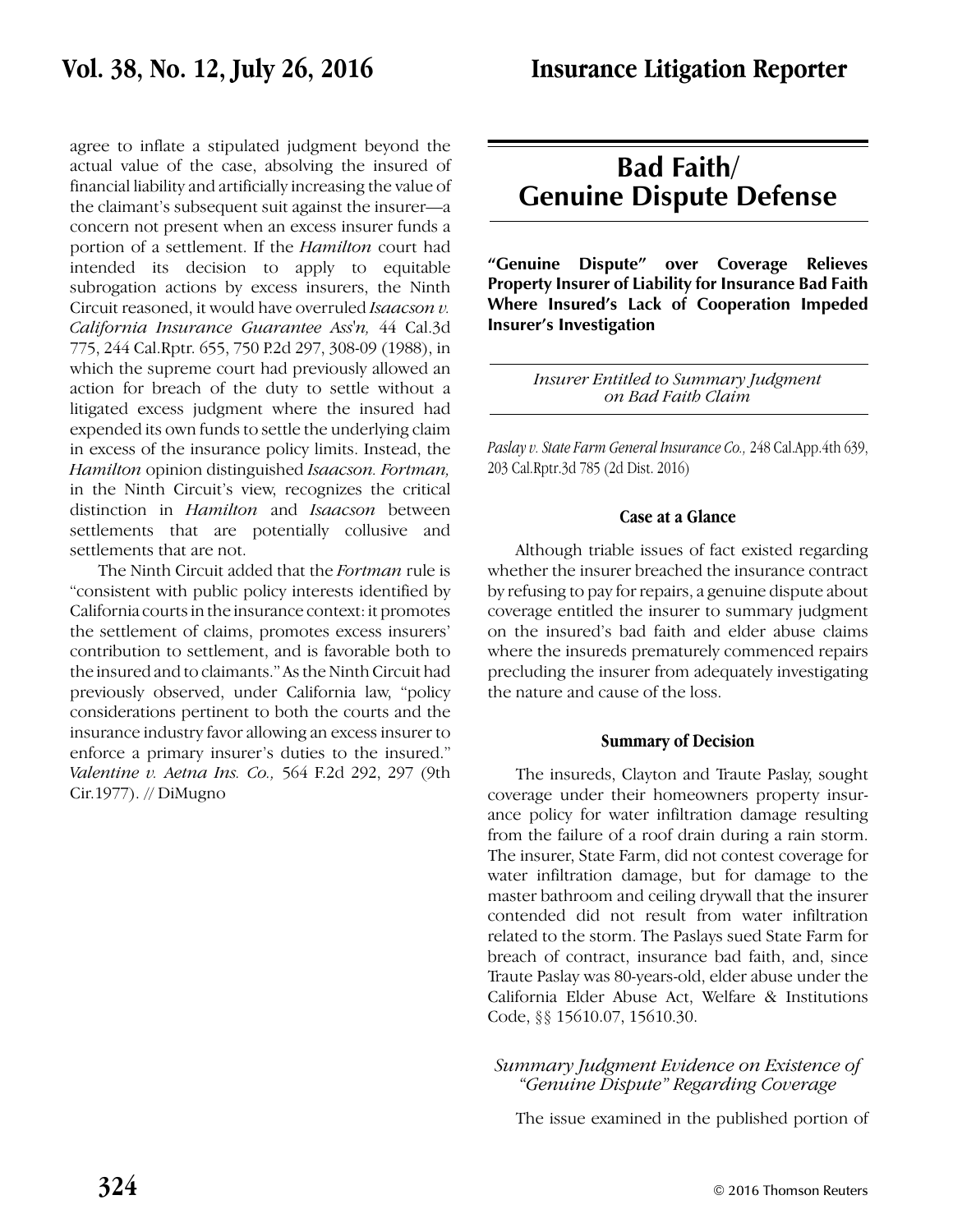the Second Appellate District's opinion was whether the trial court properly granted summary judgment in favor of State Farm on the insureds bad faith and elder abuse claims on the ground that a "genuine dispute" existed regarding coverage for the disputed portion of the loss. The summary judgment evidence showed that the insured's policy contained a \$5,000 limit on mold damage and covered building code upgrades only if the increased costs of complying with current building codes enforcement is "directly caused" by an insured loss. Consequently, the policy covered the full cost of mold abatement (amounts in excess of the \$5,000 sublimit) and the cost of asbestos removal to comply with current building codes only in areas of the Paslays' home that suffered water infiltration damage.

After an initial inspection, State Farm gave the Paslays a \$25,000 check as an advance on repairs and approved an additional \$85,000 advance to cover the cost of securing alternative living arrangements while the Paslays' home was being repaired. During a second inspection ten days later, Clayton Paslay expressed concerns about mold damage and stated that wanted his contractor to remove drywall ceilings throughout the house in order to abate asbestos. In response, State Farm's adjuster advised Clayton of the policy's \$5,000 mold limit, which included the cost of drywall removal for mold testing and remediation. In a letter following the second inspection, the adjuster reiterated his advice about the mold sublimit and stated that State Farm was "awaiting an estimate from your contractor regarding the asbestos abatement for the ceiling damaged as a result of the water loss." Before submitting the estimate or any proposal regarding the scope of work, the Paslays' contractor removed drywall ceilings throughout the house. The contractor did so without informing State Farm in advance.

Over the next several months, the Paslays obtained a building permit for a complete remodel of the master bathroom and submitted a \$262,234.70 repair estimate to State Farm. After receiving the repair estimate, State Farm's adjuster and a contractor hired by State Farm reinspected the property to determine the scope of water damage. They discovered that the Paslay's master bathroom had been reduced to studs, and the shower entry reframed. State Farm maintained the contractor's commencement of work before the insurer completed its investigation precluded the insurer from determining whether the costs of demolishing and reconstructing the master bathroom, a new electrical panel, and replacing undamaged ceiling drywall were related to water infiltration.

When the initial six-month lease for the rented premises expired, State Farm authorized payment of their rent on a monthly basis. However, the landlord rented the residence to a different tenant and the Paslays had to move back into their home before repairs were completed.

The Paslays' final repair estimate totaled \$349,589.27. State Farm ultimately paid the Paslays more than \$248,000 under the policy, but refused to pay for the demolition and reconstruction of the master bathroom, a proposed new electrical panel, and the replacement of undamaged ceiling drywall on the ground that such costs were unrelated to water infiltration.

The Paslays contended that State Farm's refusal to pay the disputed portions of the claim constituted bad faith and elder abuse. In opposition to State Farm's motion, the Paslays focused on State Farm's failure to investigate whether rain water infiltrated the master bathroom. According to Clayton Paslay, he and his contractor examined the master bathroom for water damage shortly before the Paslay's were to leave on an overseas trip. After removing portions of the bathroom's wall, they discovered substantial water damage. In exploring the extent of the damage, they removed cabinets, fixtures, and other parts of the bathroom. Clayton stated that he phoned the State Farm adjuster, discovered that he was unavailable, and left a message requesting an immediate investigation of the water damage. Two days later, the adjuster arrived at the house. By then, the wet debris had been removed from the master bathroom and discarded, although Clayton claimed to have sent pictures of the wet debris to the adjuster.

The Paslays' contractor testified that the work he performed in the bathroom "was done to repair the damage done by the water intrusion" and that the only way to determine the extent of water intrusion was to remove portions of the drywall ceilings throughout the house. Regarding the replacement of the electrical panel, the contractor testified that the existing panel was overloaded and posed a safety hazard.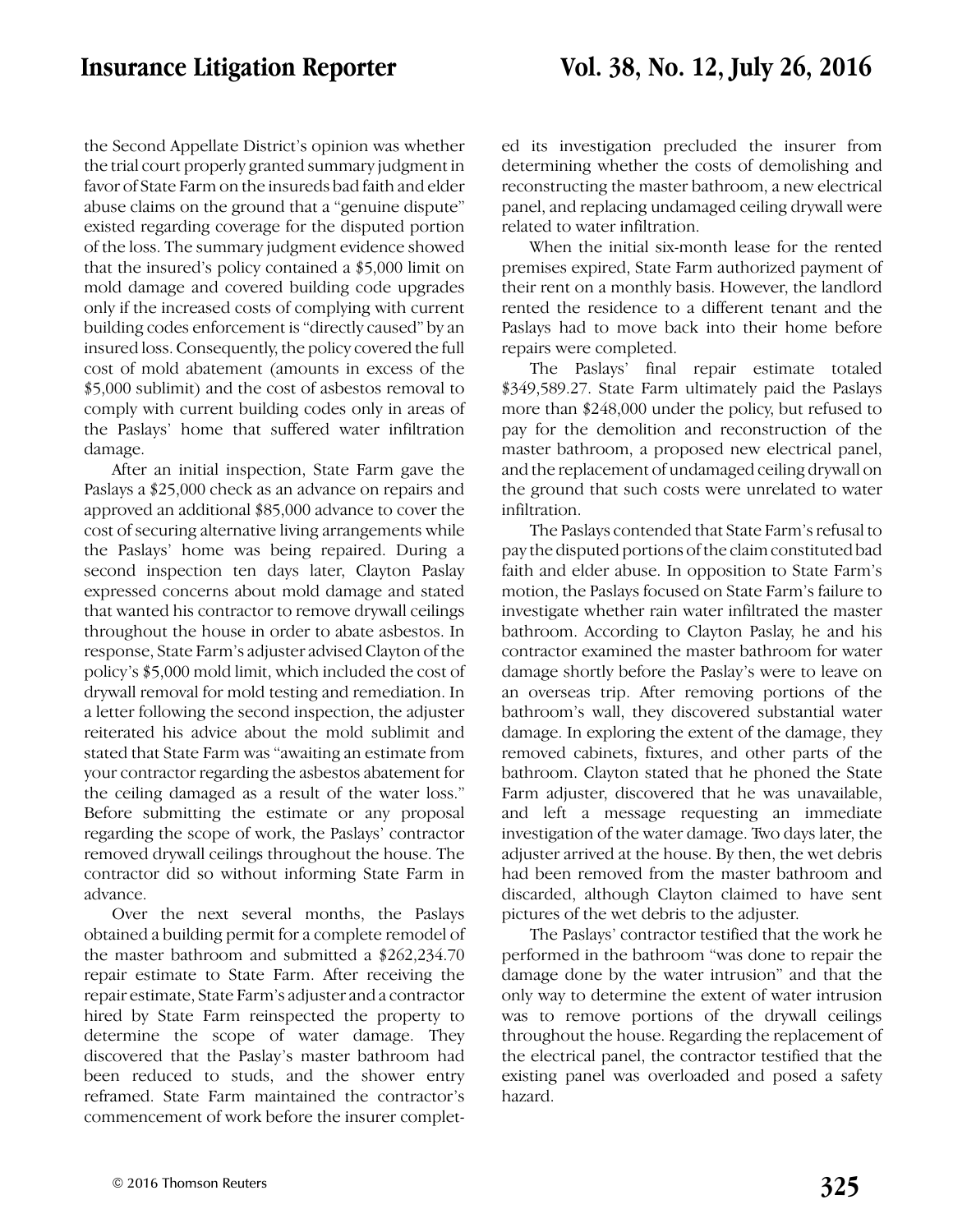### *Bad Faith*

Based on this evidence, the court of appeal upheld summary judgment for State Farm on the bad faith claim even though triable issues of fact remained with respect to the breach of contract claim. In so ruling, the court cited numerous authorities for the proposition that "an insurer denying or delaying the payment of policy benefits due to the existence of a genuine dispute with its insured as to the existence of coverage liability or the amount of the insured's coverage claim is not liable in bad faith, even though it might be liable for breach of contract." *Quoting Chateau Chamberay Homeowners Assn. v. Associated International Insurance Co.,* 90 Cal.App.4th 335, 347, 108 Cal.Rptr.2d 776 (2001). The court determined a genuine dispute existed over whether water infiltration damage necessitated repair of the master bathroom, removal of the drywall ceilings, and replacement of the electrical box. The substantial disparity in the scope and cost of repairs did not, in the court's view, suggest that State Farm acted in bad faith.

The court acknowledged that an insurer invoking the genuine dispute defense must have conducted a thorough and unbiased investigation of its insured's claim. The court, however, found that State Farm's investigation was reasonable as a matter of law because the Paslays had prevented the insurer from investigating the damage in the master bathroom and to the ceilings. The court explained: "Generally, the reasonableness of an insurer's conduct 'must be evaluated in light of the totality of the circumstances surrounding its actions.' [] Thus, the adequacy of the insurer's claims handling is properly assessed in light of conduct limiting the insurer's investigation by parties with an interest in policy benefits." Here, "the Paslays removed the damaged property before State Farm had an opportunity to conduct a full assessment of the Paslays' proposals and contentions. The record shows only that State Farm did what it could to assess the claimed losses before denying them. In our view, even if those denials were mistaken, nothing suggests that State Farm acted in bad faith. Summary adjudication was therefore proper on the bad faith claim."

### *Elder Abuse*

The court held its dismissal of the bad faith claim was also dispositive of the elder abuse claim. The Elder Abuse Act applies only when a person or entity "[t]akes, secretes, appropriates, obtains, or retains real or personal property of an elder" for "a wrongful use or with intent to defraud, or both," as well as "by undue influence...." (Welfare & Institutions Code, §§ 15610.30(a)(1); (a)(3).) Here, State Farm's liability for elder abuse turned on whether its withholding of disputed funds constituted a "wrongful use" of those funds. Answering the question in the negative, the court concluded that a wrongful use "occurs only when the party who violates the contract actually knows that it is engaging in a harmful breach, or reasonably should be aware of the harmful breach." Having already determined that State Farm had a reasonable basis for contesting coverage, the court found "no evidence that State Farm acted in subjective bad faith or unreasonably in denying additional benefits."

The court distinguished *Negrete v. Fidelity and Guar. Life Ins. Co.,* 444 F.Supp.2d 998 (C.D.Cal.2006). There, a federal court held that the plaintiff's allegations that the insurer employed deceptive and fraudulent practices in selling annuities to senior citizens supported a cause of action for elder abuse. The federal court concluded that the fraud allegations were sufficient to state an elder abuse claim. Here, by contrast, Traute raised no triable issues regarding the existence of bad faith or unreasonable conduct by State Farm.

#### **Comment**

*Presley* is unusual in that the insured's conduct precluded the insurer from investigating whether the disputed portion of the loss was covered. In the absence of such evidence, insurers are less likely to obtain summary judgment based on the existence of a genuine dispute about coverage. In *Wilson* v. 21st Century Ins. Co., 42 Cal. 4th 713, 68 Cal. Rptr. 3d 746, 171 P.3d 1082 (2007), the California Supreme Court held that whether a "genuine" or "legitimate" coverage dispute exists, relieving a first party insurer of extracontractual liability for contesting of coverage, depends on the "totality of the circumstances." The totality of circumstances test adopted by the supreme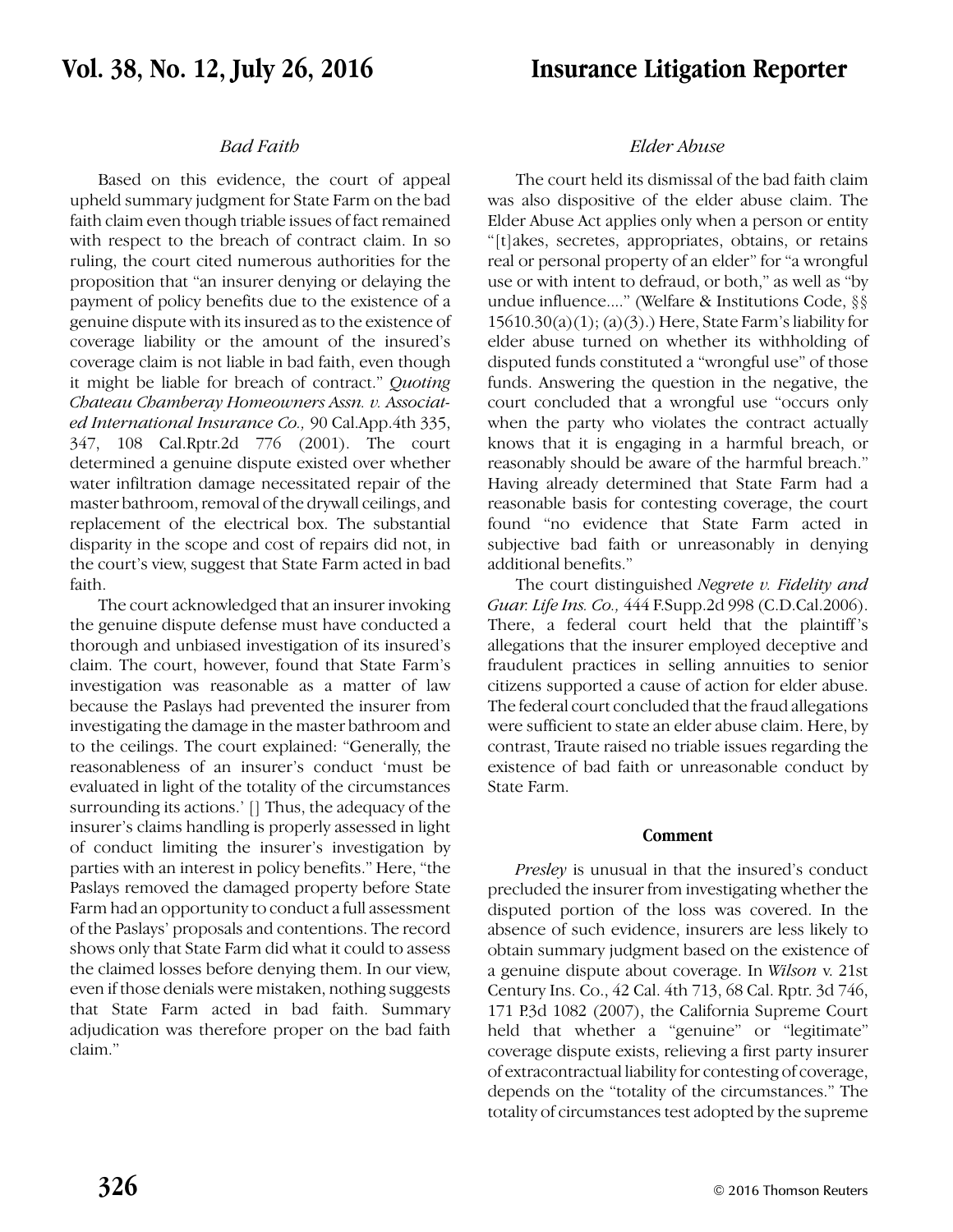court in *Wilson* arguably limits the effectiveness of the genuine dispute rule as a defense to bad faith cases. Under *Wilson,* insurers may no longer rely on the fact that evidence points in both directions on coverage to establish the existence of a genuine dispute and obtain summary judgment on bad faith. A dispute is now genuine, and an insurer's erroneous denial of coverage is reasonable, only if the insurer properly weighed and evaluated the evidence favoring coverage and searched for facts supporting coverage in its investigation. In the absence of evidence that the insured interfered with the insurer's investigation, the quality of an insurer's investigation and evaluation of a claim will almost always be a factual question precluding summary judgment. *See, e.g., Blake v. Aetna Life Ins. Co.,* 99 Cal.App.3d 901, 905-906 (1979) (failure to supply critical information negates bad faith). // DiMugno

# **Builder's Risk Insurance**

**Issuance of Homeowners Policy Does Not Terminate Contractor's Builder's Coverage for Home Still under Construction**

*Builder's Risk Policy Must Cover Fire Damage*

*Fontana Builders, Inc. v. Assurance Company of America*, \_\_ N.W.2d \_\_, 2016 WL 3526408 (Wis. June 29, 2016)

### **Case at a Glance**

A contractor's builder's risk policy did not terminate upon the issuance of a homeowners policy held by the occupant/prospective purchaser of a house under construction. According to the court, the contractor had a reasonable expectation that coverage would remain in effect under the builders risk policy while construction continued and while the contractor remained the owner of the house. Thus, the builders risk insurer could not deny coverage for fire damage to the property on the basis that the policy had terminated.

### **Summary of Decision**

*Fontana Builders* involved a 2007 fire that destroyed a home that was still under construction. At the time of the loss, the property was insured under an Assurance builder's risk policy that provided coverage to building contractor, Fontana Builders. The home was also insured under a homeowner's policy issued by Chubb, which covered the occupants/presumptive purchasers, the Arcolas. Notably, Mr. Arcola was also the sole shareholder of Fontana Builders. After the fire, Chubb settled with the Arcolas. Assurance, meanwhile, denied coverage, based on a "permanent property insurance" condition in the builder's risk policy. The clause fell under a section of the policy specifying "WHEN COVERAGE BEGINS AND ENDS," and provided that "coverage will end at the earliest of" a number of circumstances including "when permanent property insurance applies."

After coverage was denied, Fontana initiated suit. Initially, the trial court granted summary judgment that the Assurance policy provided coverage to Fontana as a matter of law. In the subsequent jury trial, the jury determined the amount Assurance owed Fontana under the policy, and also awarded bad faith damages. The court of appeals reversed the decision, holding that the trial court erred when it found that the Assurance policy provided coverage as a matter of law; instead, the jury should have made this determination. The court of appeals reasoned that, under Wisconsin law, when words or terms in a contract must be construed using extrinsic evidence, the question is one for the trier of fact. On remand, the jury determined that the policy did not provide coverage for Fontana's fire loss.

On appeal, the Supreme Court of Wisconsin answered the following questions: (1) was the interpretation of the "when permanent property insurance applies" clause a question of fact for a jury or a question of law for the court? (2) if interpretation of the "permanent property insurance" condition was a question of law, did the condition terminate Fontana's coverage under the policy? The court held (1) interpretation of the clause was a question of law for the court; (2) the condition did not terminate Fontana's coverage.

As to its first holding, the court examined prior case law and explained that the interpretation of a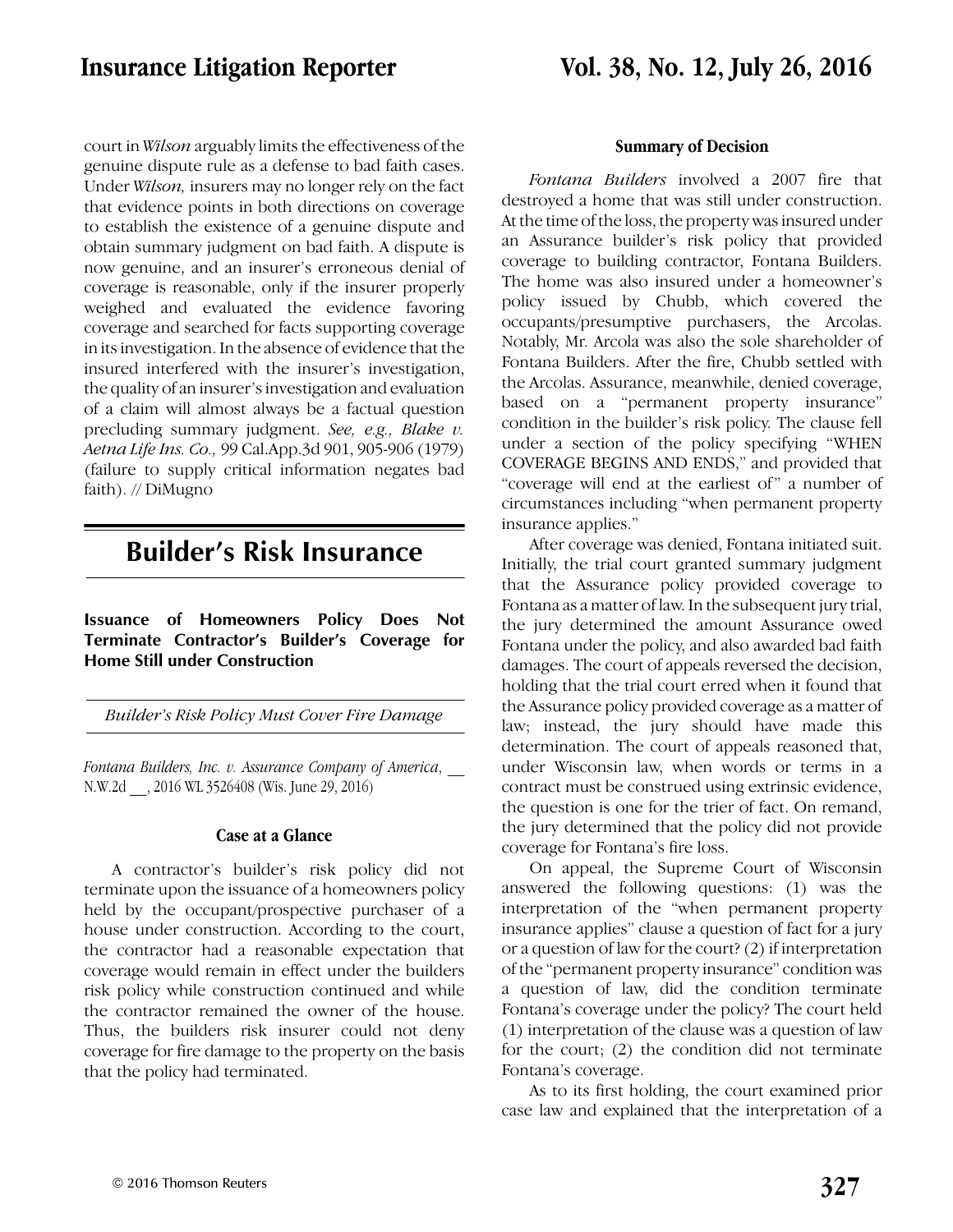contract, insurance or otherwise, creates a question of fact for the jury only when the extrinsic evidence helps demonstrate or illuminate the parties' understandings of the clause at issue at the time they entered the contract: "interpretation of an insurance contract becomes a question for the jury only when necessary to resolve factual disputes about the parties' understandings at the time they entered into the contract." Since neither party argued that extrinsic evidence explained their respective understanding of the "permanent property insurance applies" clause, it was improper for a jury to determine its meaning.

In interpreting the clause, the court found the phrase to be ambiguous when read in isolation. However, when it considered the phrase in the context, i.e., "when coverage begins and ends," it found that the phrase related to termination of the builder's interest in the property. The court therefore examined the interests covered by the Assurance and Chubb policies to determine whether the existence of the Chubb policy terminated Fontana's coverage with Assurance. The court focused on the fact that Fontana was a closely held corporation, separate and distinct from the Arcolas. Further, Fontana obtained builder's risk coverage to protect its interest in the product it was building, while the Arcolas obtained homeowner's insurance "to guard against the risk of loss to their belongings on the property." The court thus reasoned that because the Arcolas obtained the Chubb policy for their interest as occupants and prospective purchasers, this did not trigger the termination of Assurance's policy since the Chubb policy did not apply to the same interest as the Assurance policy. The court further reasoned that if this were not the case, it would be possible for any third party to terminate a builder's risk policy by buying, e.g., insurance near the end of construction while preparing for closing. // Troy

# **Directors & Officers Insurance**

**D & O Insurance Policy's "Personal Profit Exclusion" May Apply To Suit Alleging Misrepresentations That Induced Consultant To Continue Working Without Pay**

*Misrepresentations May Have Provided Insured with Opportunity to Obtain Economic Benefits*

*Winbrook Communication Services, Inc. v. United States Liability Insurance Company,* 89 Mass. App. Ct. 550, 52 N.E.3d 195 (2016)

### **Case at a Glance**

Under Massachusetts law, the "personal profit exclusion" in a directors and officers insurance policy may preclude coverage of a suit alleging that the insureds made negligent misrepresentations to induce a consultant to continue working without pay.

### **Summary of Decision**

DeSales Group, LLC retained Winbrook Communication Services, Inc. to help develop and promote a children's' storybook series. The series never went to market. Winbrook sued DeSales and William York (collectively, DSG), alleging that York negligently misrepresented DSG's financial condition in order to induce Winbrook to continue its work without pay. Winbrook sought to recover compensation for its work.

DSG was insured under a directors and officers policy. The insurer denied coverage, contending that Winbrook's claims were for failure to pay a contractual debt, which did not constitute a "Wrongful Act" within the meaning of the policy. The insurer also contended that exclusion C, a "personal profit exclusion," applied. The insurer did not defend under a reservation of rights, and did not seek a declaratory judgment.

A default judgment was entered against DSG. Winbrook then brought a declaratory judgment action against the insurer. A trial court ruled that the underlying case established that Winbrook alleged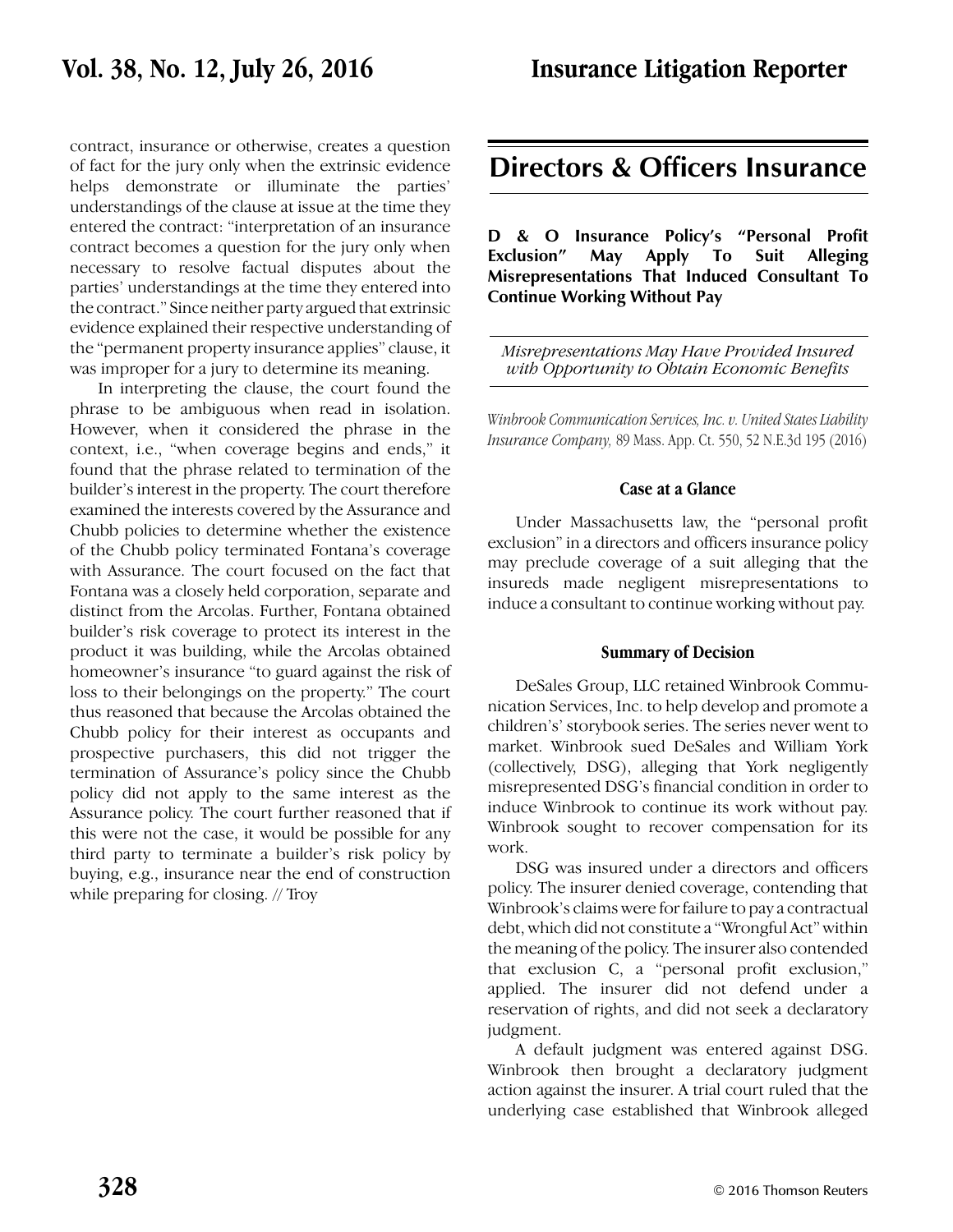that DSG was liable for negligent misrepresentation, which was a covered claim. The trial court ruled that there was a factual dispute as to whether exclusion C applied. The trial court denied the insurer's request to conduct discovery on the issue of whether there had been a negligent misrepresentation. Neither party, however, requested discovery as to whether exclusion C applied. A different trial court judge then granted summary judgment in favor of the insurer on its claim that exclusion C precluded coverage. The trial judge ruled that the exclusion applied because DSG gained an advantage or an opportunity to profit based on Winbrook's work without payment. The trial judge entered summary judgment in favor of the insurer. The appellate court reversed and remanded.

The appellate court determined that the default judgment against DSG established that DSG had been sued for negligent misrepresentation. The default judgment bound the insurer, because it had notice of the claim and refused to defend. The insurance policy expressly covered negligent misrepresentation claims. The underlying suit did not allege a breach of contract, but instead alleged that DSG made false promises to induce Winbrook to continue to work. The damages Winbrook sought to recover arose from the alleged misrepresentations. Coverage was not precluded by the fact that Winbrook's damages may have been similar to or equivalent to contract damages.

The court held that there were factual issues as to whether coverage was precluded by Exclusion C, which stated,

"[the insurer] shall not be liable to make payment for Loss in connection with any Claim made against any Insured arising out of, directly or indirectly resulting from or in consequence of, or in any way involving: ...

"C. any of the Insureds gaining in fact any profit, benefit, remuneration or advantage to which such Insured was not legally entitled."

The court held that the exclusion may apply to the extension of trade credit, because this may create an advantage by providing an opportunity to attract capital or customers.

The court held that there were factual issues as to whether DSG gained such an advantage. Discovery

had not been conducted on this issue. The insurer did not show that, following the alleged misrepresentations, DSG obtained money, goods, or services to which it was not entitled. On the other hand, there was evidence that, following the misrepresentations, Winbrook, as well as an artist, continued to provide services, and goods were produced for trade shows. // Jordan

# **Discovery/Privilege**

**New York High Court Restores Litigation Requirement to Common Interest Doctrine** 

*Disclosure to Third Parties with Common Interest Results in Waiver of Attorney-Client Privilege unless Litigation Is Pending or Anticipated*

*Ambac Assurance Corp. v. Countrywide Home Loans, Inc.*, \_\_ N.E.3d \_\_, 2016 WL 3188989 (N.Y. June 9, 2016)

### **Case at a Glance**

The Court of Appeals of New York declined to expand the scope of the common interest doctrine as it related to the protection of privileged communications by eliminating the requirement that the communication be related to litigation. Instead, it reaffirmed the state's long-standing requirement that, in addition to the other elements of the common interest privilege, litigation must be anticipated for the privilege to exist.

### **Summary of Decision**

Ambac, an monoline insurer that guaranteed payments on certain residential-backed loans, sued Countrywide. The lawsuit alleged that Countrywide breached contractual obligations, fraudulently misrepresented the quality of their loans and fraudulently induced Ambac to guarantee them. Ambac also named Bank of America (BOA) as a defendant. BOA and Countrywide were in merger negotiations in 2007, announced a merger plan on January 11, 2008, and closed the merger on July 1, 2008. During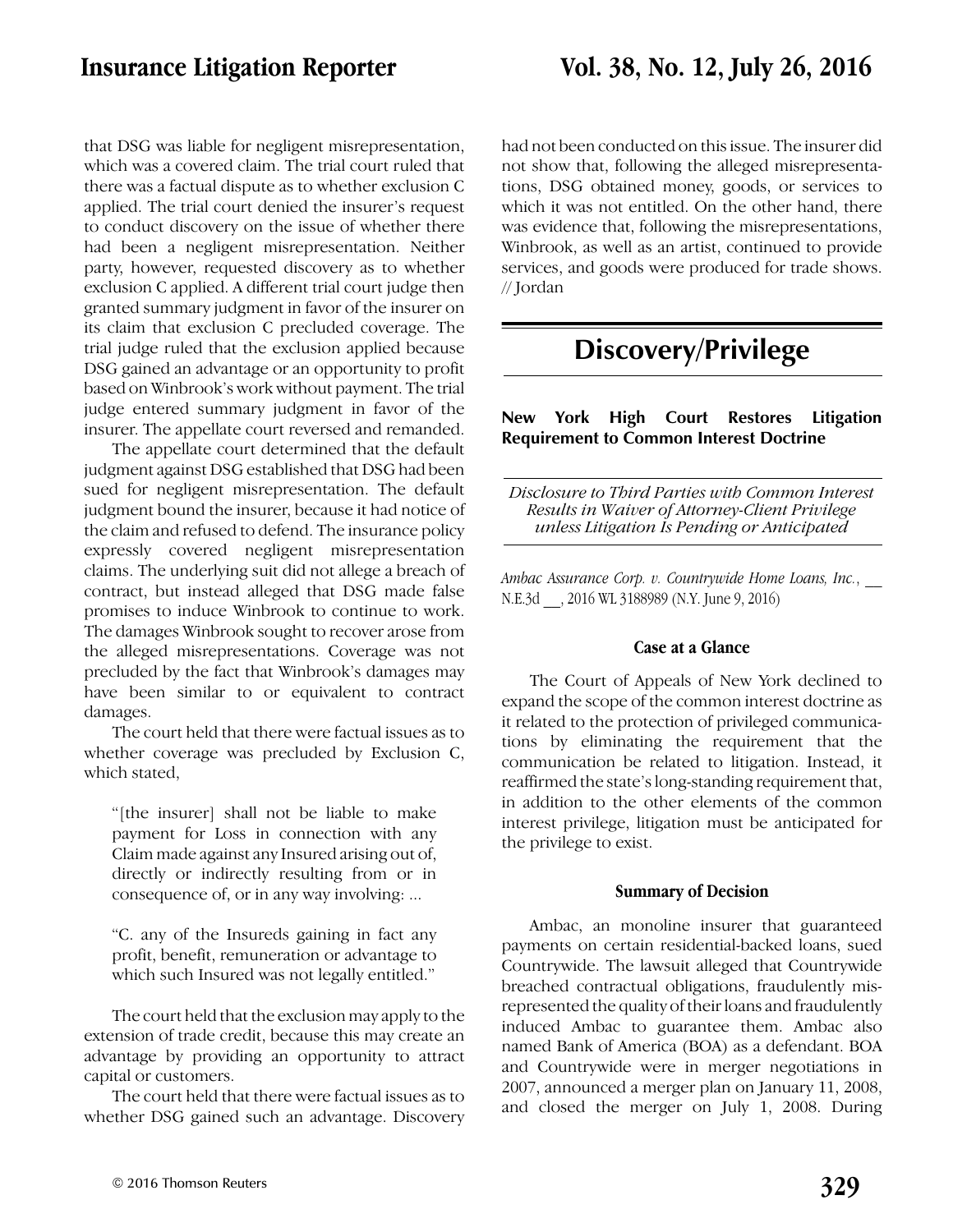## **Vol. 38, No. 12, July 26, 2016 Insurance Litigation Reporter**

discovery, BOA withheld certain communications between BOA and Countrywide that occurred after the signing of the merger plan but before the merger closed. BOA claimed that the communications were protected by the attorney-client privilege since they pertained to a number of legal issues the companies had to resolve jointly in anticipation of the merger closing.

Ambac moved to compel production of these documents. A referee issued a report that stated that if a common legal interest exists, and litigation is anticipated, then the common interest privilege comes into play; if not, then the doctrine does not afford protection and the disclosure to third party results in waiver of the privilege. The referee ordered the parties to review the withheld documents, update the privilege logs and submit any documents still in dispute. BOA moved to vacate the ruling; the Supreme Court denied the motion. BOA appealed. The Appellate Division ruled in its favor, deciding to follow the federal courts that have "overwhelmingly rejected" a litigation requirement.

In reversing this decision, the Court of Appeals reviewed the scope of the attorney-client privilege in New York, which is "narrowly constructed"; the party asserting the privilege bears the burden of establishing entitlement to the protection, i.e., that the communication is primarily for legal services, in the course of a professional relationship, and that the communication was confidential and not waived. Normally, the presence of a third party waives the privilege, but there are exceptions, including the common interest exception. The court reviewed the history of the privilege, which stems from criminal trials in which sharing information between represented parties was for the limited purpose of assisting common claims. After reviewing this history, the court declined to modify the existing requirement that shared communications must be in furtherance of a common legal interest in pending or reasonably anticipated litigation in order to be privileged from disclosure and expand the doctrine to protect shared communications in furtherance of any common legal interest.

The court accepted as reasonable the idea that privileged, shared communications must be limited to situations where the benefit and necessity of sharing communications is at its highest—i.e., during litigation. The court rejected BOA's view that banks

constantly face the threat of litigation and that an expanded common privilege would promote better legal representation, ensure compliance with the law and help avoid litigation. The court saw no evidence that mergers and acquisitions would *not* go forward within the state if the privilege were not extended, or that corporate clients would stop complying with the law. Rather, the court perceived the greater difficulty to be defining when the "common interest privilege" would exist outside the litigation context; the danger would be the elimination of evidence and that the underlying communication would really be for a commercial purpose, rather than for securing legal advice. The requirement of litigation serves as a "valuable safeguard against separately-represented parties who seek to shield exchanged information from disclosure based on an alleged commonality of legal interests but who have only commercial or business interests to protect." // Troy

# **Duty to Defend**

**Wisconsin High Court Rejects Use of Extrinsic Evidence to Create Duty to Defend**

> *Court Reaffirms "Four Corners" Rule with a Vengeance*

*Water Well Solutions Service Group, Inc. v. Consolidated Ins. Co.*, \_\_ N.W.2d \_\_, 2016 WL 3545838 (Wis. June 30, 2016)

### **Case at a Glance**

In a split decision, the Wisconsin Supreme Court has unambiguously reaffirmed the "four corners" rule governing a liability insurer's duty to defend. Despite a vigorous dissent, the court confirmed there are no exceptions to the rule that extrinsic evidence cannot create a duty to defend, and disapproved of contrary authority from the state's intermediate court of appeal.

### **Summary of Decision**

In 2009, the water district for Waukesha,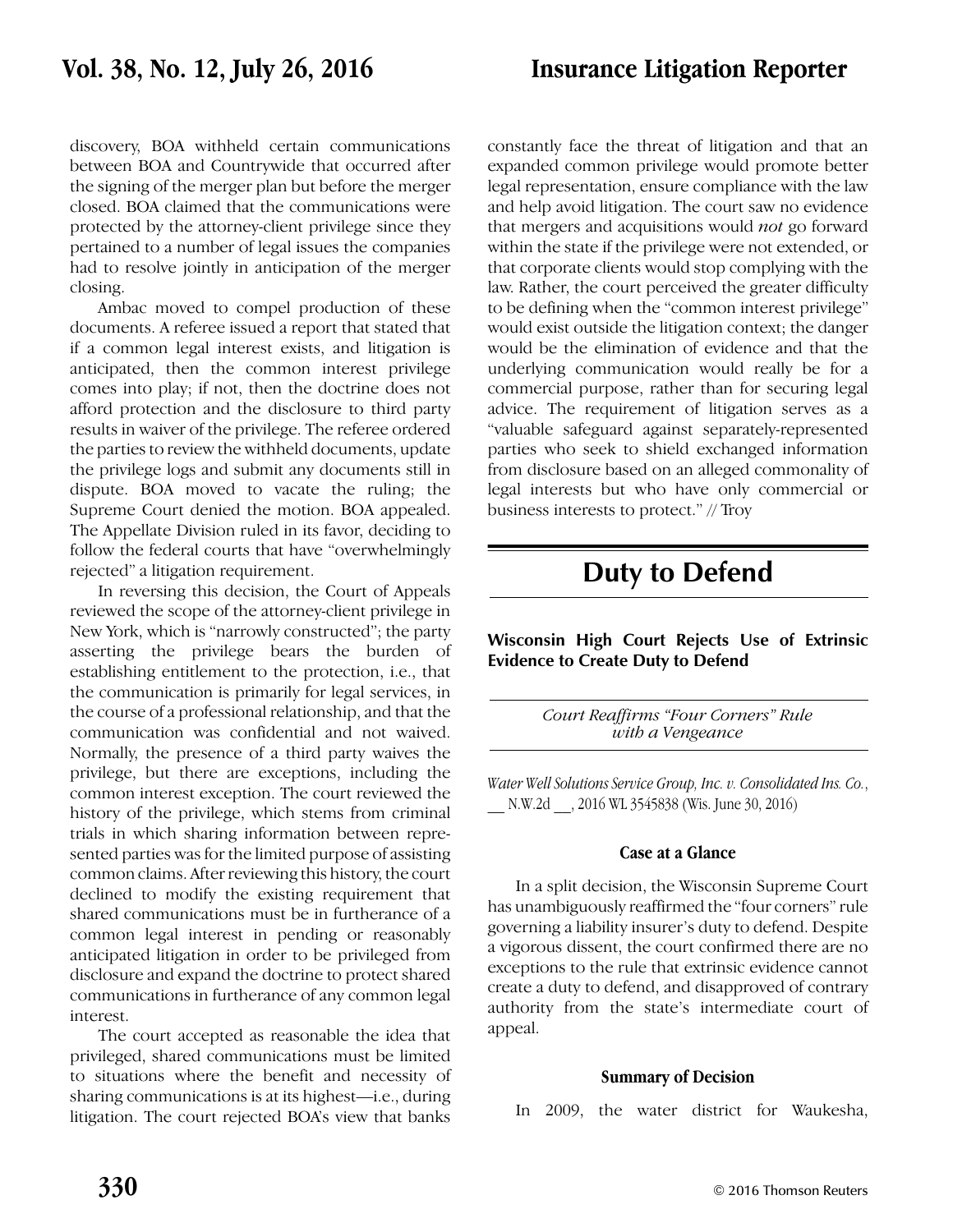Wisconsin, hired Water Well Solutions Service Group to replace a pump on its well. After the new pump was installed, it came loose from the pipe column and fell to the bottom of the well, requiring further repairs. Argonaut Insurance Company paid for the repairs under the district's property policy, and brought a subrogation action against Water Well, which tendered its defense to Consolidated under a CGL policy. Consolidated denied coverage on the ground the only damage was to Water Well's own product, an excluded CGL risk.

In Water Well's subsequent bad faith suit, the trial court granted summary judgment for Consolidated, and the intermediate appellate court affirmed. The Wisconsin Supreme Court accepted review to consider whether to create an exception to the "four corners" rule, under which an insurer's duty to defend is measured solely by the allegations of the underlying complaint, to the exclusion of all other evidence. After considering the proposal, the high court rejected it.

The starting place was the court's 1967 decision that established the "four corners" rule in the first place. Since then, all appellate decisions in Wisconsin, save one, had steadfastly adhered to the rule. Despite that, Water Well invited the court to create a limited exception where (1) the underlying suit fell within the insuring clause, (2) the insurer denied coverage based on an exclusion without first seeking declaratory relief, and (3) the factual allegations were incomplete or ambiguous. After reviewing authority from Wisconsin and elsewhere, the court rejected the proposed exception, reasoning that it lacked both precedent and a compelling rationale. In the majority's view, the "four corners" rule promoted certainty and avoided speculation over the underlying plaintiff 's "true" allegations. The court emphasized, however, that its decision would not immunize insurers that *incorrectly* analyzed their obligations: such insurers remained liable for the insured's actual defense costs, risked being estopped to deny coverage, and faced extra-contractual liability (including punitive damages) for improperly denying coverage. Moreover, the court noted, it continued to

recommend that insurers seek declaratory relief prior to denying an insured's defense to make sure no coverage was available. That said, on the facts before it, Consolidated had correctly denied coverage because the only damages sought in the underlying complaint were for repair of the insured's faulty product.

A vigorous dissent by two justices disagreed with the majority opinion, both in principle and in its application to the case before it. According to the dissent, Wisconsin was in a shrinking minority of jurisdictions clinging to a strict application of the "four corners" rule, and Wisconsinites would be better served by a rule that recognized substance over form in allowing extrinsic evidence to inform the duty to defend.

Moreover, even applying the "four corners" rule, the dissent would have found a duty to defend because Argonaut's subrogation suit was not clearly limited to damage to Water Well's product. To the contrary, the complaint mentioned damage to "pipes" without saying who owned them, and evidence in the summary judgment record showed there was resulting damage to Waukesha's well and associated apparatus.

### **Comment**

In *Water Well*, the Supreme Court achieved its goal of making its position clear: "We now unequivocally hold that there is no exception to the four-corners rule in duty to defend cases in Wisconsin." Those are not weasel words. What is less clear is what the court was trying to accomplish with its decision. If only one case in the past 49 years had deviated from the rule, there was no urgent need to accept review and restate what had been the law since L.B.J.'s presidency. Moreover, the inability of the justices to agree on whether the "your product" exclusion applied is rather unsettling, perhaps underscoring the court's admonition that declaratory relief is the safest course for an insurer uncertain of its defense obligation. // Barnes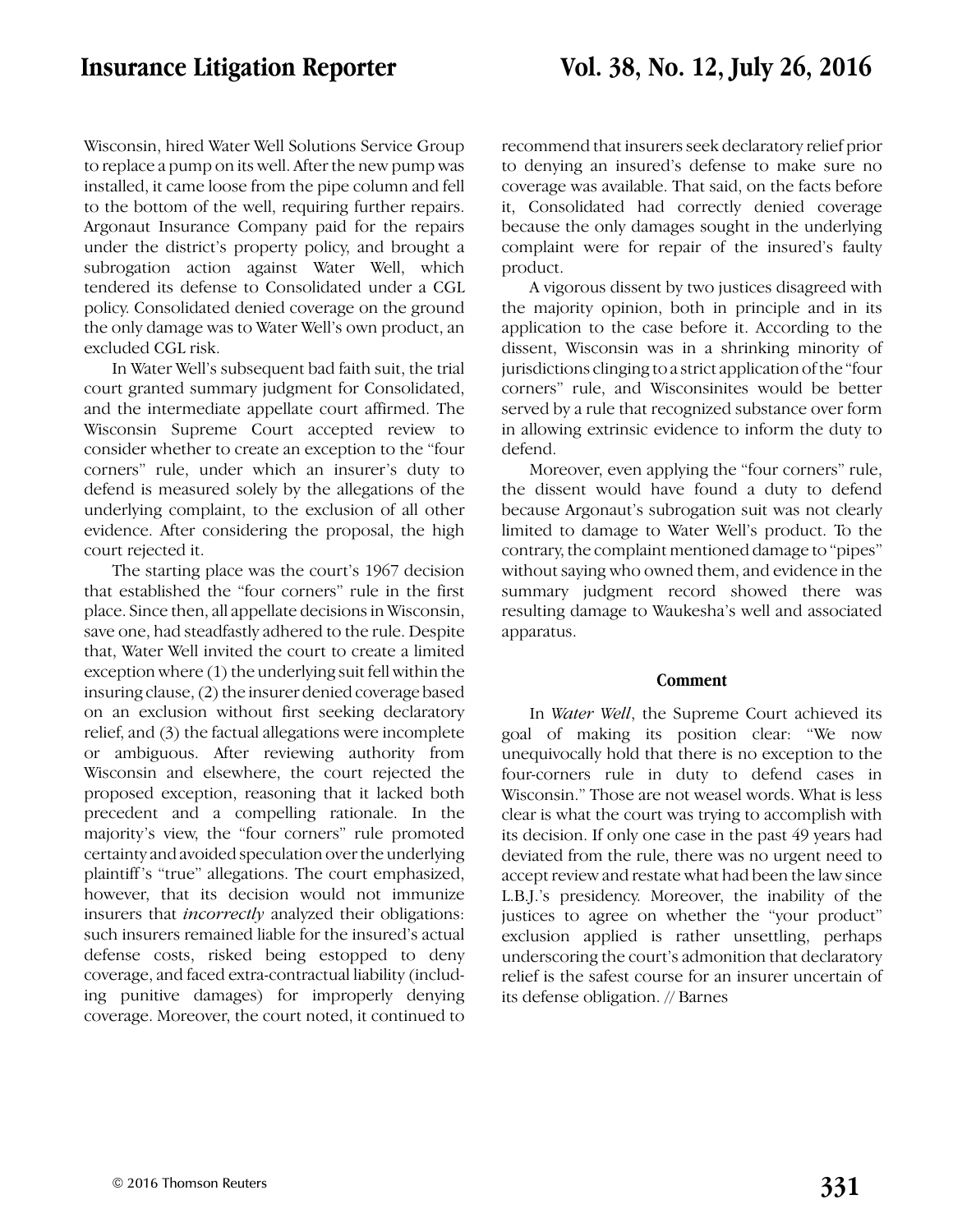## **Excess Insurance/ Duty to Defend**

**Insured v. Insured Exclusion Does Not Preclude Duty to Defend Third-Party Contribution Claims**

*Excess Insurer's Duty to Defend Does Not Depend on Exhaustion of Primary Policy*

*Cincinnati Insurance Co. v. Estate of Chee, \_\_* F.3d *\_\_,* 2016 WL 3248181 (7th Cir. June 13, 2016)

### **Case at a Glance**

A 16-month delay in notifying an excess insurer did not prejudice the insurer and thus did not relieve the insurer of its duty to defend.

An excess insurer's duty to defend does not depend on the primary insurer paying its full policy limits in the absence of unambiguous policy language conditioning the excess insurer's duty to defend on the exhaustion of primary limits.

If an insured's spouse sues the insured for negligence and her treating physicians for medical malpractice, and the physicians then seek contribution from the insured, the insured v. insured exclusion in the insured's policy precludes a duty to defend the spouse's lawsuit but not the physicians' contribution action.

### **Summary of Decision**

The insured was driving and his wife was a passenger when their car slammed into a tree. His wife died as a result of injuries suffered in the accident. Her estate filed two lawsuits: one against the insured accusing him of negligent driving, and another against the physicians who treated her at the hospital following the accident for professional malpractice. The physician defendants, in turn, filed third-party actions against the insured for contribution should they be held liable to the wife's estate.

The insured had two liability policies: a \$250,000/ \$500,000 primary policy with State Farm Mutual Automobile Insurance Company, and a \$5 million

excess policy with Cincinnati Insurance Company. State Farm defended the insured against both the estate's lawsuit and the physicians contribution actions.

After denying the insured's request for a defense and indemnity, Cincinnati sought a declaratory judgment that its policy did not apply to either the wife's estate's lawsuit or the physicians' contribution actions. Cincinnati based its denial of coverage on three provisions in its policy: the requirement that the insured provide notice of a claim "as soon as practicable," the duty to defend provision, and the insured v. insured exclusion. The district court ruled against Cincinnati, and the Seventh Circuit, applying Illinois law, affirmed in part and reversed in part. Judge Easterbrook wrote for the Seventh Circuit panel.

### *Notice*

The insured did not notify Cincinnati until 26 months after the accident, although his wife's estate did so 16 months after the accident. The circuit court agreed that notice 16 months after the accident does not "remotely" satisfy the insured's contractual requirement to provide notice "as soon as practicable," but pointed out that the policy allows Cincinnati to deny coverage only if the insured's breach of the notice provision "is prejudicial to us." The court explained that to satisfy the prejudice requirement, Cincinnati must show "concrete prejudice." Cincinnati's assertion that evidence "might have been lost" was not, in the court's view, sufficiently concrete to justify the insurer's refusal to defend.

### *Duty to Defend*

When Cincinnati filed suit, the primary insurer had offered to pay its policy limits, but the offer had not been accepted due to a dispute over the terms of the release. Cincinnati maintained that it was entitled to sit on the sidelines until the primary insurer wrote a check exhausting the primary policy limits. The court disagreed, finding nothing in the defense clause in Cincinnati's policy that conditions the duty to defend on the exhaustion of underlying limits. The defense clause provided: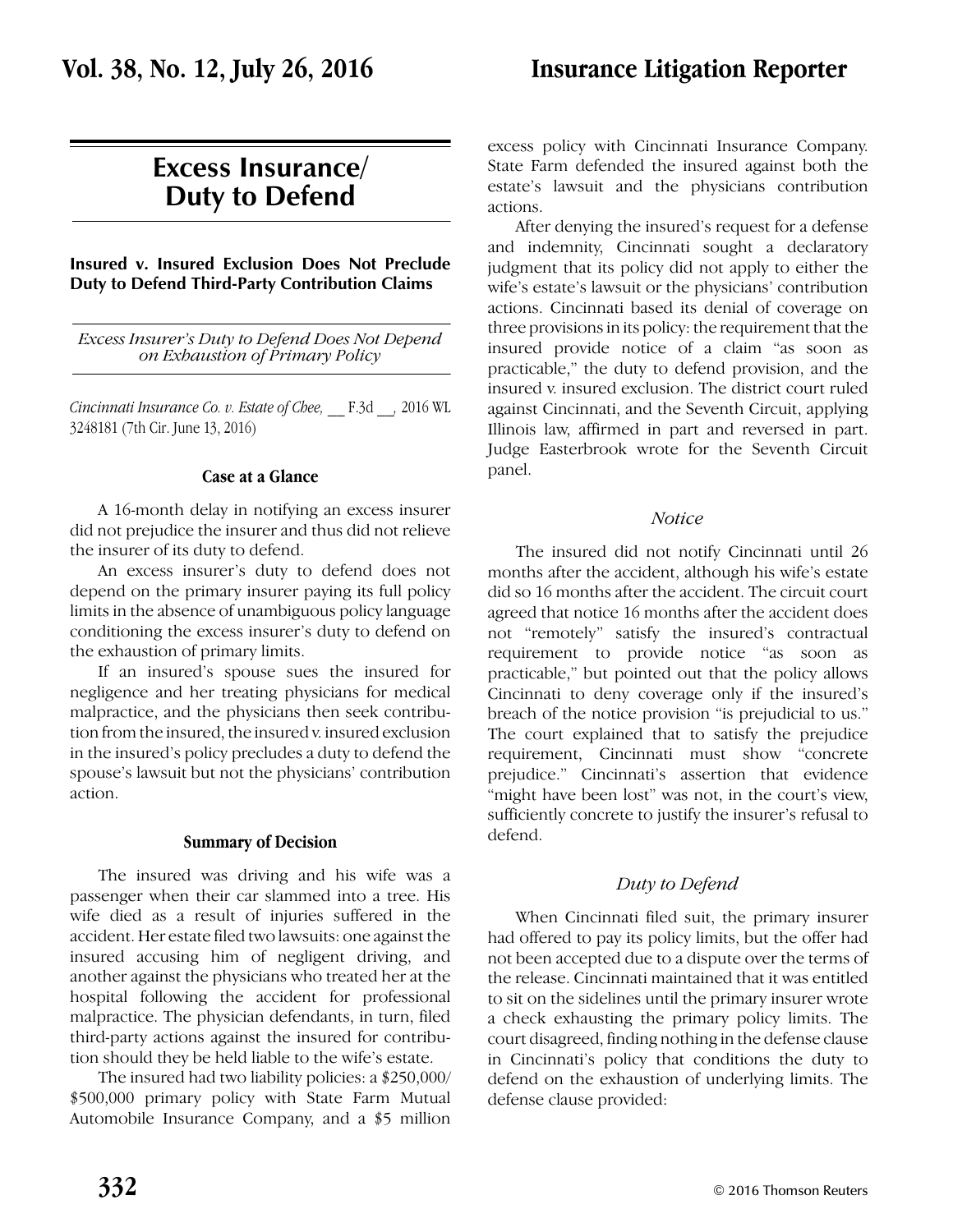We will have the right and duty to defend the insured against any suit seeking damages because of bodily injury, personal injury or property damage to which this insurance applies. We will have no duty to defend the insured against any suit seeking damages for bodily injury, personal injury or property damage to which this insurance does not apply. We may, at our discretion, investigate any occurrence and settle any claim or suit that may result when:

a. The applicable limit of the underlying insurance and any other insurance have been exhausted by payment of claims; or

b. Damages are sought for bodily injury, property damage or personal injury to which no underlying insurance or other insurance applies.

As Judge Easterbrook explained,

This is straightforward. If the policy applies to the claim, Cincinnati must defend. Once the applicable limit of underlying insurance has been paid out (by the Chees or the primary insurer), Cincinnati obtains the right to settle the claim or suit. But neither the duty to defend nor the duty to indemnify depends on disbursal of the applicable limit. And for good reason. If another insurer's payment were essential to Cincinnati's duties, then the bankruptcy—or just the unreasonable conduct—of the primary insurer would leave the insured bereft of coverage. Who would buy such a policy? No matter; Cincinnati did not *write* such a policy.

### *Insured v. Insured Exclusion*

Cincinnati's policy excluded coverage for "[b]odi-

ly injury or personal injury to any insured." But the exclusion had a statutorily mandated exception "[w]hen a third party acquires a right of contribution against you or any relative." The parties agreed that both the insured's wife and her estate qualified as insured's under the policy and thus the exclusion sans the exception would have precluded coverage for the estate's suit against the insured. The parties also agreed that the exception created coverage for the physicians' contribution action. The issue was whether the exception overrode the exclusion and reinstated coverage not just for the physicians' contribution action, but for the estate's action as well. The district court believed that it did, at least in this case where the various lawsuits were consolidated, and thus ruled that Cincinnati was obligated to defend both the estate's lawsuit and the physicians' contribution action. The circuit court, however, thought otherwise, and, accordingly, reversed the district court's ruling that Cincinnati had a duty to defend the estate's lawsuit.

In reversing the district court, Judge Easterbrook pointed out that no Illinois appellate court has ruled that language similar to the exception to the insured v. insured exclusion in Cincinnati's policy renders the exclusion inapplicable for all purposes once any third party requests contribution, and for good reason. Allowing coverage intra-family suits any time a third party seeks contribution would undermine the exclusion's purpose of discouraging collusive lawsuits and encourage frivolous claims against third parties in order to provoke contribution actions against the insured.

The fact that the lawsuits were consolidated in one action did not change Judge Easterbrook's analysis. Since "the contribution exception for third-party claims applies only to claims *by* the third parties," he explained, "it doesn't matter how many suits are pending, or in how many courts." // DiMugno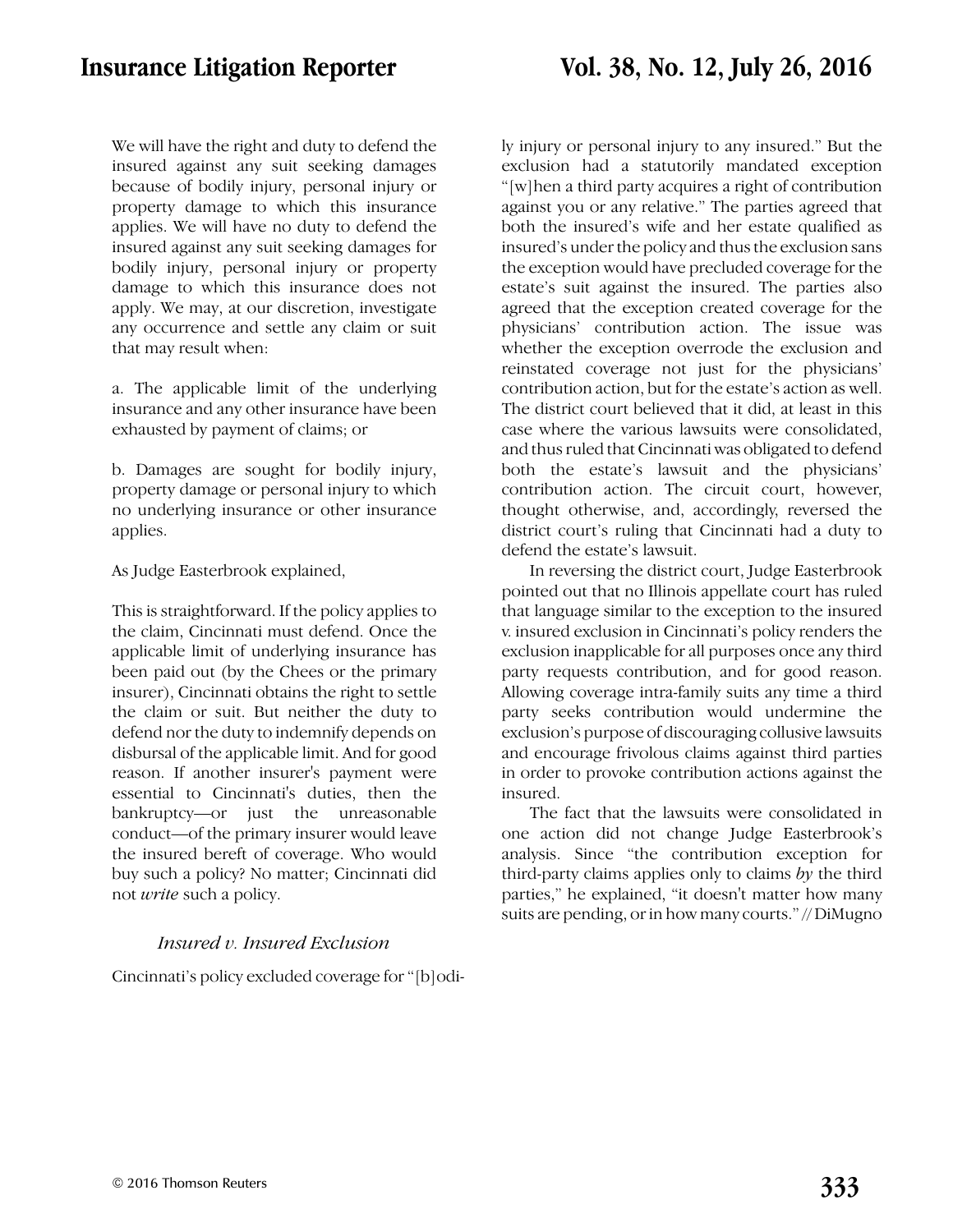## **Health Insurance**

**Health Plan Was Not Liable for Providers' Acts under Enterprise Liability Theory**

*Treating Health Plan and Providers as Separate Entities Would Not Have Inequitable Result* 

*Gopal v. Kaiser Foundation Health Plan, Inc.,* \_\_ Cal.App.4th \_\_, \_\_ Cal.Rptr.3d \_\_, 2016 WL 3524389 ( 2nd Dist. May 26, 2016)

### **Case at a Glance**

Summary judgment was properly granted to a health plan on wrongful death and negligence claims arising from different treatment of a nonmember patient by providers contracted with the plan. California law barred vicarious liability claims against the health plan for acts of providers. Joint enterprise liability did not apply when treating the health plan and its medical group and hospitals would not have an inequitable result. Application of liability limits to the providers, but not to the hospital, was not an inequitable result but a policy determination of the legislature.

### **Summary of Decision**

Plaintiff 's wife was admitted to the emergency room at a Kaiser Foundation hospital and died after she was transferred to another hospital. She was not a member of the Kaiser Foundation Health Plan. A CT scan revealed that the decedent had a large brain hemorrhage that constituted a neurological emergency. The emergency room did not have neurological services and the decedent therefore needed to be transferred to a facility that could treat her.

The hospital had different transfer protocols and procedures for member and nonmember patients. Members with a neurological emergency were transferred to a Kaiser facility with an available neurosurgeon. In the case of nonmembers, the hospital case manager contacted the patient's insurance provider and asked permission to transfer the patient. Once permission was granted, the nonmember's insurer was responsible for transfer and further care. Decedent waited multiple hours before being transferred, and before receiving surgery almost 15 hours after her CT results. She died two days after surgery. Plaintiff 's expert testified that she would not have died had she received prompt appropriate treatment.

Plaintiff sued for wrongful death and negligence, alleging that the hospital, medical group and health plan treated the patient differently than they would have treated a member, in violation of California law, and that the different treatment caused her death. The health plan moved for summary judgment arguing that it did not direct or require providers at the hospital to deal with patients in any particular way, and that the providers exercised their own medical judgment in the course of their employment by the hospital or medical group, not the health plan. Plaintiff argued that the health plan, hospital and medical group comprised a singled integrated joint enterprise completely controlled by the health plan, and that the health plan was liable for the providers' acts and omissions. The trial court granted summary judgment for the health plan, rejecting plaintiff's theory of enterprise liability.

The court of appeal affirmed, concluding that the enterprise liability theory did not apply to the health plan. The Knox-Keene Act governing California health care service plans provided that health plans were not "providers," while the hospital and medical group were. The Act, Health and Safety Code section 1371.5, barred claims against a health plan for vicarious liability, stating that the plan and providers were each responsible for their own acts or omissions. Under California law, however, if the three entities were a single enterprise, they were each liable for all the acts and omissions of each other.

Two conditions were required for application of joint enterprise liability. The first condition was such a unity of interest and ownership that the separate corporate personalities were merged. The second condition was an inequitable result if the acts in question were treated as those of one corporation alone. As to the first condition, the court determined that the unity of interest or ownership between the health plan and providers was authorized by the Knox-Keene Act, which explicitly allowed the health plan to directly own and operate hospitals and to contract with physicians to provide health care to its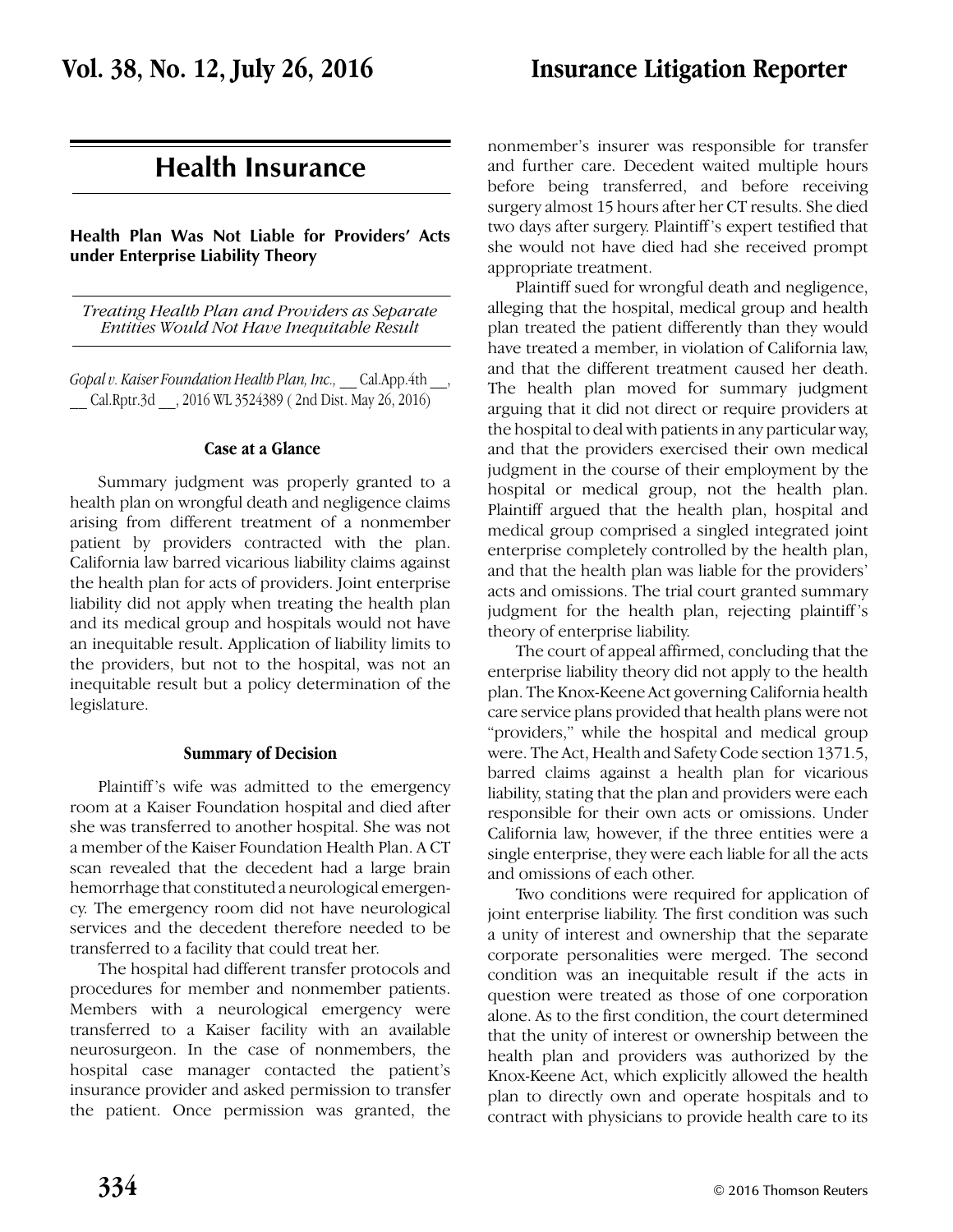members. As to the second condition, however, the court concluded that there was nothing inequitable in requiring plaintiff to look to the providers for compensation for their claims, and that plaintiff was not without recourse or remedy. The court noted that plaintiff sought to hold the health plan liable because it was not subject to the Medical Injury Compensation Reform Act (MICRA) limitation of damages. The fact that providers, but not health plans, were subject to MICRA was not an inequitable result, but a public policy determination made by the legislature. Accordingly, plaintiff's reliance on the enterprise theory was unavailing. // Holt

# **Policy Interpretation**

**Colorado Supreme Court Rejects Use of Extrinsic Evidence to Create Ambiguity in Insurance Contract**

*Insurer's Reliance on the Unambiguous Policy Terms Was Reasonable, Despite Extrinsic Evidence Supporting Contrary Position*

*American Family Mutual Ins. Co. v. Hansen, \_\_* P.3d \_\_, 2016 WL 3398507 (Colo., June 20, 2016)

### **Case at a Glance**

When a discrepancy exists between the policy declarations page and an extrinsic lienholder statement regarding who was an insured, the Colorado Supreme Court held that the discrepancy did not create an ambiguity because the ambiguity doctrine can only be used to determine whether an ambiguity exists within the four corners of the insurance contract itself and cannot be created by an extrinsic document which is not part of that contract.

### **Summary of Decision**

This case involved a dispute regarding who was the insured under an American Family UIM policy. The case arose out of an automobile accident in which Jennifer Hansen was injured. After the accident she presented a UIM claim to American Family asserting

coverage under an American Family auto insurance policy on her 1998 Ford Escort. As proof of insurance, she offered lienholder statements issued by her American Family local agent that identified her as the named insured at the time of the accident. However, American Family's own records, including a November 2007 declarations page (one month before the accident) indicated that the named insureds on the policy at the time of the accident were Hansen's stepfather and mother. In reliance upon the policy, as reflected by its own records, American Family determined that Hansen was not insured under the policy and denied coverage. Hansen then filed a lawsuit against American Family alleging breach of contract, bad faith and statutory bad faith. Prior to trial, American Family reformed the contract to name Hansen as the insured, and the parties settled the breach of contract claim, leaving only the common law and statutory bad faith claims for trial.

The trial court ruled that the deviation in the records issued by American Family's agent and those produced by American Family's underwriting department created an ambiguity in the insurance policy regarding the identity of the named insured and, therefore, the trial court instructed the jury that an ambiguous contract must be construed against the insurance company. The jury found in favor of American Family on the common law bad faith claim but in Hansen's favor on the statutory bad faith claim. On appeal, the Appellate Court found that the lienholder statements created an ambiguity and that even if American Family's legal position was a reasonable one regarding who was the insured, American Family could still be held liable for statutory bad faith. The Colorado Supreme granted certiorari and then reversed.

The Colorado Supreme Court held that because the insurance contract itself unambiguously named William and Joyce Davis as the insureds at the time the policy was issued, the trial court and Court of Appeals erred in relying on extrinsic evidence to find an ambiguity in the insurance contract. The Court held that the ambiguity must appear in the four corners of the document before extrinsic evidence can be considered. In other words, the trial court and the Court of Appeals impermissibly allowed extrinsic evidence to create the ambiguity. Extrinsic evidence can only be used as an aide in ascertaining the intent of the parties once an ambiguity is found.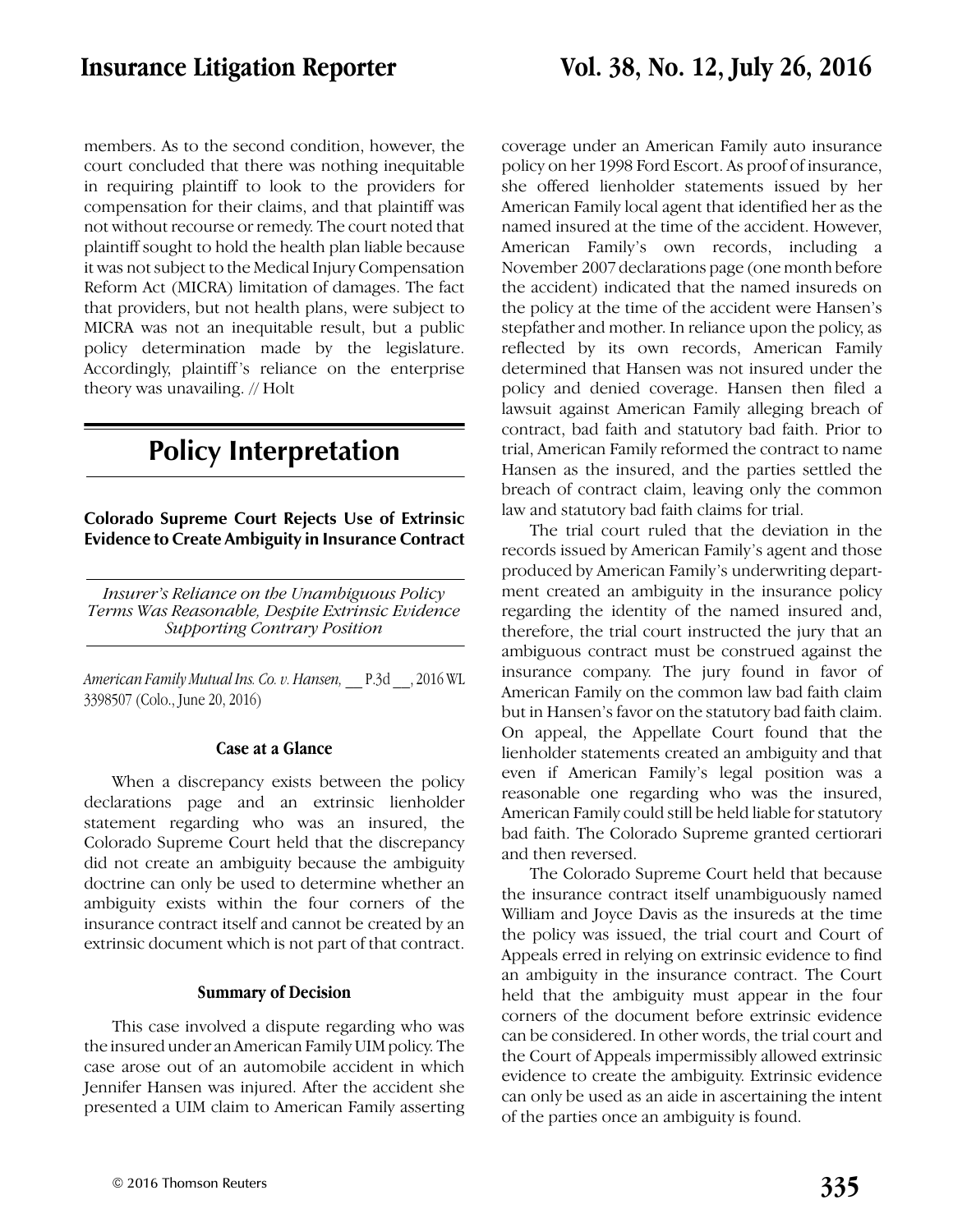On appeal, Hansen argued that the agent's issuance of the 2007 lienholder statement created an ambiguity because insurance agents have the authority to bind insurance companies. However, the Court did not consider whether agents have authority generally to bind the insurance company or if the agent had such authority in the case at bar because Hansen did not claim that the 2007 lienholder statement constituted a contract of insurance standing on its own. Moreover, Hansen did not explain how the lienholder statement could modify the November 2007 declarations page naming her mother and stepfather as the insureds.

Next, Hansen argued that even if the insurance contract itself was unambiguous, an ambiguity existed under the doctrine of reasonable expectations. Hansen argued that by issuing to her a document identical to a declarations page in every respect except for the notation "for lienholder use" created a reasonable expectation of coverage. However, the Court found that Hansen could not rely on her reasonable expectations to establish her identity as the named insured when the November 2007 declarations page unambiguously identified her mother and stepfather as the insureds. The Court did find that Hansen was not remediless. According to the Court, she could have sought reformation of the contract to accurately reflect the intention of the parties. In fact, after receiving documentation from Hansen verifying that she was the owner of the vehicle, American Family did elect to reform the policy to substitute Hansen for her mother and stepfather as the named insured and provide coverage for her injuries.

Because American Family had a reasonable belief for denying coverage, the statutory bad faith claim failed. // Plitt

# **Professional Liability Insurance**

**For Purposes Insurance Coverage under Professional Liability Policy, Claim Occurred When Elements of Malpractice Action Existed, Notwithstanding Law Firm's Fraudulent Concealment**

*Elements of Legal Malpractice Claim Did Depend on Fraudulent Concealment of Claim*

*Minnesota Lawyers Mutual, Insurance Co. v. Protostorm, LLC,* \_\_ F.Supp.3d \_\_, 2016 WL 3447892 (E.D. Va. June 22, 2016)

### **Case at a Glance**

Under Virginia law, for purposes of determining coverage under a professional liability insurance policy for a legal malpractice judgment based on a law firm's failure to file a patent application, a claim occurred when all of the elements of the malpractice cause of action came into existence, notwithstanding the law firm's fraudulent concealment of its malpractice.

### **Summary of Decision**

In 2000, Protostorm, LLC retained a law firm to prepare and prosecute patent applications for an internet game. The law firm filed a provisional patent application with the U.S. Patent and Trademark Office ("PTO") in June 2000. The final application was due one year later. On June 25, 2001, the firm timely submitted a Patent Cooperation Treaty filling ("PCT Application"), which allowed the applicant to establish a priority date among all the countries designated in the application. To obtain a patent from a designated country, the applicant had to make country-specific filings. In the PTC Application, the firm designated 86 countries, but failed to designate the United States.

The failure to designate the United States could have been corrected by September 2001. The firm failed to correct the omission. Nonetheless, the firm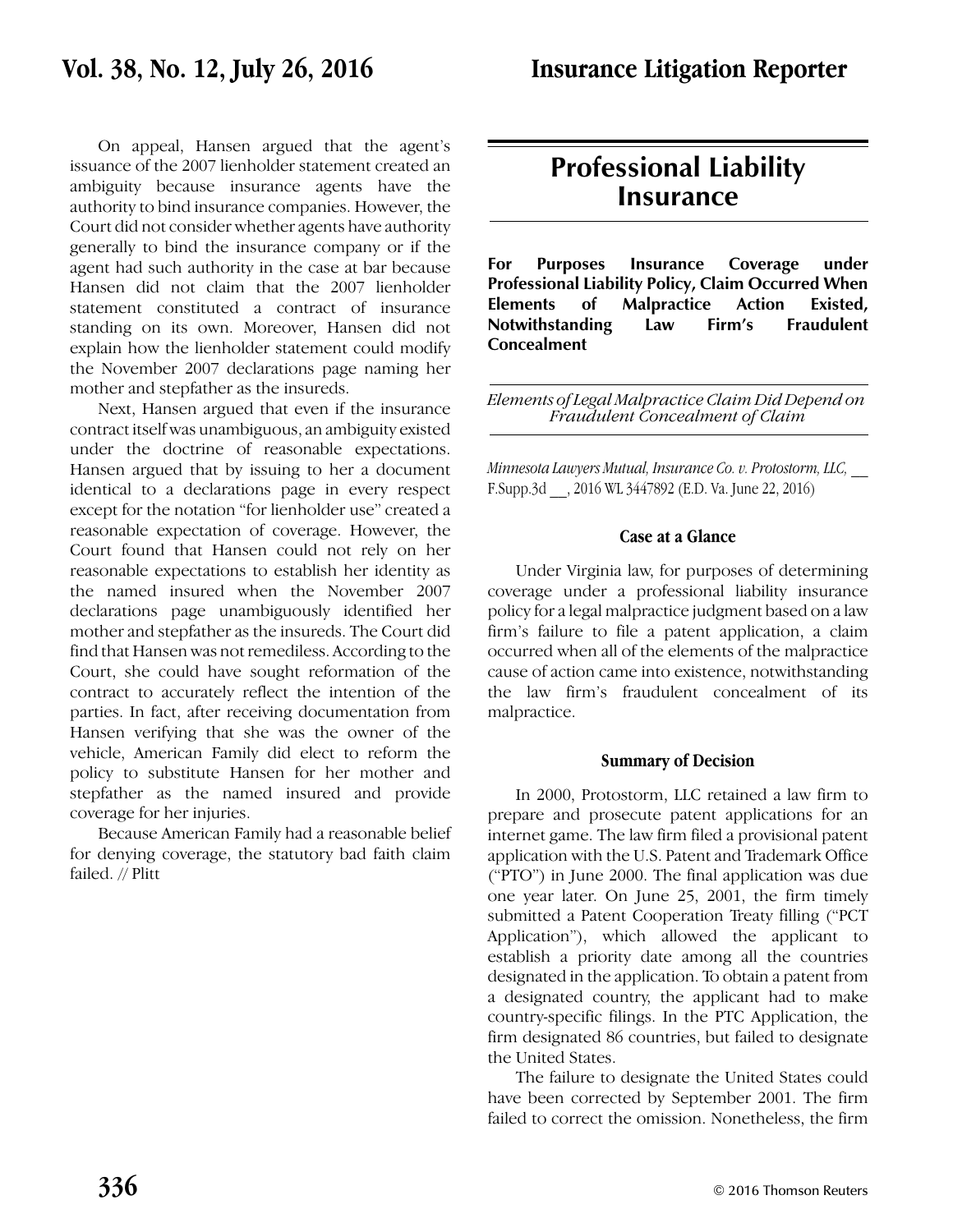could have preserved Protostorm's ability to seek a U.S. patent by filing a new application by February 2003, but the firm failed to do so.

Unbeknownst to Protostorm, the firm abandoned the patent application. The firm did not withdraw as counsel of record at the PTO or the World Intellectual Property Organization. The firm told Protostorm in December 2001 that the PCT Application had been submitted and was proceeding.

From December 2001 until early 2006, there were no communications between the firm and Protostorm. In 2006, Protostorm unsuccessfully attempted to contact the firm. In June 2007, the firm told Protostorm there were problems with the patent application. On January 25, 2008, the firm informed Protostorm of the failure to designate the United States in the application.

In March 2008, Protostorm filed a legal malpractice action. A jury found in favor of Protostorm and awarded \$6,975,000 in compensatory damages. The jury found that the statute of limitations was tolled by the firm's concealment of its malpractice.

The firm was insured under a professional liability policy providing \$5 million in coverage for any claim arising out of any act, error, or omission occurring before October 25, 2006, and \$10 million in coverage any claim arising out of any act, error, or omission occurring after that date. The insurer filed a declaratory judgment action, seeking a ruling that its liability was limited to \$5 million. Applying Virginia law, the court granted summary judgment in favor of the insurer.

The policy provided \$5 million in coverage "[w]ith respect to any CLAIM...arising out of any act, error or omission which occurred on or before: 10/25/06," and \$10 million in coverage "[w]ith respect to any Claim ... arising out of any act, error or omission which occurred subsequent to:  $10/25/06$ ." The policy defined CLAIM as a "lawsuit...seeking DAMAGES." Coverage, however, was limited to claims resulting from "the rendering or failing to render PROFESSION-AL SERVICES." Thus, the court determined, a "CLAIM" referred to a covered cause of action.

The policy did not define "arising out of." In *The Doctors Co. v. Women's Healthcare Associates, Inc.*, 740 S.E.2d 523 (Va. 2013), the Virginia Supreme Court considered the meaning of "arising out of " when used in a professional liability insurance policy. The Virginia Supreme Court ruled that this phrase has a broader meaning than "resulting from." The Virginia Supreme Court ruled that "arising out of" requires the elements of the cause of action to be causally connected to the alleged acts, errors, or omissions.

Applying this rule, the federal district court held that the judgment in the malpractice case did not arise out of any act, error, or omission occurring after October 25, 2006. The court determined that the acts, errors and omissions occurring before October 25, 2006 established all of the elements of the malpractice cause of action. The law firm's breach of duty in failing to prosecute the patent applications became irremediable in February 2003, at the latest. Damages were based on loss of royalties from 2001 through 2012. Although the law firm's subsequent concealment of its malpractice tolled the statute of limitations, this misconduct was not necessary to establish the elements of the malpractice cause of action.

The court held that the claim did not arise out of the acts tolling the statute of limitations. As a factual matter, for the malpractice suit to be timely, the statute of limitations had to be tolled only until March 4, 2005. As a legal matter, under New York law, the cause of action accrued on the date of the malpractice. // Jordan

# **Property Insurance**

**Washington Supreme Court: Insurance Policy Bars Coverage for Water Damage from First Day of Vacancy**

> *Endorsement Unambiguously Replaces Policy Vacancy Exclusion*

*Kut Suen Lui v. Essex Insurance Company*, \_\_ P.3d \_\_, 2016 WL 3320769 (Wash. June 9, 2016)

### **Case at a Glance**

A "Change of Conditions Endorsement" to the insured's property insurance policy unambiguously changed the scope of coverage for losses that occur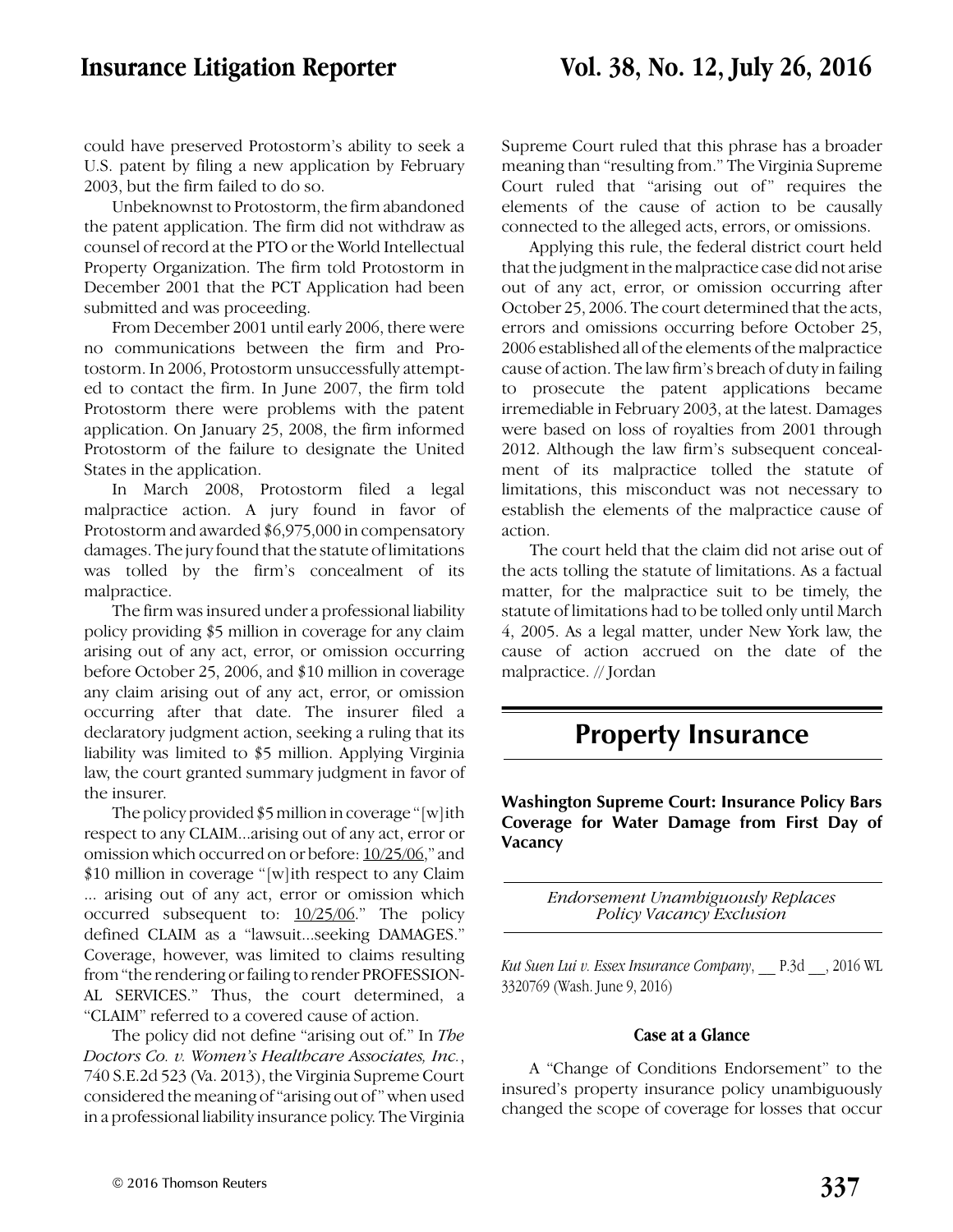while the insured property is vacant. While the main policy excluded coverage for water damage only after the property has been vacant for 60 days, the endorsement precluded all coverage for water damage the moment the property became vacant. Since the insured's last tenant had left the property before the water damage occurred, the policy did not cover the damage and the insurer was entitled to summary judgment.

### **Summary of Decision**

The insureds owned a commercial office. A few weeks after the last tenant moved out of the building, a frozen sprinkler pipe broke in the building and caused substantial water damage to the building. Upon discovering the water damage, the insureds notified their property insurer, Essex Insurance Company, and filed a claim.

Coverage for the water damage turned on the effect of a "Change in Conditions Endorsement" on the policy's vacancy exclusion in the policy issued to the insureds. The vacancy exclusion in the underlying policy provided that after the building has been vacant after more than 60 consecutive days, the policy would no longer cover water damage. The Endorsement read as follows:

### CHANGE IN CONDITIONS ENDORSEMENT

### *Please read carefully as this changes coverage under your policy.*

### VACANCY OR UNOCCUPANCY

Coverage under this policy is suspended while a described building, whether intended for occupancy by owner or tenant, is vacant or unoccupied beyond a period of sixty consecutive days, unless permission for such vacancy or unoccupancy is granted hereon in writing and an additional premium is paid for such vacancy or unoccupancy.

Effective at the inception of any vacancy or unoccupancy, the Causes of Loss provided by this policy are limited to Fire, Lightning, Explosion, Windstorm or Hail, Smoke, Aircraft or Vehicles, Riot or Civil Commotion, unless prior approval has been obtained from the Company.

The underlying policy's definitions section provided that a building is vacant if less than 31 percent of the building is being rented or used for its customary operations, unless it is under construction or renovation.

In denying coverage, the insurer took the position that the endorsement immediately suspends coverage at the inception of any vacancy for all but specifically named causes of loss. Because the property was vacant and water damage was not one of the named causes of loss, Essex maintained that the policy provided no coverage.

Arguing that the policy's coverage restrictions applicable to vacant properties become effective only after the property has been vacant for 60 days, the insured sued the insurer. Both parties filed summary judgment, and the trial court ruled in favor of the insureds. The trial court found ambiguity in the policy with respect to whether it excluded coverage for water damage during the first 60 days of vacancy. The Washington Court of Appeals reversed, ruling that the plain language of the endorsement unambiguously limited coverage to only the enumerated causes of loss at the moment the building became vacant, not after 60 days as the trial court held.

The Washington Supreme Court granted review and unanimously affirmed the Court of Appeals. Given the unambiguous language and structure of the policy, the supreme court found that an average insured would understand that "(1) the endorsement's terms supersede the terms of the underlying policy, (2) the endorsement's first paragraph excluded all coverage after 60 days of vacancy, and (3) the endorsement's second paragraph provided only limited coverage from when the building first became vacant up until 60 days of that vacancy." The court rejected the insured's characterization of the endorsement's first paragraph as the "dominant concept" that controls the second paragraph and the insured's attempts to harmonize the endorsement with the vacancy exclusion in the underlying policy in order to make the endorsement's coverage restrictions apply only after 60 days. The insureds' arguments, the court observed, ignored the "controlling nature of the endorsement" and rendered superfluous the endorsement's entire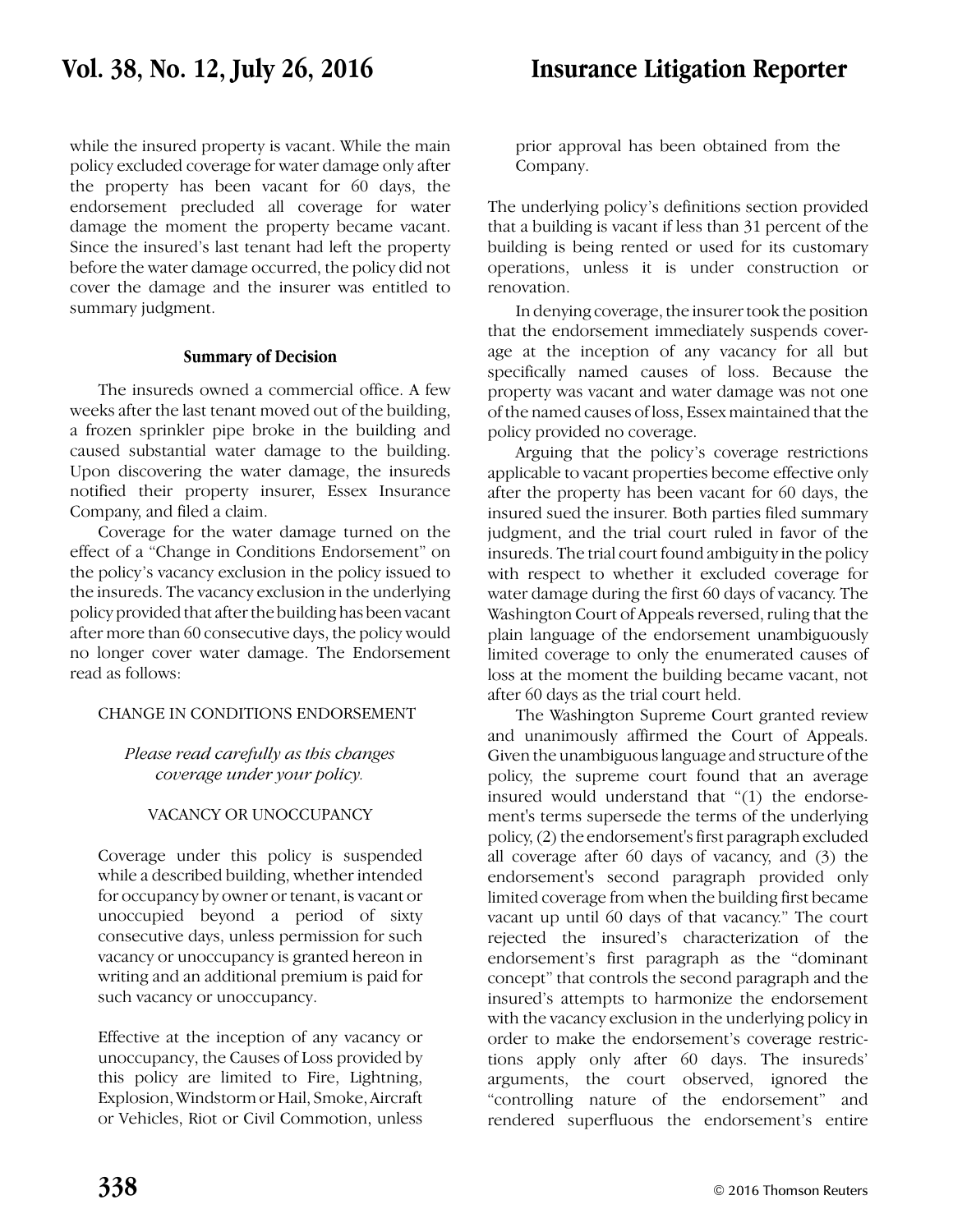second paragraph making certain coverage restrictions "effective at the inception of any vacancy."

The supreme court made short work of the insureds' argument that the underlying policy's definition of vacancy did not apply to the endorsement. The insureds urged the high court to ignore the policy's definition and adopt a definition of "vacancy" that precludes a finding of vacancy if the building's owners maintain "a continuous physical presence at the property." The court refused to do so, observing that "[w]hen an insurance policy defines a term, that definition applies throughout the policy . . . The [insureds] offer no conflicting language from within the insurance policy to demonstrate that this definition is ambiguous."

#### **Comment**

The supreme court refused to consider the

insureds' contention that the building was under renovation at the time of the loss and thus not "vacant" because the question was not raised in the trial court. Consistent with the vacancy exclusion's purpose of avoiding the greater risk and expense associated with losses that cannot be mitigated because nobody is present in the insured building, courts have construed the "under construction" exception to the vacancy exclusion to apply to all building endeavors, whether new construction or renovation, that require "substantial and continuing presence" of workers at the premises. *TRB Investments, Inc. v. Fireman's Fund Ins. Co.*, 40 Cal.4th 19, 50 Cal.Rptr. 3d 597, 145 P.3d 472 (2006). // DiMugno